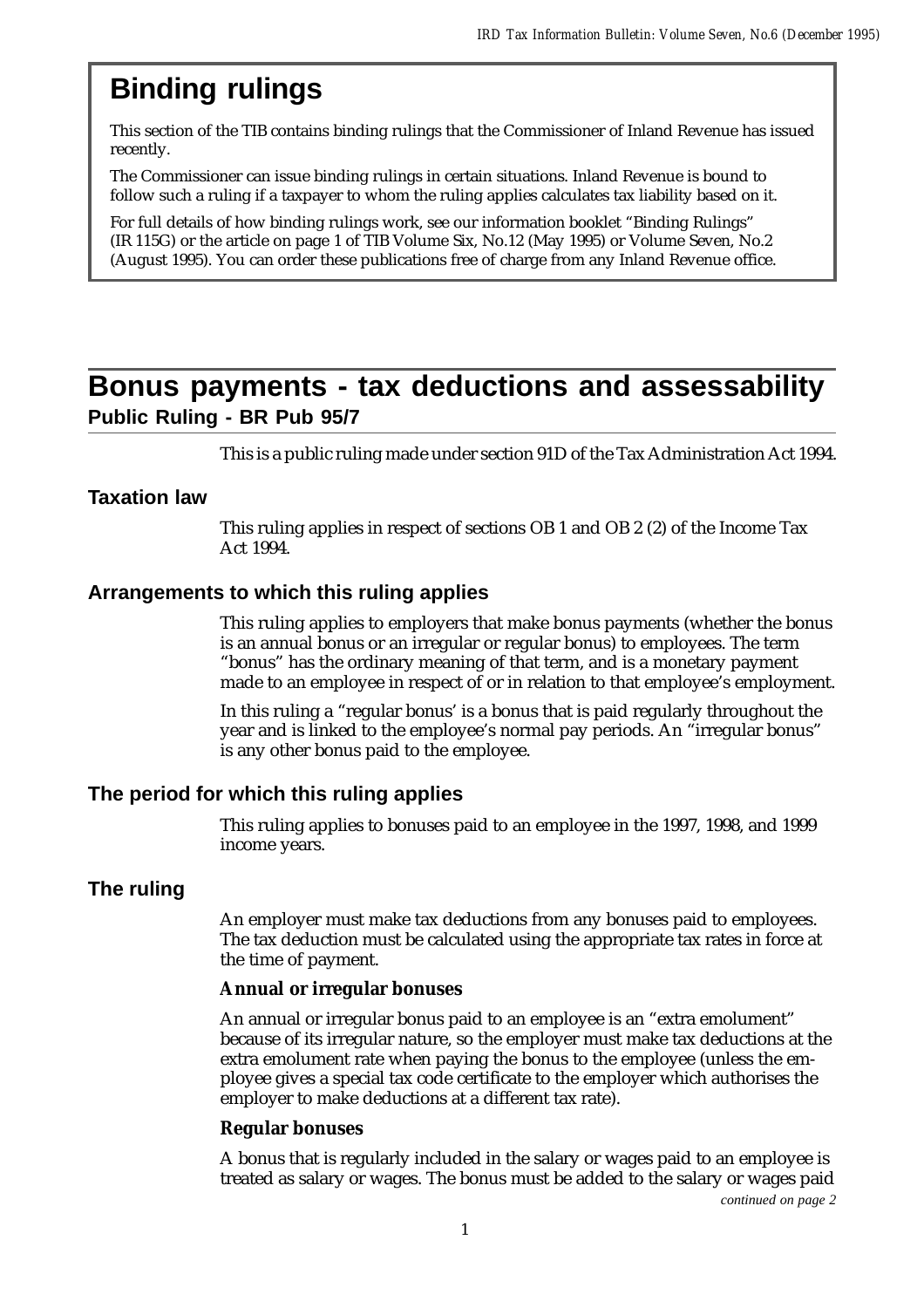*from page 1*

for the same pay period to calculate the tax to be deducted. The employer must calculate the tax in the normal manner using the tax deduction tables, and deduct the tax when paying the salary or wages to the employee.

### **Assessability to the employee**

When an employer pays a bonus to an employee (other than a shareholderemployee to whom section OB 2 (2) applies), the bonus is assessable to the employee in the year of receipt. This is the case even where the bonus relates to services performed by the employee in a previous income year. The year that the bonus is deductible to the employer is not relevant to when it is assessable to the employee. The employer must make the correct tax deductions from the bonus in the year that it is received by and assessable to the employee.

### **Shareholder-employees to whom section OB 2 (2) applies**

When an employer pays a bonus to a shareholder-employee to whom section OB 2 (2) applies, under section EB 1 (3) the bonus is assessable to the shareholder-employee in the same income year that it is deductible to the employer. Section EF 1 determines when monetary remuneration (such as a bonus) is deductible to the employer.

An employer does not need to make tax deductions from a bonus paid to a person who is a shareholder-employee to whom section OB 2 (2) applies. The bonus is income of the shareholder-employee which the shareholder-employee must take into account in calculating residual income tax for provisional tax purposes.

This ruling is signed by me on the 4th day of December 1995.

Martin Smith General Manager (Adjudication and Rulings)

## **Analysis of public ruling BR Pub 95/7**

This analysis of the ruling does not form part of the ruling.

All legislative references are to the Income Tax Act 1994 unless otherwise indicated.

## **Background**

Over the past few years there has been a trend toward the greater use of performance related payments by employers. Many managers and other employees now receive bonus payments.

Bonuses may be paid on an irregular basis, such as bonuses given after an employee's annual review or after the completion of a project. Alternatively, bonuses may be paid regularly throughout the year and be linked to normal pay periods or production periods.

There has been some confusion about the year in which a bonus is assessable to an employee when it is paid for services performed by the employee in the previous income year. There has also been confusion about whether a bonus which is paid within 63 days of the end of an income year should be "added back" to the employer's previous year's IR 68P and IR 68A for the purposes of deducting PAYE (including earner premium) and assessing employer premium. This is not the correct treatment. The correct treatment is set out in the ruling and the following analysis.

## **Legislation**

| Cross-reference table           |                            |  |
|---------------------------------|----------------------------|--|
| Income Tax Act 1994             | <b>Income Tax Act 1976</b> |  |
| EB $1(3)$                       | 75(3)                      |  |
| EF <sub>1</sub>                 | 104A                       |  |
| <b>NC</b> 1 to NC <sub>21</sub> | 337-353, 355, 361, 372-374 |  |
| NG 15 (g)                       | 353(1)(e)                  |  |
| OB 1 "extra emolument",         |                            |  |
| "salary or wages"               | 2                          |  |
| OB 2(2)                         |                            |  |

The calculation of tax to be deducted from bonus payments depends on whether the payment is "salary or wages" or an "extra emolument". These terms are defined in section OB 1. Relevant parts of the definitions are as follows:

**"Extra emolument"**, in relation to any person, means a payment in a lump sum (whether paid in one sum or in 2 or more instalments) made to that person in respect of or in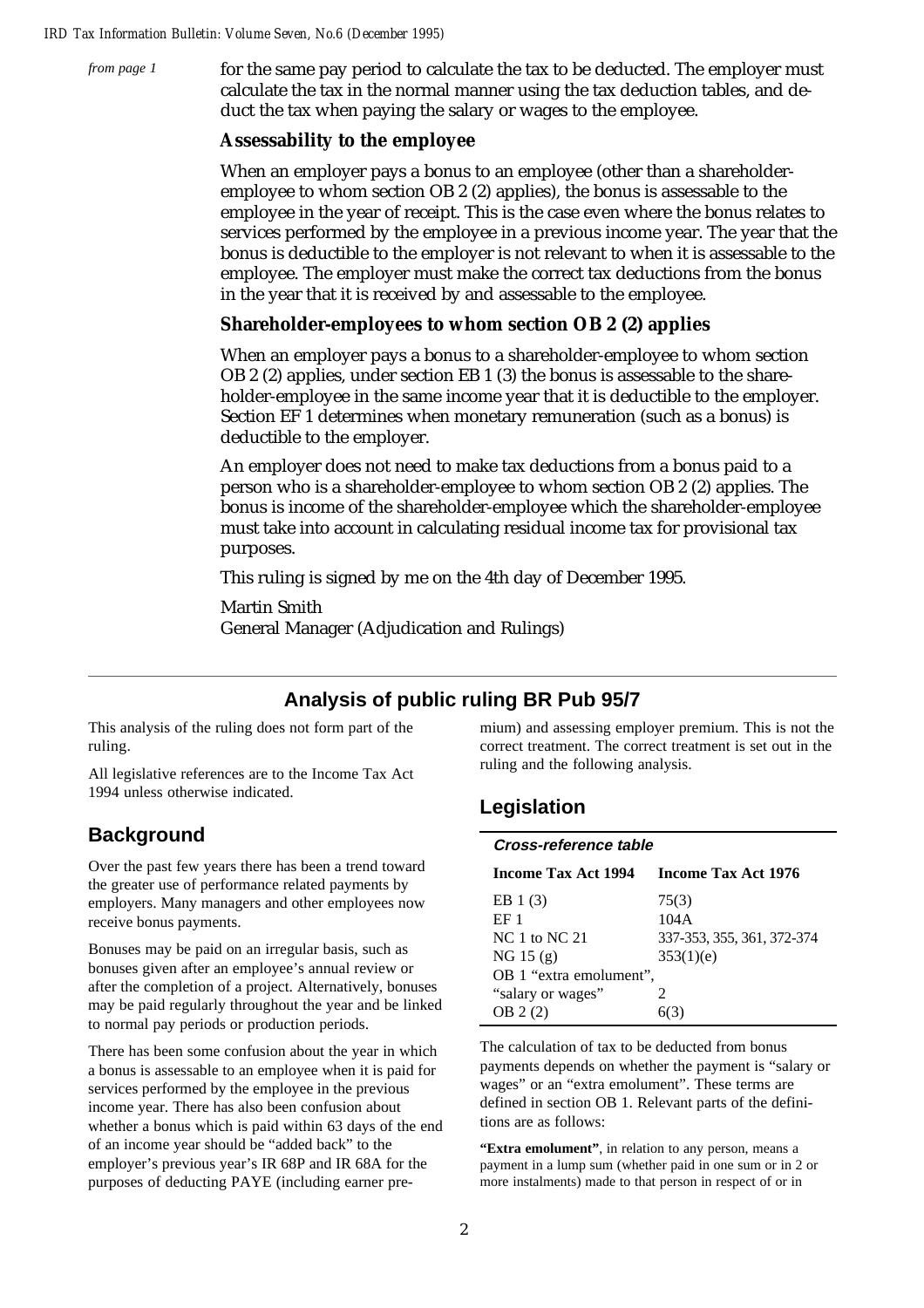relation to the employment of that person (whether for a period of time or not), being a payment which is not regularly included in salary or wages payable to that person for a pay period, but not being overtime pay; and includes any such payment made -

(a) By way of bonus, gratuity, or share of profits: ...

**"Salary or wages"**, in relation to any person, means salary, wages, or allowances including all sums received or receivable by way of overtime pay, bonus, gratuity, extra salary, commission, or other remuneration of any kind, in respect of or in relation to the employment of that person; and includes -

(a) ...

but does not include -

- (j) A payment of exempt income, or an extra emolument, or a withholding payment; or
- (k) Any salary, wages, or other income to which section OB 2 (2) applies; or ...

The deduction of tax from employee remuneration is governed by sections NC 1 to NC 21.

## **Application of legislation**

### **Earner and employer premium in respect of bonus payments**

When an employer pays a bonus to an employee (other than a shareholder-employee to whom section OB 2 (2) applies), ACC earner premium in respect of the bonus must be deducted at the same time as normal tax deductions. The employer premium on such bonuses is chargeable in the year that the bonus is received by the employee, and should be paid when the employer furnishes a section NG 15 (g) reconciliation statement for that year. See section 115 of the Accident Rehabilitation and Compensation Insurance ("ARCI") Act 1992 and regulation 3 of the ARCI (Earnings Definitions) Regulations 1992.

#### **Annual or irregular bonuses**

The ruling states that the employer must deduct tax at the extra emolument rate from annual or irregular bonuses (unless the employee has provided a special tax rate certificate to the employer). The employer should also deduct ACC earner premium from the bonus at the same time. The current extra emolument rate is 28 cents per dollar and the current rate of earner premium is 0.6 cents per dollar. This means that tax deductions from annual or irregular bonuses should total 28.6 cents per dollar.

#### **Regular bonuses**

The ruling states that a regular bonus is salary or wages which must be added to the employee's other salary or wages for the pay period. The employer must make tax deductions (including deductions of ACC earner premium) from the salary or wages including the bonus payment at the employee's marginal tax rate.

When a regular bonus is payable for a period that is greater than one pay period, the tax to be deducted from

the bonus must be calculated separately. The bonus should be added to the total salary or wages paid to the employee over the period. The tax deduction that applies to the bonus can be calculated using the following formula:

| Tax on (wages for     | (tax on wages)  |
|-----------------------|-----------------|
| the period $+$ bonus) | for the period) |

This ensures that tax will not be over-deducted from the bonus.

### **Bonus paid within 63 days of the beginning of the employer's income tax year**

When a bonus is paid to an employee (other than a shareholder-employee to whom section OB 2 (2) applies) within 63 days of the beginning of the employer's income tax year, the employer should treat the bonus in the same manner as any other bonus paid during that income year. The bonus is assessable to the employee in the year that it is paid, and the employer should make the appropriate tax deductions (including earner premium) from, and account for employer premium in respect of, that bonus in the year that the bonus is paid.

### **Shareholder-employees to whom section OB 2 (2) applies**

Section OB 2 (2) states:

Where a taxpayer is a shareholder in and an employee of a close company and in any income year (or in the taxpayer's accounting year corresponding with any year), -

- (a) Salary or wages of a regular amount for regular pay periods of one month or less are not throughout that year regularly paid or credited to the taxpayer or applied on the taxpayer's account in the taxpayer's capacity of an employee of the company; or
- (b) The total of the salary or wages derived by the taxpayer in that year in the taxpayer's capacity of an employee of the company by way of regular payments throughout that year of a regular amount for regular pay periods is less than two-thirds of the total income which the taxpayer derives in that year from the company by way of director's fees and by way of salary, wages, or other income for or on account of the taxpayer's service in the capacity of an employee of the company; or
- (c) Any amount is paid or credited to the taxpayer, or applied on the taxpayer's account, in anticipation or in respect of any income that may subsequently be allocated to the taxpayer in the taxpayer's capacity of a director or employee of the company, -

all income that the taxpayer derives from the company in every subsequent year by way of director's fees and by way of salary, wages, or other income for or on account of the taxpayer's service in the capacity of an employee of the company shall for the purposes of this Act, except the FBT rules, be deemed to be income derived otherwise than from source deduction payments, unless, and only to the extent that, the Commissioner determines from time to time in any case or class of cases that that income shall be deemed to be income derived from source deduction payments. If any question arises as to whether or not this subsection applies, or as to the *continued on page 4*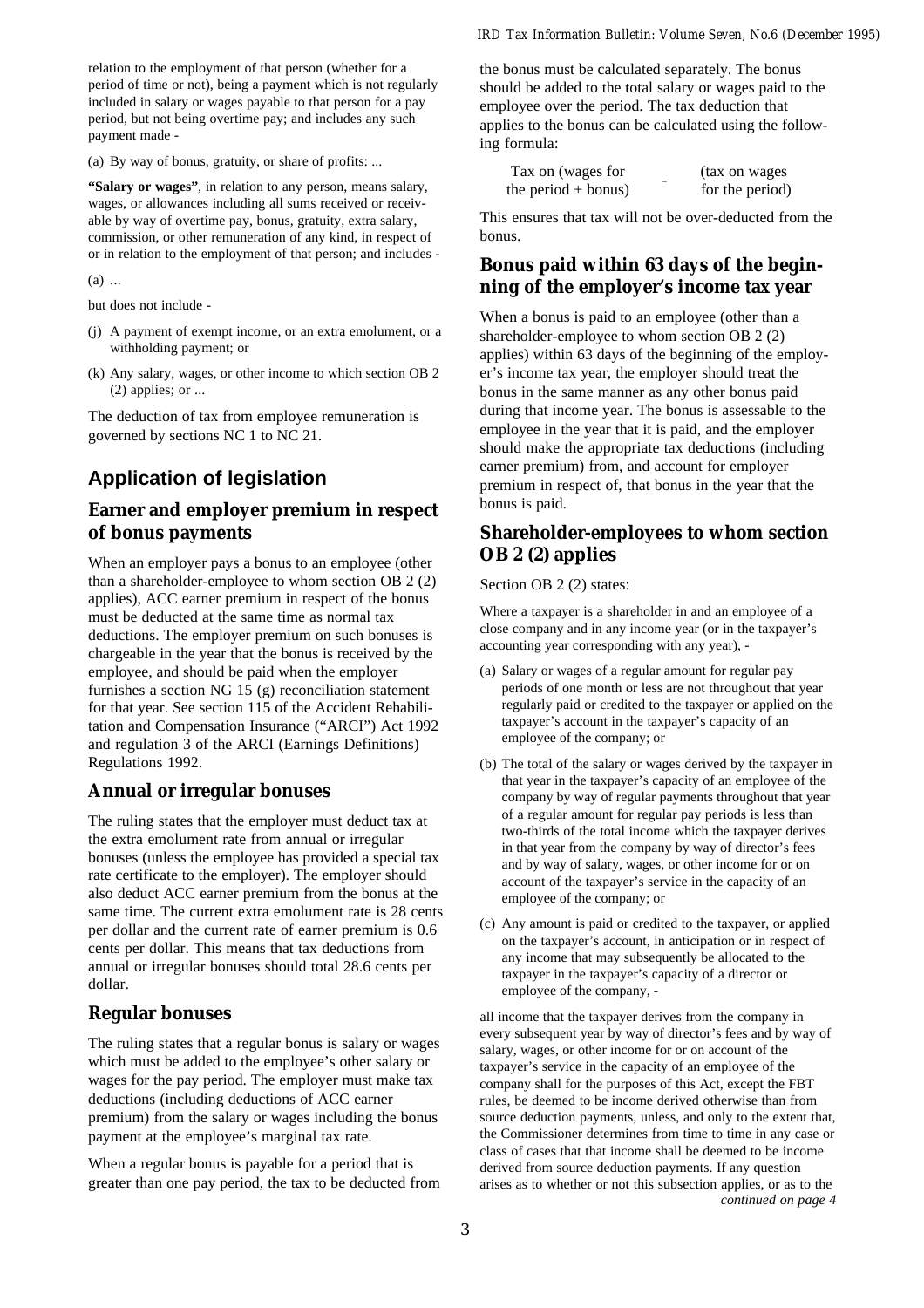#### *from page 3*

extent to which this subsection applies, to any taxpayer or to any class of taxpayers, or to any director's fees, salary, wages, or other income, it shall be determined by the Commissioner, and the Commissioner's decision shall be final.

In summary, section OB 2 (2) applies to shareholderemployees of close companies (including directors) who have previously received remuneration from the company irregularly, unevenly, or in advance of it being allocated (note that until 1 April 1997, the term "close company" includes a private company registered under the Companies Act 1955).

The ruling states that a bonus paid to a section OB 2 (2) shareholder-employee is assessable to the shareholderemployee in the same year that the bonus is deductible to the employer (section EB 1). The year that the bonus is deductible to the employer is determined by section EF 1. The employer does not have to make tax deductions from a bonus paid to such a shareholder-employee. Instead:

- The shareholder-employee must take the bonus into account when calculating residual income tax for provisional tax purposes; and
- The employer must deduct earner premium from, and pay employer premium in respect of, the bonus,

by the employer's terminal tax date for the year that the bonus is assessable to the shareholder-employee and deductible to the employer. See section 115(19) of the ARCI Act and regulation 3A of the ARCI (Earnings Definitions) Regulations 1992.

Bonuses paid to shareholder-employees to whom section OB 2 (2) does not apply should be treated in the same way as bonuses paid to other employees.

## **Examples**

These examples do not form part of the ruling.

The tax in the examples has been calculated using the tax deduction tables.

#### **Example 1** - Annual or irregular bonuses

B receives a one-off bonus of \$1,500 in August 1995.

The tax deduction at the extra emolument rate is  $$1,500 ((0.28 + 0.006) = $429$ 

Note that if B's annual income is over \$30,875, his top or marginal income tax rate will be 33 cents per dollar - 5 cents higher than the extra emolument deduction rate. In these circumstances the tax deducted from B's bonus will be less than the tax B will have to pay on the bonus. B may find, therefore, that after filling out his tax return he has extra income tax to pay.

#### **Example 2** - Regular bonuses

C receives weekly performance-related bonuses along with her weekly wages. She has a G tax code.

| Ordinary weekly wages                             | \$300 |
|---------------------------------------------------|-------|
| Weekly bonus for first week of November 1995 \$28 |       |
| Total weekly earnings                             | \$328 |

The tax to be deducted from total weekly earnings is \$70.05.

#### **Example 3** - Regular bonus for period longer than a regular pay period

D has a production-related bonus added to her wages every four weeks. Her wages of \$1,100 are paid fortnightly, and she has a G tax code.

| Four-weekly bonus paid on      |         |
|--------------------------------|---------|
| 20 October 1995                | \$140   |
| Wages received for the         |         |
| four weeks $(2 \times $1,100)$ | \$2,200 |
| Total                          | \$2,340 |

The tax to be deducted from the bonus is the fourweekly tax on \$2,340 less the four-weekly tax on \$2,200:

 $= $574.24 - $534.20 = $40.04.$ 

If D's four-weekly bonus were simply added to her fortnightly income of \$1,100 to calculate tax, the deduction would be calculated on the basis that her fortnightly earnings were \$1,240. The tax attributable to the bonus would be too high at \$42.66.

#### **Example 4** - Bonus paid within 63 days of beginning of employer's tax year

E is an employee of F Ltd. F Ltd has a standard balance date. F Ltd pays E a one-off bonus on 1 May 1995 for a project undertaken and completed by her in December 1994.

The bonus is deductible by F Ltd under section BB 7 because it is expenditure incurred in gaining F Ltd's assessable income. As the bonus is paid for services performed in the 1995 income year and is paid within 63 days of the end of the 1995 income year, F Ltd can deduct the bonus in the 1995 income year (under section EF 1).

The bonus is assessable to E in the year that she receives the bonus - the 1996 income year. F Ltd must deduct PAYE at the appropriate rate (including earner premium) and pay employer premium in respect of the bonus in the 1996 income year. The fact that F Ltd is able to deduct the bonus in calculating its assessable income for the 1995 year is irrelevant to when that payment is assessable to E and to when tax deductions should be made and employer premium paid.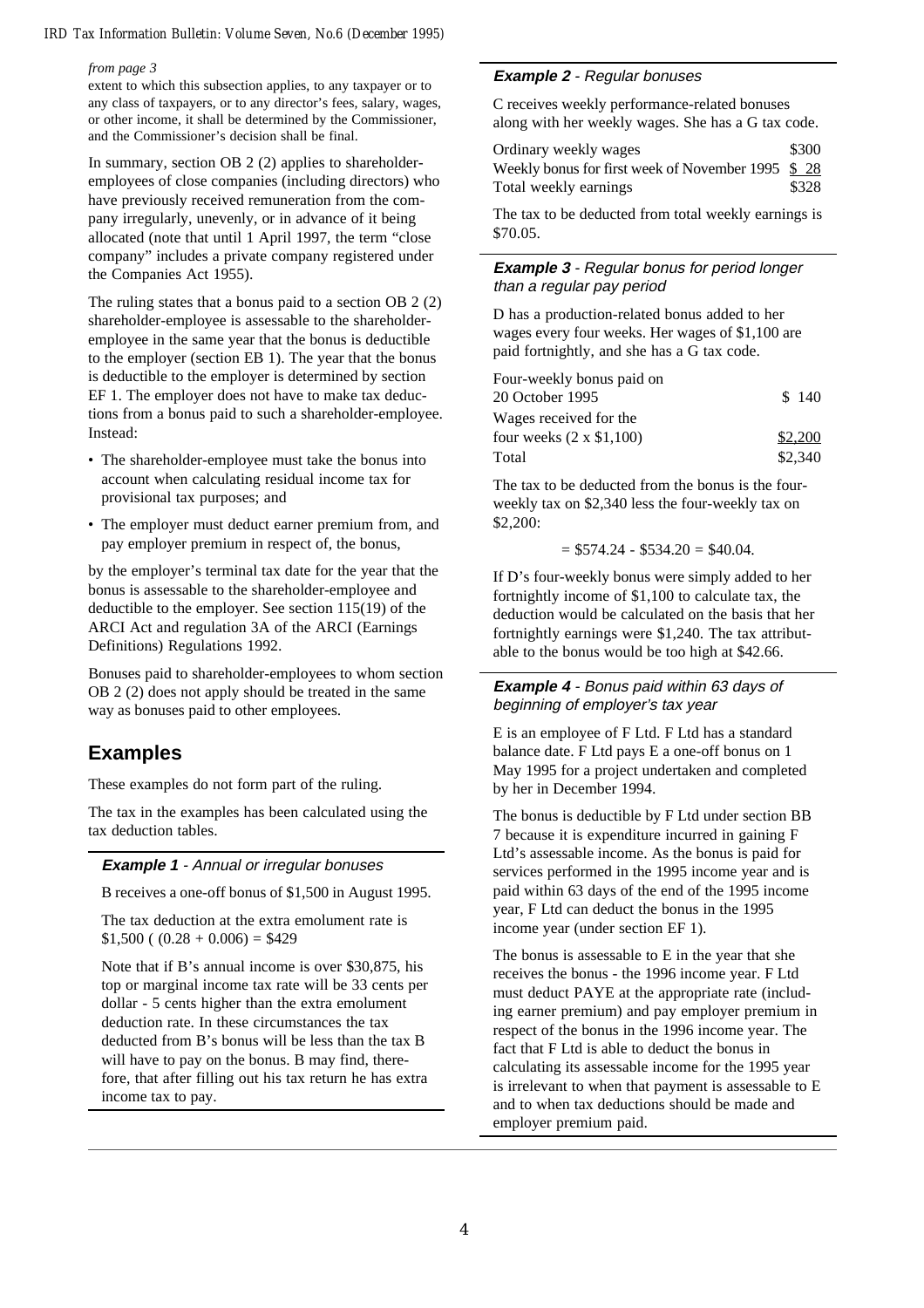# **Tertiary student association fees**

**Public ruling- BR Pub 95/8**

This is a public ruling made under section 91D of the Tax Administration Act 1994.

## **Taxation law**

This ruling applies in respect of section KC 5 of the Income Tax Act 1994.

### **Arrangements to which this ruling applies**

This ruling applies where a student at a tertiary institution pays fees to the tertiary student association at that tertiary institution.

### **The period for which this ruling applies**

This ruling applies to fees that tertiary students pay to tertiary student associations during the period 1 April 1996 to 31 March 1999.

## **The ruling**

Where a student pays a single fee to the student association to become a member of the student association, and the fee as a whole confers some rights on members, the payment is not a gift for the purposes of section KC 5 (4). As the payment of the fee is not a gift, the student is not entitled to a rebate under section KC 5.

This ruling is signed by me on the 4th day of December 1995.

Martin Smith General Manager (Adjudication and Rulings)

## **Analysis of public ruling BR Pub 95/8**

This analysis of the ruling does not form part of the ruling.

This ruling is intended to confirm current IRD policy.

All legislative references are to the Income Tax Act 1994 unless otherwise indicated.

## **Legislation**

| Cross-reference table      |                     |
|----------------------------|---------------------|
| <b>Income Tax Act 1994</b> | Income Tax Act 1976 |
| KC 5                       | 56A                 |

Section KC 5 states:

(1) Subject to this section and section BB 10, in the assessment of every taxpayer, other than an absentee or a company or a public authority or a Maori authority or an unincorporated body, or a trustee assessable and liable for income tax under sections HH 3 to HH 6, HK 14, and HZ 2, there shall be allowed as a rebate of income tax the amount of any gift (not being a testamentary gift) of money of \$5 or more made by the taxpayer in the income year to any of the following societies, institutions,

associations, organisations, trusts, or funds (being in each case a society, an institution, an association, an organisation, a trust, or a fund in New Zealand), namely:

- (aa) A society, institution, association, organisation, or trust which is not carried on for the private pecuniary profit of any individual and the funds of which are, in the opinion of the Commissioner, applied wholly or principally to any charitable, benevolent, philanthropic, or cultural purposes within New Zealand:
- (ab) A public institution maintained exclusively for any one or more of the purposes within New Zealand specified in paragraph (aa):
- (ac) A fund established and maintained exclusively for the purpose of providing money for any one or more of the purposes within New Zealand specified in paragraph (aa), by a society, institution, association, organisation, or trust which is not carried on for the private pecuniary profit of any individual:
- (ad) A public fund established and maintained exclusively for the purpose of providing money for any one or more of the purposes within New Zealand specified in paragraph (aa):
- (ae) (bp) [A list of organisations]

*continued on page 6*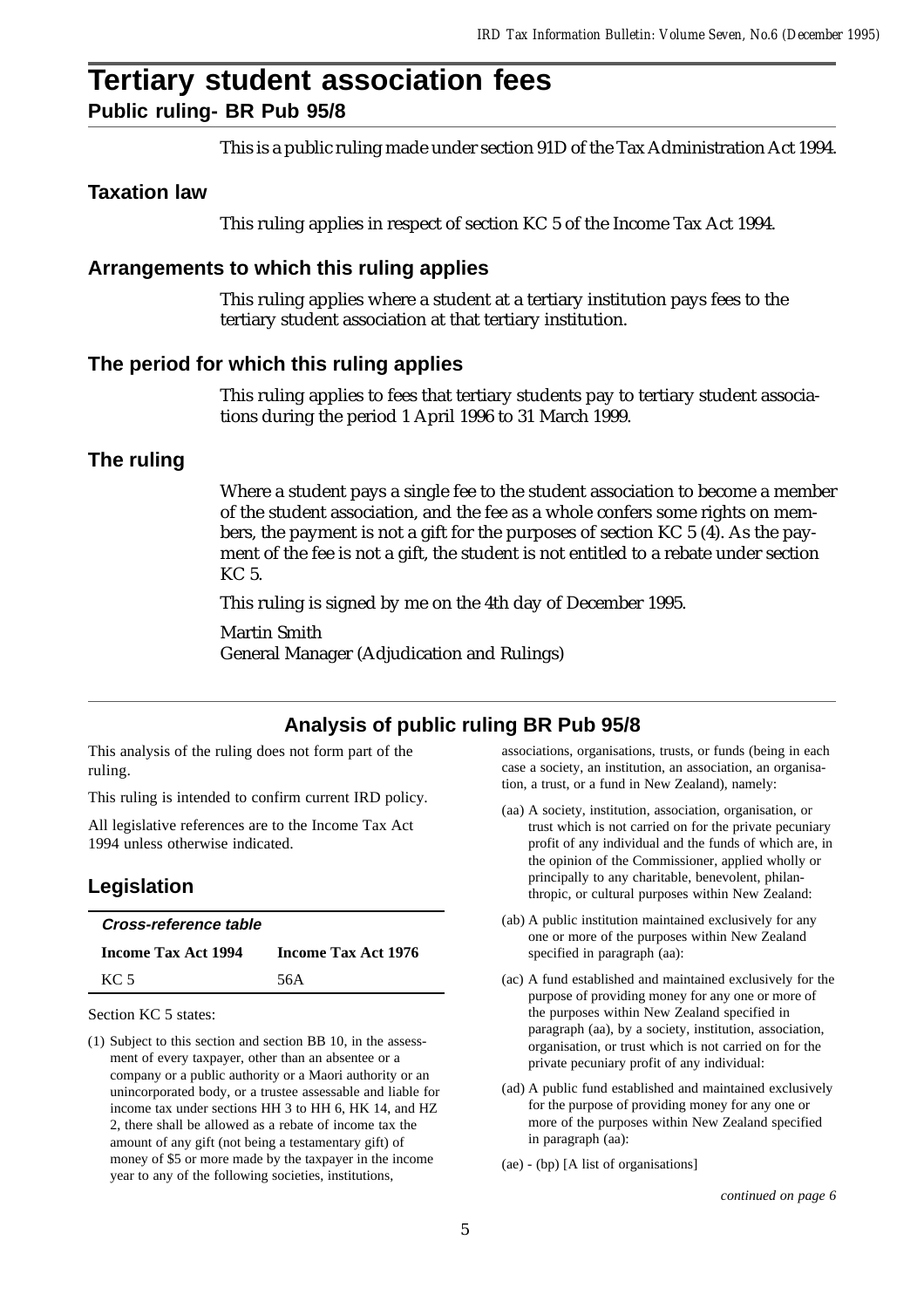*from page 5*

- (2) The rebates provided for in this section shall not, in the case of any taxpayer, in any income year exceed in the aggregate the smaller of-
- (a)  $33\frac{1}{3}$ % of the aggregate of all gifts described in subsection (1):
- (b) \$500.
- (3) No rebate shall be allowed under this section in respect of any gift unless the taxpayer furnishes to the Commissioner in support of the taxpayer's claim for the rebate a receipt evidencing to the satisfaction of the Commissioner the making of the gift by the taxpayer.
- (4) In this section, "gift" includes a subscription paid to a society, institution, association, organisation, trust, or fund, only if the Commissioner is satisfied that the subscription does not confer any rights arising from membership in that or any other society, institution, association, organisation, trust, or fund.

## **Application of legislation**

Where the recipient has charitable status, section KC 5 provides a rebate for the donor of a gift of money in certain circumstances.

## **The meaning of the term "gift"**

In *Mills v Dowdall* [1983] NZLR 154, (in the Court of Appeal) the nature of a gift was referred to by Justice Cooke, who said:

in general a gift is something truly gratuitous, although it is possible that nominal or very small considerations may not prevent transactions from being classed as gifts for some purposes: see 20 Halsbury's Laws of England.

In the same case, Justice Richardson said that at common law, the term "gift" refers to:

a transaction where the owner of property conveys the ownership of that property to another without consideration.

Similar views were expressed in *Federal Commissioner of Taxation v McPhail* [1966] 117 CLR 111, where the Court held that a "gift" has the following attributes:

- The property transferred was transferred voluntarily and not as the result of a contractual obligation to transfer it; and
- No advantage of a material nature was received by the transferor by way of return.

Payments of student association fees are not "gifts" in the ordinary meaning of that word, as payment is not voluntary, and benefits may arise from the payment.

## **The definition of gift in section KC 5 (4)**

Section KC 5 (4) expands the meaning of "gift" for the purposes of section KC 5, to include subscriptions paid to a society, institution, association, organisation, trust, or fund, if the Commissioner is satisfied that the subscription does not confer any rights arising from membership in that or any other society, institution, association, organisation, trust, or fund.

It is arguable whether student association fees are subscriptions. There are many definitions of "subscription", some of which are wide enough to include student association fees.

In *Case M128* (1990) 12 NZTC 2,825 payments to a school for camp fees, a school trip, stationery, and a manual were not gifts. They conferred rights on the pupil. The Court noted that school activity fees had been allowed as a deduction by the Commissioner because they came within the expanded definition of "gift". Other fees which conferred a right were not allowed as a deduction. The Court did not comment on what the definition of a subscription was.

However, assuming that the fees paid are a subscription, the fees will only be a "gift" for the purposes of section KC 5 (4), and will only qualify for a rebate, if the Commissioner is satisfied that the payment does not confer any rights on the payer. A subscription will only qualify as a "gift" for the purposes of section KC 5 if the payer receives no rights to do anything, receive anything, or to have access to anything in return for the payment of the subscription. Thus, the payment of a subscription is in the nature of a donation because the payer does not get any direct rights in return for the payment. The requirement that the subscription confers no rights does not contain any words of apportionment (such as "to the extent to which"). It is absolute in its terms. Accordingly, if any rights are conferred by any part of the subscription, section KC 5 does not apply, and no rebate is available.

The provision refers only to rights being conferred: the rights do not have to be exercised or enjoyed by the taxpayer.

In *Case J76* (1987) 9 NZTC 1,451, a taxpayer paid the fees of a number of disadvantaged children at a school which qualified as a charitable institution. The Taxation Review Authority held that the payments were not gifts, as the payment of the fees meant that the school had a contractual duty to educate the children. The Court quoted the expanded definition of gift, but did not discuss either the definition of "subscription", or whether the payments were a subscription (and thus covered by the extended definition of gift). The case was decided in terms of whether the fees paid were a "gift" in the ordinary meaning of the word.

Students attending tertiary institutions pay a sum for membership of a student association or union. Being a member commonly gives rights to benefits from the student association and other organisations, such as:

- Access to advice, welfare, and counselling services.
- Liaison services between students and teaching staff.
- Access to newsletters and other information.
- Facilities on campus, such as the library, health facilities, sports and recreation facilities.
- Student discounts on various goods and services.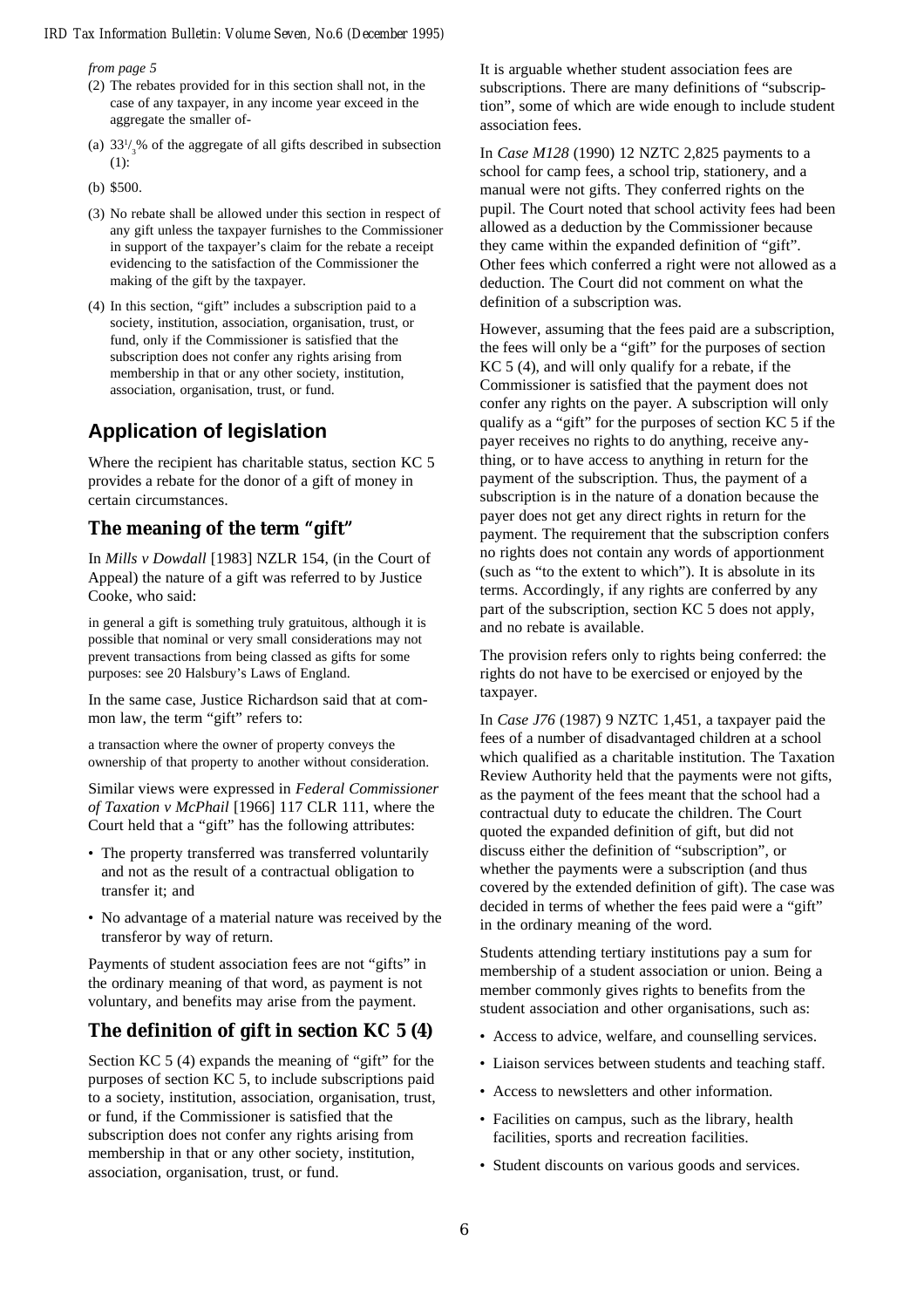In addition, it could also be argued that the payment of the student association fee is one of a number of payments a student must make, and things a student must do, in order to qualify for enrolment at a tertiary institution. If the student association fee (or a substitute payment to a charity of the student's choice) is not paid, the student does not qualify for enrolment. The payment of the student association fee, therefore, confers a further right on students - the right to enrolment if the other conditions of enrolment are met. Similarly, payments to the student association (together with payment of other fees and meeting terms) give students the right to attend university and sit examinations.

The student makes his or her payment to the student association, not to any other body which may later be allotted funds by the student association (for example, trust funds, hardship funds). The payment to the student association is a payment which confers rights on the student.

For the reasons outlined above, section KC 5 does not apply where the payment of a student association fee

confers any rights. In these circumstances, no rebate is available.

#### **Example**

This example does not form part of the ruling.

A student enrols at a Polytech. He pays the student association fees, and is able to use the gym facilities, counselling services, and the subsidised health care programme. The student association has charitable status.

As the payment of the student association fees confers certain rights on the student, the payment does not qualify for a rebate as a donation to the student association.

However, if a person who is not a student makes a donation to the student association at the Polytech and no rights are conferred because of the payment, a gift is made and a rebate is allowed.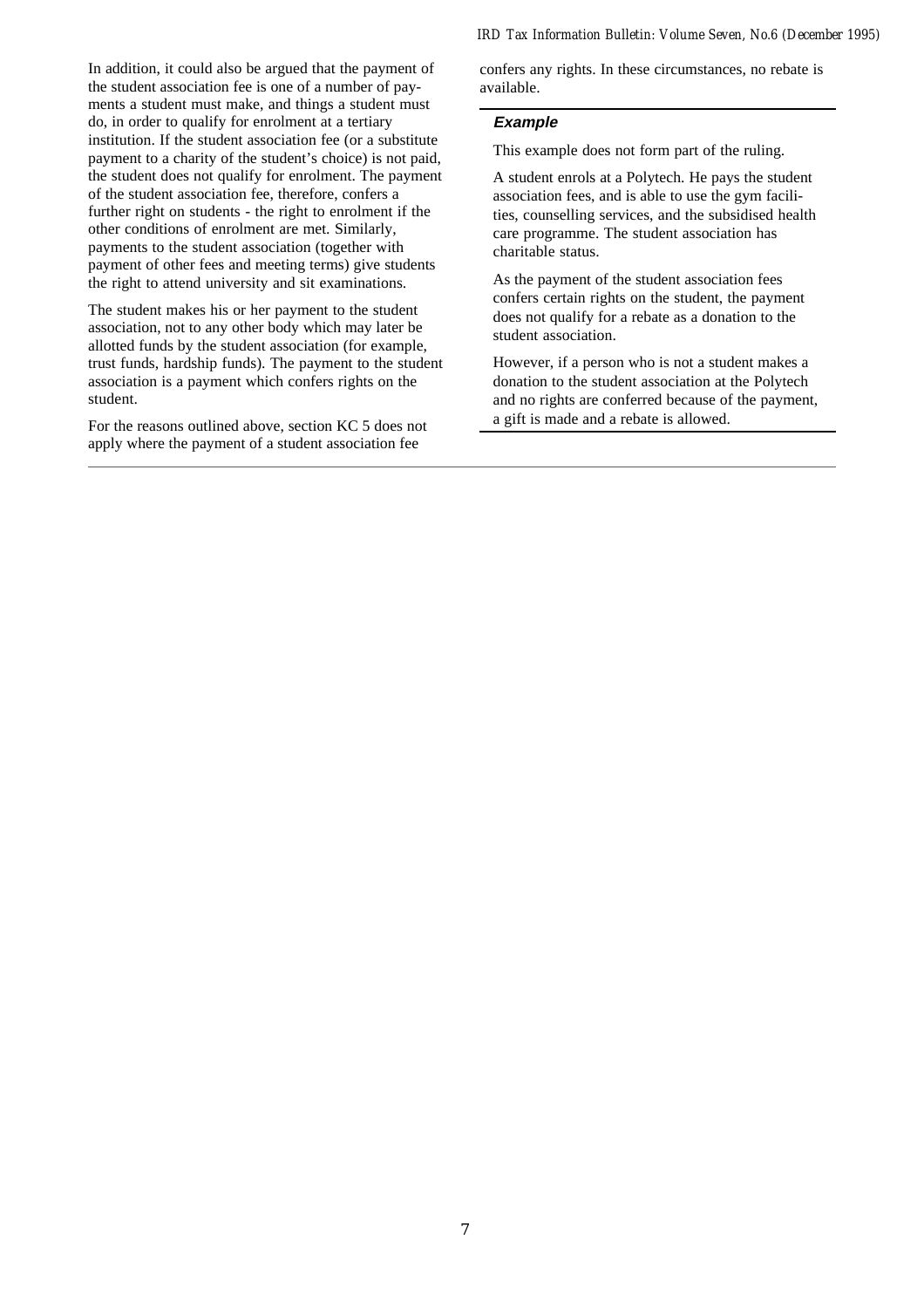## **Policy statements**

This section of the TIB contains policy statements issued by the Commissioner of Inland Revenue. Generally, these statements cover matters on which Inland Revenue wishes to state a policy, but which are not suitable topics for public binding rulings.

In most cases Inland Revenue will assess taxpayers in line with the following policy statements. However, our statutory duty is to make correct assessments, so we may not necessarily assess taxpayers on the basis of earlier advice if at the time of assessment we consider that the earlier advice does not follow the law.

## **FBT on benefits provided in NZ to employees of non-resident employers**

## **Summary**

This item explains how fringe benefit tax (FBT) applies to benefits provided in New Zealand to employees of non-resident employers.

All legislative references in this item are to the Income Tax Act 1994 unless otherwise indicated. All references to an "FBT period" are to the employer's FBT period (which is normally three months, but may be an income year for some employers).

Paragraph (n) of the definition of "fringe benefit" excludes from that definition benefits received by an employee who does not receive source deduction payments that are assessable in New Zealand in that FBT period. Source deduction payments are generally assessable in New Zealand if either of these conditions is met, and the earner is not otherwise exempt (under the Act or a double tax agreement (DTA)):

- A New Zealand resident earns the source deduction payments
- The source deduction payments are earned in New Zealand.

When a New Zealand resident employee works in New Zealand for a non-resident employer, the employee's source deduction payments are assessable in New Zealand, so any fringe benefits the employee receives are subject to FBT.

When a non-resident employee works in New Zealand for a non-resident employer, the employee's source deduction payments may be tax exempt in New Zealand under the Act or under the provisions of a relevant DTA. When all of the employee's source deduction payments are not assessable in New Zealand in an FBT period, any fringe benefits that the employee receives in that period are not subject to FBT. When some or all of the employee's source deduction payments are assessable in New Zealand in an FBT period, any fringe benefits that the employee receives in that period are subject to FBT.

## **Background**

On page 1 of TIB Volume Six, No.8 (January 1995) we published the item *Fringe benefits granted to employees of overseas branches of New Zealand companies*. That item stated the Commissioner's policy on benefits provided by the overseas branch of a New Zealand employer to non-resident and New Zealand resident employees. This item states the Commissioner's policy on the application of the FBT provisions to benefits provided by non-resident employers to New Zealand resident and non-resident employees in New Zealand.

## **Legislation**

| <i><b>Cross-reference table</b></i> |                     |
|-------------------------------------|---------------------|
| Income Tax Act 1994                 | Income Tax Act 1976 |
| BB 1 (1), (2)                       | 38(1), (2)          |
| BB <sub>3</sub>                     | 242                 |
| CB 1 - 15                           | 61                  |
| CB 2(1)(c)                          | 61(19)              |
| CI 1                                | 336N(1) "fringe     |
|                                     | henefit" definition |
| <b>NC</b> 18                        | 350A                |
| ND 1                                | 336S(2)             |
| OB 1                                | 336N(1)             |
| OB 2(1)                             | 6(1)                |
| OE 1                                | $241(1) - (5)$      |
| OE 4 (1)(c)                         | 243(2)(c)           |

FBT is imposed by section ND 1, and is payable by employers on the value of fringe benefits that they provide to their employees. Section CI 1 defines "fringe benefit" for the purposes of the FBT rules and states:

#### **"Fringe benefit"** ...

does not include: ...

(n) Any benefit to the extent to which the Commissioner is satisfied that it is a benefit received or enjoyed by the employee in a quarter or (where fringe benefit tax is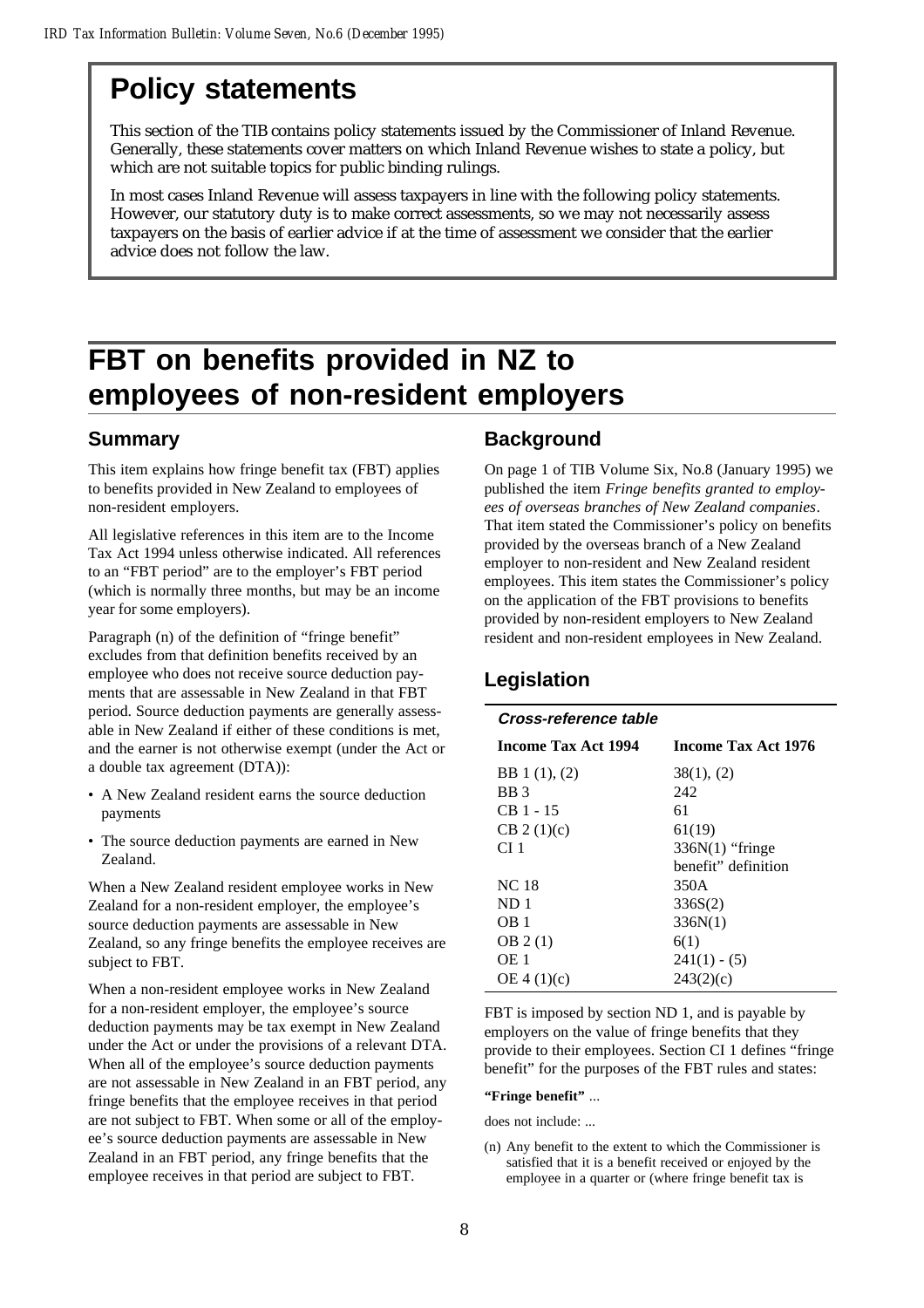payable on an income year basis under section ND 4) income year, in which the employee derives a source deduction payment that is, or, as the case may be, source deduction payments all of which are, not liable for income tax under section BB 1 ...

Section OB 1 defines "employee", and "employer":

#### **"Employee"** -

...

(d) ...in the FBT rules, means a person who will receive, receives, or has at any time received, or who will be, is, or has at any time been entitled to receive, a source deduction payment (not being a payment of any of the kinds referred to in paragraphs (d), (f), (g), (h), and (i) of the definition of "salary or wages" and not being a withholding payment of the kind specified in Part E of the Income Tax (Withholding Payments) Regulations 1979) in respect of which the person is liable for income tax under section BB 1:

**"Employer"** -

...

(b) ... in the FBT rules, means a person who will pay, pays, or has at any time paid, or who will be, is, or has at any time been liable to pay, a source deduction payment ( not being a payment of any of the kinds referred to in paragraphs (d), (f), (g), (h), and (i) of the definition of "salary or wages" and not being a withholding payment of the kind referred to in Part E of the Income Tax (Withholding Payments) Regulations 1979); ...

Part E of the Schedule to the Income Tax (Withholding Payments) Regulations 1979 refers to withholding payments to non-resident contractors. A non-resident contractor is not an employee, and a person who pays a non-resident contractor is not the employer of that contractor.

Section OB 2 (1) defines "source deduction payment" as:

... a payment by way of salary or wages, an extra emolument, or a withholding payment.

## **Application of legislation**

The definition of "fringe benefit" excludes benefits received by an employee in an FBT period in which the source deduction payments received by that employee are not liable for income tax under section BB 1.

Section BB 1 imposes income tax. Section BB 3 states when income derived from New Zealand or overseas is assessable in New Zealand. It provides that:

• **Income derived by a New Zealand resident is assessable in New Zealand.** Section OE 1 contains the tests of residence. In summary, under section OE 1 persons (who are not a company) are New Zealand residents if they have a permanent place of abode in New Zealand or if they are personally present in New Zealand for more than 183 days in a 12-month period. Persons lose New Zealand resident status when they are absent from New Zealand for more than 325 days in a 12-month period (and they do not have a permanent place of abode in New Zealand).

#### *IRD Tax Information Bulletin: Volume Seven, No.6 (December 1995)*

• **Income derived from New Zealand is assessable in New Zealand, whether derived by a New Zealand resident or not.** Section OE 4 (1)(c) deems persons to derive income from New Zealand if they earn salary, wages, allowances, or emoluments in New Zealand, whether or not the employer or principal is a New Zealand resident.

## **When a non-resident's source deduction payments are not taxable in New Zealand**

A source deduction payment derived by a non-resident is not taxable in New Zealand when a provision in the Act or in any relevant DTA deems that income to be tax exempt in New Zealand.

#### *(A) Exemptions provided by the Act*

Under sections CB 1 - 15 certain types of income are exempt from taxation. An exemption that may apply to a non-resident's employment income is section CB 2 (1)(c) which provides an exemption for:

Income derived by a person who is not resident in New Zealand, from personal (including professional) services performed by that person within New Zealand during a visit to New Zealand, if -

- (i) That visit does not exceed a period of 92 days; and
- (ii) In the country or territory in which that person is resident, that income, being exempt from income tax in New Zealand, is chargeable with any tax which in the opinion of the Commissioner is substantially of the same nature as income tax under this Act; and
- (iii) Those services are performed for or on behalf of a person who is not resident in New Zealand:

Provided that this paragraph shall not apply to the income of public entertainers ...

Provided also that this paragraph shall not apply to the income derived in any income year by a person who is present within New Zealand for a period or periods exceeding in the aggregate 92 days during that year.

Section CB 2 contains other exemptions that may apply to the employment income of non-residents (i.e., income derived by non-resident entertainers, or visiting experts or students).

#### *(B) Exemptions provided by DTAs*

The DTAs to which New Zealand is a contracting party generally provide variations on the following provisions:

- 1. Personal services remuneration is subject to tax in the earner's country of residence unless the earner performs the services in the other contracting state ("the country of source"). When this is the case, the remuneration may also be subject to tax in the country of source.
- 2. The above rule does not apply and the remuneration is tax exempt in the country of source when a dependent personal services article applies. Dependent personal services articles generally provide that remuneration is tax exempt in the country of source when: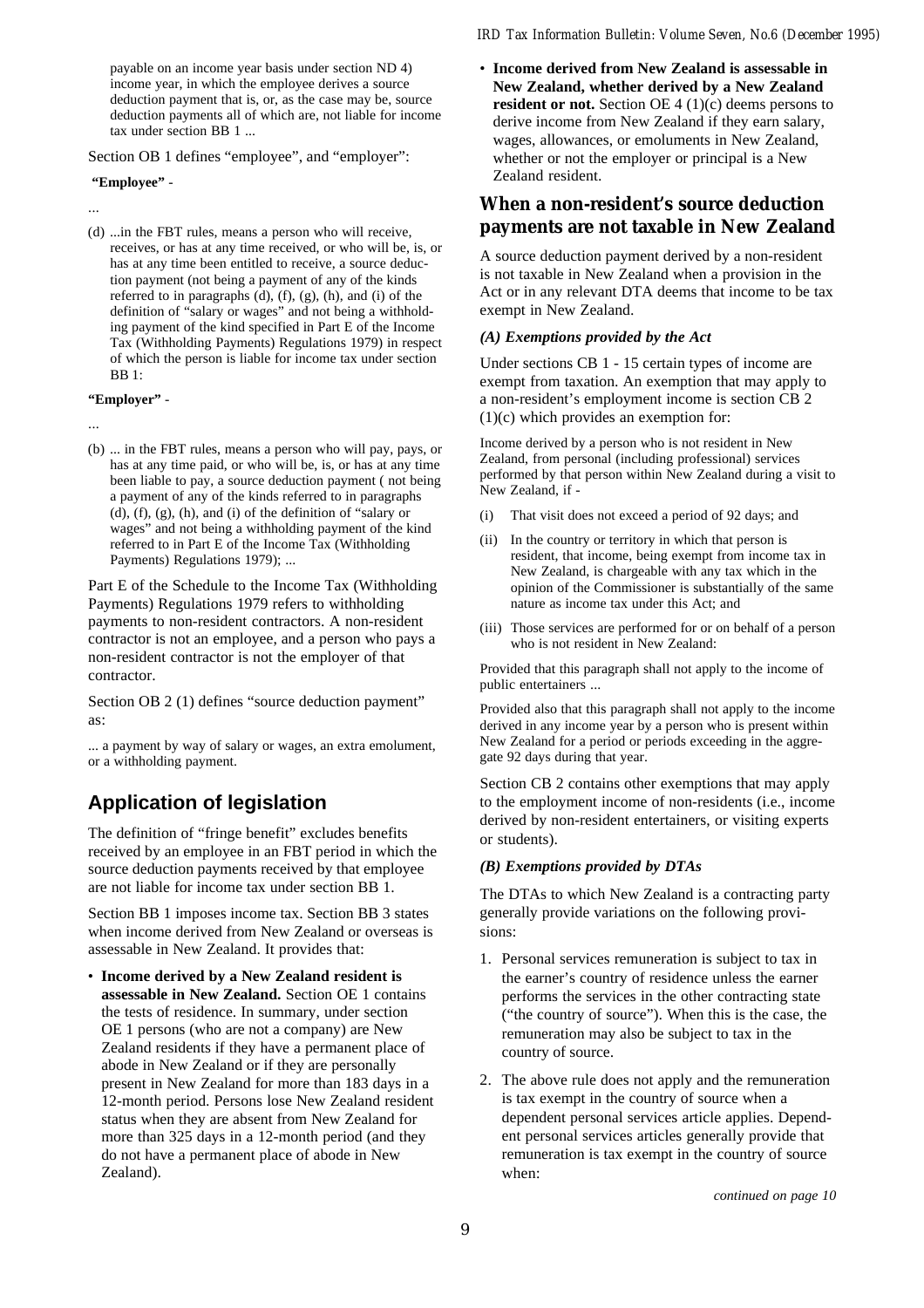*from page 9*

- The individual is present in the country of source for no more than 183 days in an income year or a consecutive 12 month period (depending on the particular DTA); and
- The remuneration is paid by an employer who is not a resident of the country of source; and
- The remuneration is not borne by (deducted by) a permanent establishment or a fixed base which the employer has in the country of source.
- 3. The DTAs each provide specific exemptions for the income of certain types of persons in certain circumstances. A DTA may provide special exemptions for the income of certain teachers, professors, students, entertainers, and government employees.

#### *(C) DTA between New Zealand and Australia*

In addition to the general terms set out in (B) above, article 16 of the new DTA between New Zealand and Australia, effective 1 April 1995, specifically provides

for the taxation of fringe benefits. In summary, under article 16 when a fringe benefit would otherwise be subject to FBT in both New Zealand and Australia, the benefit is only taxable in the country that has the sole or primary right to tax the remuneration from the employment to which the benefit relates. A country has the primary right to tax remuneration if the DTA entitles that country to tax that remuneration and the other country is required under the DTA to allow relief for taxes imposed in the first country.

## **Summary - FBT on benefits provided to NZ or non-resident employee employed by a non-resident employer in NZ**

The following flow chart summarises the effect of paragraph (n) of the definition of "fringe benefit" on the application of FBT to benefits provided to employees of non-resident employers. For the purposes of the flow chart, "source deduction payment" is abbreviated to "SDP".



## **Taxation of benefits provided in relation to employment**

\* Note that the employer's NZ FBT liability is determined by whether the employee has received an SDP in the FBT period. If the employee receives such an SDP, then the employer is liable for FBT regardless of its NZ tax residence status.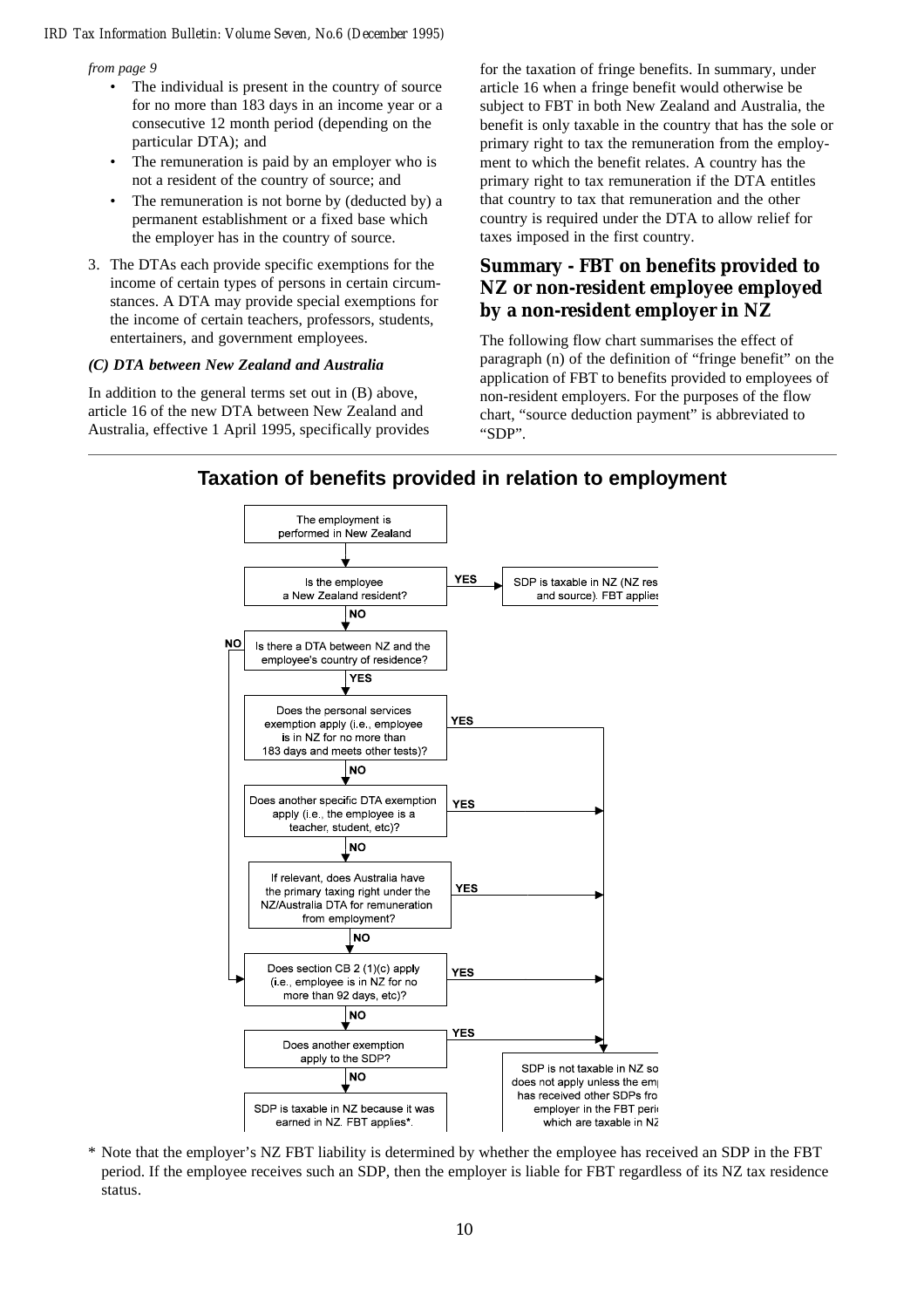## **FBT on benefits provided to NZ resident employee employed in NZ by non-resident employer**

The flow chart on the previous page shows that source deduction payments paid to a New Zealand resident employee employed in New Zealand are taxable in New Zealand. This is because the employee earns the payments in New Zealand and because he or she is a New Zealand resident. Benefits provided to the employee are subject to FBT, regardless of the fact that the employer is a non-resident.

Section CB 2 (1)(c) ("the 92 day exemption") and the provisions of any relevant DTA do not affect a New Zealand resident employee's liability to New Zealand tax. These provisions only apply to non-resident employees working in New Zealand.

## **FBT on benefits provided to a non-resident employee employed in NZ by a non-resident employer**

A non-resident employee's source deduction payments will not be assessable in New Zealand in either of the following situations:

- if an exemption under the Act applies to those source deduction payments
- if there is a DTA between New Zealand and the employee's country of residence and the source deduction payments are exempt under that DTA.

When neither of the above occurs, the source deduction payments are assessable in New Zealand because the employee earns the payments in New Zealand, and therefore derives them from New Zealand. When source deduction payments are taxable in New Zealand in an FBT period, any benefits the employer provides to the employee in that period are subject to FBT. The employer is liable for FBT, regardless of the fact that it is a non-resident.

The length of time that an employee will stay in New Zealand may not be clear at the time of that employee's arrival in New Zealand. When the length of the visit is not clear, the Commissioner is not able to establish immediately whether the employee's source deduction payments (and, therefore, his or her fringe benefits) will be eligible for an exemption from New Zealand tax under the Act or the relevant DTA. The Commissioner's policy is:

- 1. The employer must determine whether the employee will be subject to New Zealand tax on source deduction payments during the year. Factors to consider in making such a determination include:
	- the terms of the employee's visa, work permit, and employment contract and whether these documents indicate that the employee will satisfy the terms of an exemption under the Act or the relevant DTA.
	- the employer's knowledge of the employee's plans and intentions (i.e. if the employer knows

that the employee intends to return to New Zealand during the year and will therefore not meet the terms of an exemption under the Act or the relevant DTA) and the employer's control over whether the employee returns to New Zealand during the year (an employer will have more control over an employee than over an independent contractor).

2. Under section NC 18, in situations when it is *absolutely clear* from the outset that the employee will meet the terms of an exemption under the Act or the relevant DTA, and will therefore not be liable for income tax in New Zealand, the Commissioner may accept a bond or other security from the employer in substitution for the employer's liability to make PAYE deductions. Section NC 18 does not allow the employer to pay a bond in substitution for paying FBT on benefits provided to employees. In these circumstances, Inland Revenue may also issue the employee with a NIL special tax code certificate, in which case the employer will not be required to make PAYE deductions from the employee's source deduction payments. The payment of the bond or the issuing of a NIL special tax code certificate does not affect whether or not the employee's income is ultimately assessable in New Zealand.

In situations where it is *absolutely clear* that the employee will not be liable for tax in New Zealand, and the employer is not deducting PAYE from the employee's source deduction payments (because of a bond and/or a NIL special tax code certificate), the employer may treat those source deduction payments as if they were not liable for income tax in New Zealand for the purposes of paragraph (n) of the definition of "fringe benefit" - the employer may treat any benefits that it provides to the employee as not being fringe benefits subject to FBT.

3. In situations when it is *not absolutely clear* from the outset that the employee meets the terms of an exemption under the Act or the relevant DTA, the Commissioner considers that he can only properly ascertain whether the employee is entitled to an exemption from income tax after the employee has left New Zealand. The Commissioner will not know until that time whether the employee has been in New Zealand for less than the applicable maximum period and has met the other applicable criteria. The Commissioner's policy is that, during the employee's stay in New Zealand, the employee's source deduction payments are subject to tax in the normal way from arrival, and benefits provided to the employee are subject to FBT in the normal way from arrival.

At the end of the employee's stay in New Zealand, the Commissioner will review the employee's New Zealand tax liability to determine whether the employee meets the terms of any exemption. If the employee's source deduction payments are not taxable in New Zealand, any fringe benefits provided to the employee will not be subject to FBT in New Zealand. If this is the case, the Commissioner will

*continued on page 12*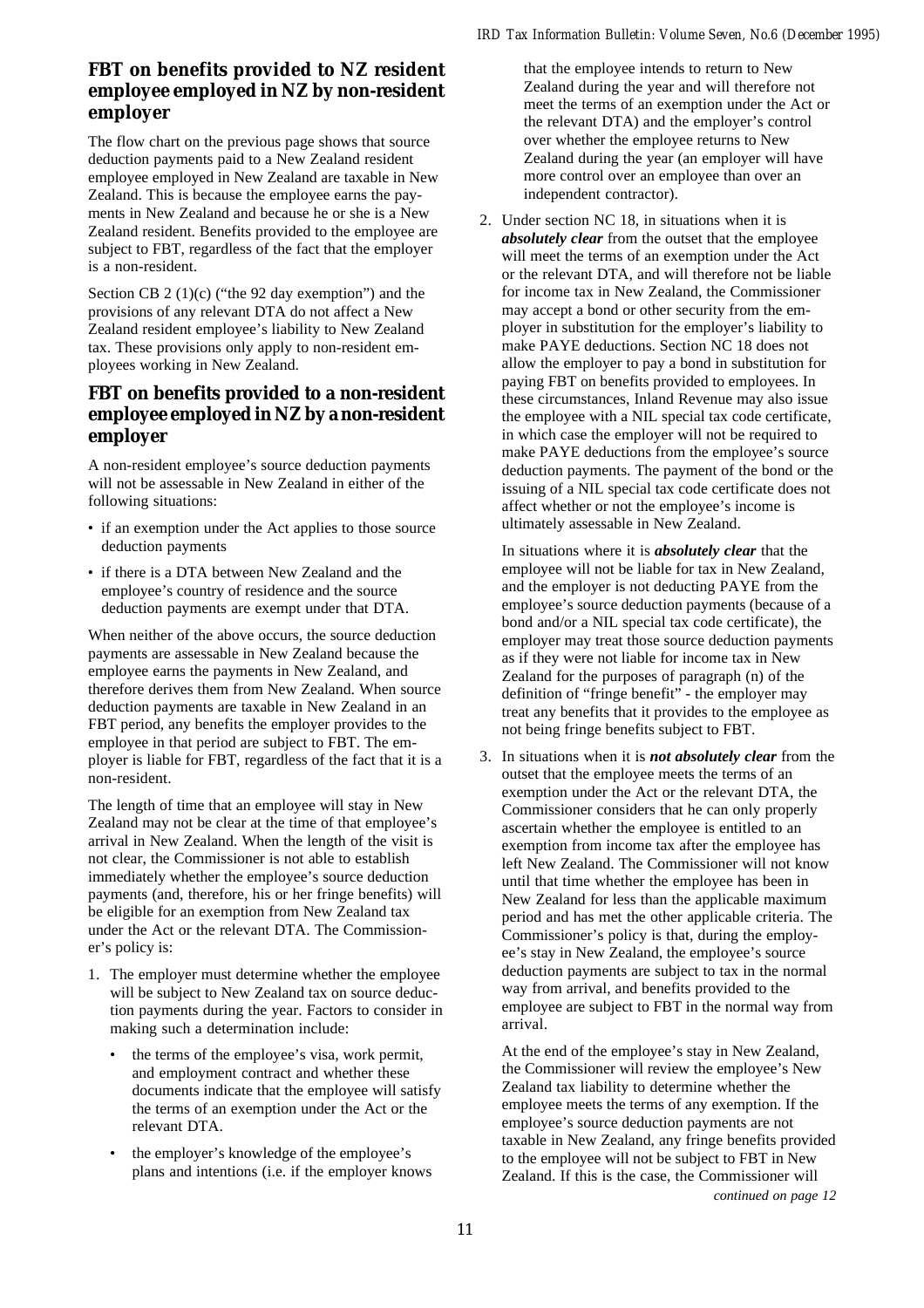*from page 11*

refund any FBT paid by the employer. If the employee is not entitled to an exemption, the FBT will have been correctly paid and will not be refunded.

## **Enforcement of non-resident employer's FBT liability**

The payment of FBT is an employer's obligation which the Commissioner seeks to enforce, whether or not the employer is a New Zealand resident.

In some situations a non-resident employer may arrange for an employee to account for the FBT on fringe benefits that the employer provides to the employee. In this situation the employee pays the FBT as the agent of the employer. However, if the employee fails to pay the FBT, liability for compliance with the FBT rules remains with the employer.

#### **Example 1**

CleanCo is a US resident company which advises firms on pollution reduction. SmellCo, a New Zealand resident company, engages CleanCo to analyse the content of certain emissions from its Auckland plant and to develop a pollution reduction strategy.

CleanCo sends an employee, Maxine, to New Zealand to study the emissions, conduct tests, and report on her findings. There is clear evidence that Maxine will not be in New Zealand for any longer than six weeks.

During Maxine's stay in New Zealand, CleanCo pays her salary, pays for her hotel accommodation, and provides a car for her use.

Maxine is not a New Zealand resident as she does not have a permanent place of abode in New Zealand and is in New Zealand for less than 183 days during the year. Maxine derives her salary from New Zealand because she earns it in New Zealand.

Maxine's visit to New Zealand is for less than 93 days, her salary is assessable for income tax in the USA, and she is performing the services on behalf of a USA resident, CleanCo. Her salary is therefore exempt from New Zealand income tax under section CB 2 (1)(c).

Maxine is in New Zealand for less than 183 days, and a non-resident employer which does not have a fixed base or permanent establishment in New Zealand pays her salary. Therefore, her salary is also exempt from New Zealand tax under the dependent services article of the DTA between New Zealand and the USA (Article 15).

As Maxine has documentary evidence that she will meet the terms of the section CB 2 (1)(c) or DTA exemption, she applies for and is issued with a NIL tax code certificate. CleanCo does not need to deduct PAYE from Maxine's salary. As it is clear that Maxine will meet the terms of the income tax exemptions, and as CleanCo is not deducting PAYE from her wages, CleanCo may treat the private use and availability for private use of the car as not being a fringe benefit that is subject to FBT in New Zealand.

#### **Example 2**

Maxine recommends that SmellCo installs several pollution reduction devices. At SmellCo's request, CleanCo sends Ken, another employee, to New Zealand to supervise the installation of the devices and to monitor the reduction of pollutants in SmellCo's emissions. SmellCo and CleanCo agree that Ken will work in New Zealand for approximately seven months. As with Maxine, CleanCo pays Ken's salary and hotel expenses and provides him with the use of a car during his stay in New Zealand.

Because Ken is present in New Zealand for more than 92 days in a year, the section CB  $2(1)(c)$ exemption does not apply to his salary. The dependent personal services exemption in the New Zealand/USA DTA also does not apply to his salary because he is in New Zealand for more than 183 days.

As Ken's salary is not exempt from tax in New Zealand, the private use and availability for private use of the car is a fringe benefit. CleanCo is subject to FBT on that benefit in New Zealand.

#### **Example 3**

BurnsCo is a United Kingdom resident which has a branch office in New Zealand. Helen is seconded from the UK head office to the New Zealand branch for five months. The New Zealand branch of BurnsCo pays Helen's salary during her secondment.

Helen's salary is not exempt from New Zealand tax under section CB 2 (1)(c) as she is in New Zealand for more than 92 days. The dependent services exemption of the DTA between New Zealand and the UK does not apply when remuneration is borne by (deducted by) a permanent establishment or fixed base which a non-resident employer has in New Zealand. A "permanent establishment" includes a branch office. Helen's salary is paid by the New Zealand branch of BurnsCo, so her salary is not exempt under the dependent services provision of the DTA.

As Helen's salary is derived in New Zealand, and as no Act or DTA exemption applies to that salary, the salary is assessable in New Zealand. As Helen receives source deduction payments that are subject to tax in New Zealand, BurnsCo is liable to pay FBT in New Zealand on any fringe benefits it provides Helen during the FBT periods that she receives salary which is assessable in New Zealand.

All enquiries from non-resident contractors should be made to the Corporates Unit of the Wellington District Office of Inland Revenue.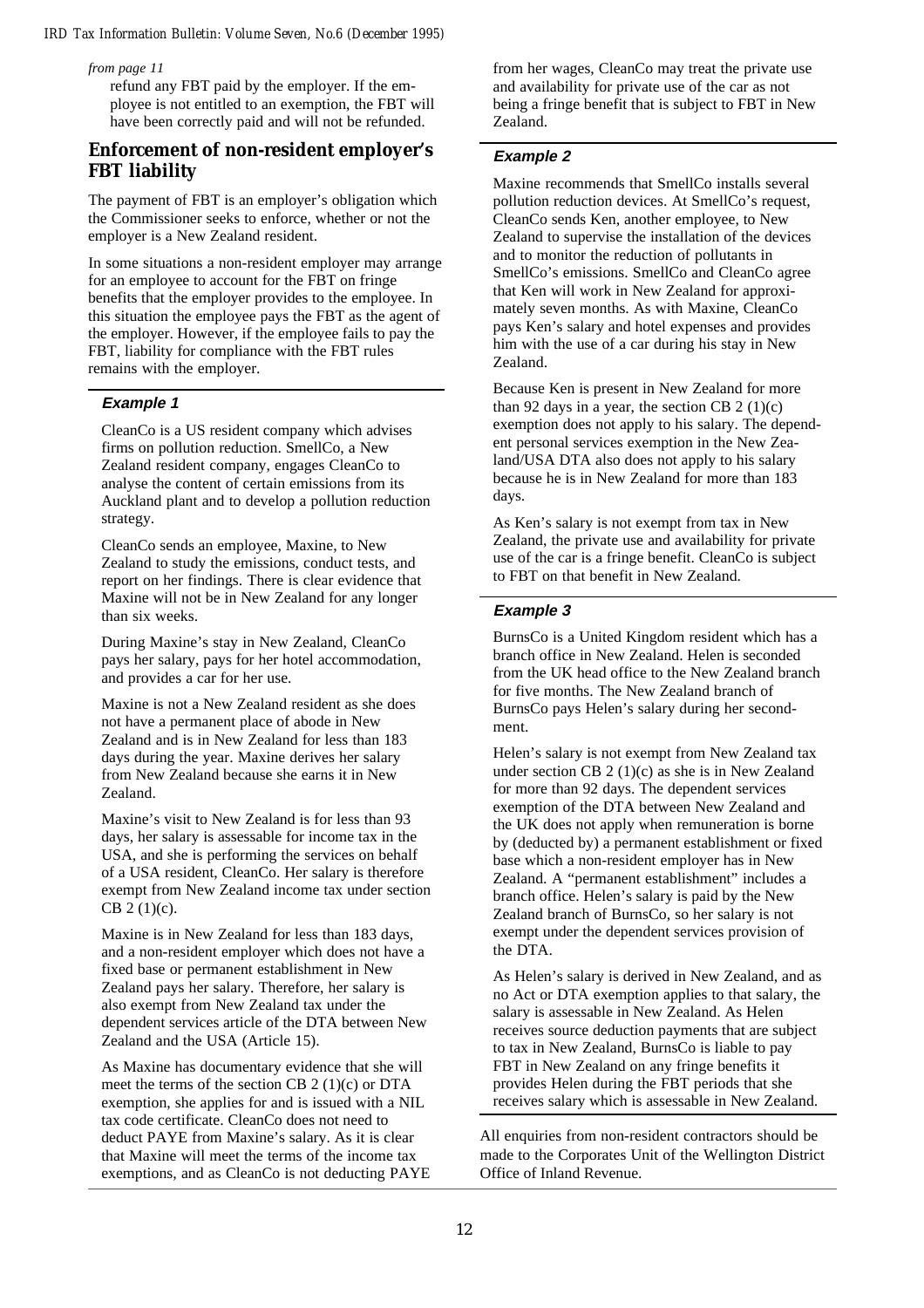## **GST - specified agent for incapacitated persons**

## **Summary**

This item states the Commissioner's view on how the law relating to "specified agents" who carry on taxable activities for incapacitated GST registered persons applies.

All legislative references in this item are to the Goods and Services Tax Act 1985.

## **Background**

Under section 58, there are special registration rules when a GST registered person dies, becomes incapacitated, or goes into receivership, liquidation, or bankruptcy. Section 58(1A) deems the person who conducts the relevant taxable activity (the "specified agent") on behalf of the incapacitated person to be personally carrying on the taxable activity and to be GST registered for that purpose. The deeming applies from the date on which the specified agent becomes entitled to carry on a taxable activity for an incapacitated person. It ends when the person ceases to be a specified agent, or on the earlier registration of any other person in respect of the taxable activity.

Section 58(2) deals with a similar situation when a mortgagee is in possession of mortgaged land or other property of a GST registered mortgagor. Under that section, the Commissioner may deem the mortgagee to be a registered person in respect of, and to the extent to which the mortgagee carries on, any taxable activity of the mortgagor.

## **Legislation**

Section 8(1) imposes GST on the supply (other than an exempt supply) in New Zealand of goods and services by a registered person in the course or furtherance of a taxable activity carried on by that person.

Section 51 sets out the requirements of registration for persons carrying on taxable activities. Sections 55 to 61A deal with registration and GST liability issues in certain special cases. Section 58 sets out special registration rules when a GST registered person dies, becomes incapacitated, or goes into receivership, liquidation, or bankruptcy. It also deals with the position of mortgagees in possession.

Section 58(1) defines "incapacitated person" as:

a registered person who dies, or goes into liquidation or receivership, or becomes bankrupt or incapacitated.

Section 58(1) defines "specified agent" as:

a person carrying on any taxable activity in a capacity as personal representative, liquidator, or receiver of an incapacitated person, or otherwise as agent for or on behalf of or in the stead of an incapacitated person.

Section 58(1A) and (2) states:

(1A) For the purposes of this Act and notwithstanding section 60 of this Act, where any person becomes a specified agent that person shall, during the agency period, be deemed to be a registered person carrying on the taxable activity of the incapacitated person, and the incapacitated person shall during that period be deemed not to be carrying on that taxable activity:

Provided that a specified agent shall not be personally liable for any liabilities under this Act incurred by the incapacitated person before the agency period.

(2) Where a mortgagee is in possession of any land or other property previously mortgaged by the mortgagor, being a registered person, the Commissioner may, from the date on which the mortgagee took possession of that land or other property, until such time as the mortgagee ceases to be in possession of that land or other property, deem the mortgagee, in any case where and to the extent that the mortgagee carries on any taxable activity of the mortgagor, to be a registered person.

Section 58(3) requires any person who becomes a specified agent, or who as a mortgagee in possession carries on any taxable activity of the mortgagor, to give the Commissioner written notice of that fact within 21 days of becoming a specified agent or commencing that taxable activity of the mortgagor. The notice must include the date on which the agency period started or the mortgagee took possession, and in the case of an incapacity other than those expressly defined, the nature of the incapacity and the date on which it began.

"Agency period" means:

the period beginning on the date on which a person becomes entitled to act as a specified agent carrying on a taxable activity in relation to an incapacitated person and ending on the earlier of-

- (a) The date on which some person other than the incapacitated person or the specified agent is registered in respect of the taxable activity; or
- (b) The date on which the person ceases to be a specified agent in relation to the incapacitated person:

Under section 15(8), when any registered person dies, or goes into liquidation or receivership, or becomes bankrupt, the date of death, liquidation, receivership, or bankruptcy, as the case may be, is deemed to be the last day of that person's taxable period.

Section 6(2) deems anything done in connection with the commencement or termination of a taxable activity to be carried on in the course or furtherance of that taxable activity.

## **Application of legislation**

Section 58 deems specified agents who carry on the taxable activity of incapacitated persons to be doing so as registered persons in their own right. The specified agent is personally liable for any liabilities under the *continued on page 14*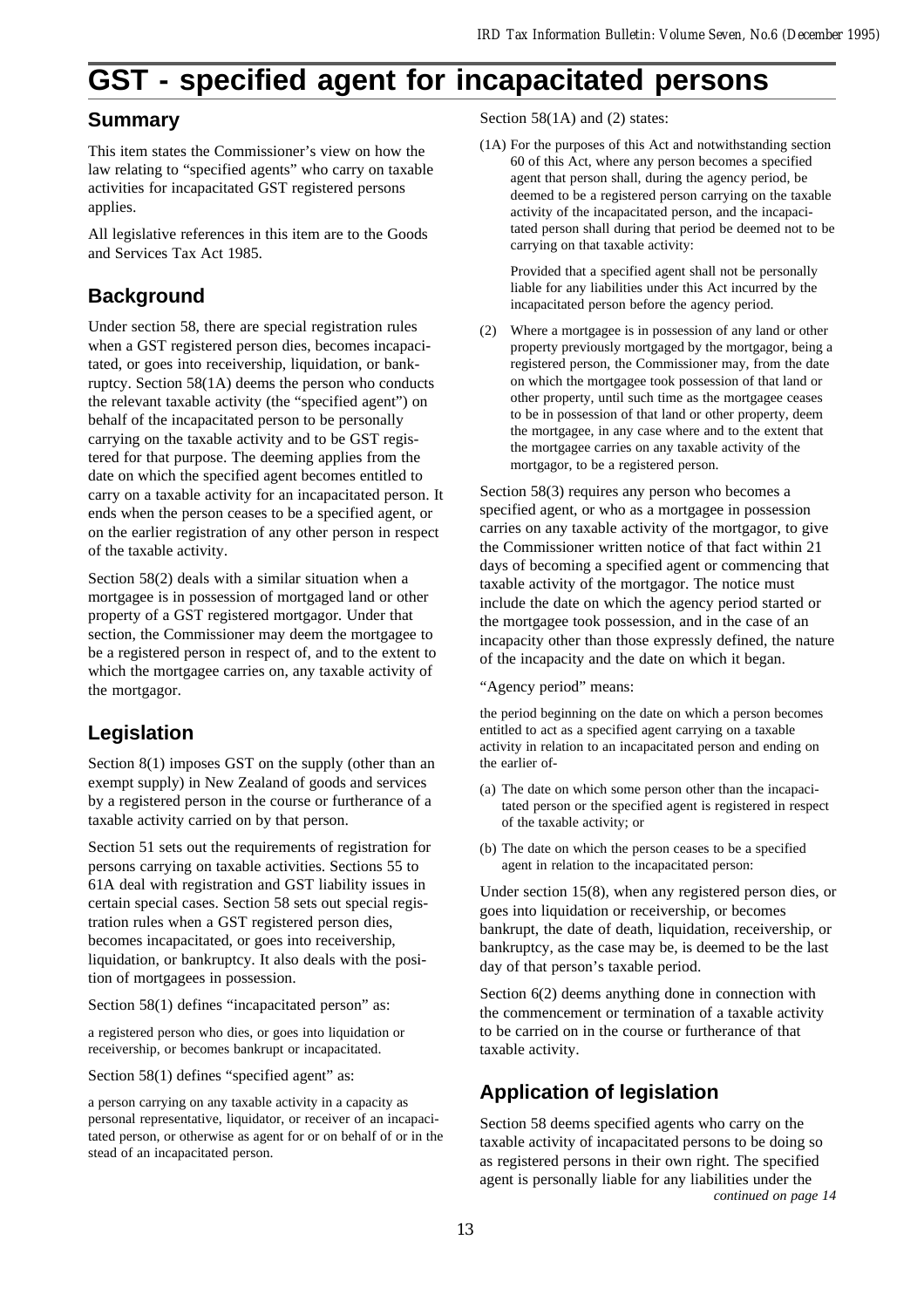#### *from page 13*

Act incurred during the agency period. The specified agent is not personally liable for any liabilities under the Act incurred by the incapacitated person before the agency period.

The registration of a specified agent is automatic. This compares with the position of mortgagees in possession. The Commissioner has a discretion as to whether to deem a mortgagee in possession who carries on any taxable activity of a GST registered mortgagor to be a registered person.

Specified agents (and mortgagees) must notify Inland Revenue that they are carrying on the taxable activity, and the circumstances that gave rise to their carrying on the taxable activity, e.g., the death or illness of the registered person, or the registered person's receivership or liquidation. Inland Revenue will keep a record of the start of the agency period. The GST registration number remains the same as for the incapacitated person.

#### **Pre-agency period**

Although specified agents are not personally liable for pre-agency period GST liabilities, in practice they may, when they have authority to do so, take responsibility as agents for the incapacitated registered person for GST obligations relating to that time. For example, a specified agent may file outstanding returns for the preagency period, although he or she is not liable to do so.

In certain situations a specified agent may wish to claim an input tax deduction for a supply acquired for the taxable activity during the pre-agency period. Under the proviso to section 20(3), the specified agent may seek input tax deductions relating to prior periods. Alternatively, a specified agent may file an amended return for the period to which the input tax claim relates. The Commissioner accepts that in both cases specified agents are acting on behalf of the incapacitated person in administrating that person's GST rights and obligations for the pre-agency period. For the same reasons the Commissioner accepts that a receiver or liquidator who is a specified agent may wish to make a deduction under section 26 for a bad debt relating to a taxable supply made during the pre-agency period.

#### **Filing returns**

The effect of section 15(8) is that when any registered person dies, or goes into liquidation or receivership, or becomes bankrupt ("the incapacity"), the specified agent in such circumstances is able to file a return for the short period from the date of the incapacity to the end of the relevant taxable period. The specified agent is responsible for filing this return. A return for the short period from the start of the taxable period up to, and including, the date of the incapacity must also be filed. The specified agent is not liable for filing this return, but may choose to do so.

#### **Termination of taxable activity**

The combined effect of sections 58 and 6(2) is that a person is deemed to be a registered person carrying on a

taxable activity of an incapacitated person even if he or she only acts in connection with the termination of that activity. For example, selling off the assets of a business.

#### **Example 1**

Mele is a sole trader. She owns and operates a florist business trading as "Blooming Good". She is registered for GST on the invoice basis and files returns two-monthly. Her taxable periods end on the last day of February, April, June, August, October, and December. Mele employs her only sister Tala.

Mele dies suddenly on 3 April. When Mele first went into business she made a will. Her will provides that all her property passes to her spouse, Tom. The will appoints Tom and Tala as Mele's executors. Tom and Tala agree that in the short term it would be prudent for Tala to carry on the business as she knows all the customers and is familiar with how it operates. Following Mele's death the florist shop is closed for a week. Tala reopens the shop on 10 April. Tala wonders what she must do to continue to meet the business's GST obligations, and contacts her local Inland Revenue office.

Tala is told to provide formal notification in writing that she is now carrying on Mele's taxable activity, i.e., the florist business as Mele's personal representative, and the date of Mele's death. Inland Revenue advises that she must do so before 25 April, i.e., 21 days from, but not including, 3 April. Under the GST legislation, Tala is now deemed to be a registered person carrying on Mele's taxable activity. Tala is told that she is personally liable for the GST obligations and liabilities of the florist business incurred on and after 3 April while she continues to carry on the business as Mele's personal representative.

Inland Revenue staff remind Tala that she will need to file a return for the March/April taxable period ending 30 April. This return is due by 31 May. This will involve making two returns: one for the period 1 March to 3 April, the other for the period 4 April to 30 April.

#### **Example 2**

"Blooming Good" operates from leased premises. The landlord is Get Smart Limited. At the beginning of May Tala receives an invoice dated 1 May requesting the monthly rental payment for June of \$300, plus GST of \$37.50. The rental payment is due on or before 21 May. This reminds Tala that the monthly rental payment for May has probably not been paid. She checks the business records and finds this to be the case. The date of the tax invoice for the month of May is 1 April, payable on or before 21 April.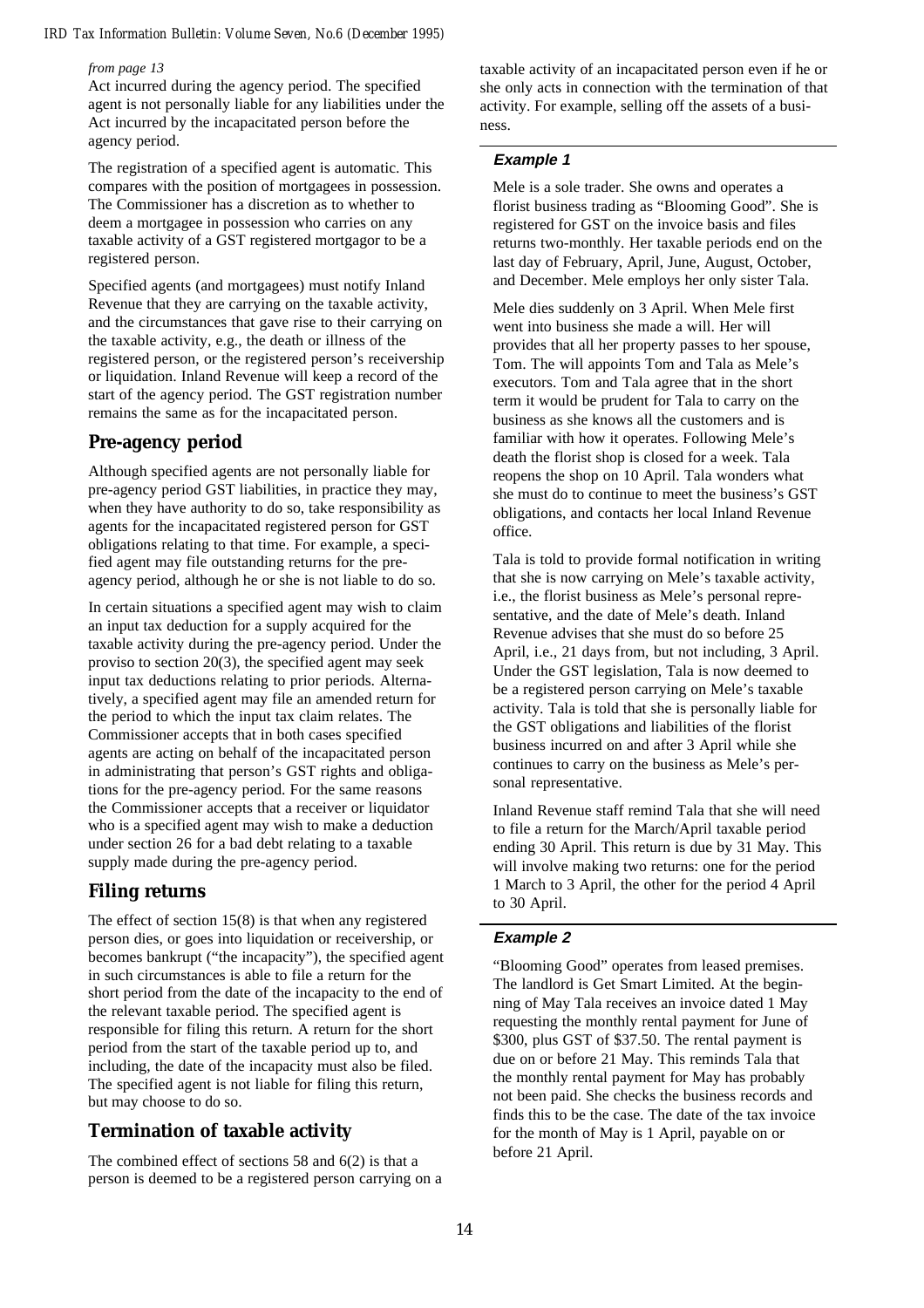Tala rings the owner of Get Smart Limited to clarify the position. She explains that Mele has died, and that she is carrying on the business for the time being. Tala apologises for the delay in paying the May rental, and promises to pay it, and the June rental, as soon as possible.

Tala is able to claim an input tax deduction for both supplies. In the case of the GST component of the May rental payment, Tala is making the claim for an input tax deduction on Mele's behalf. Section 9(3) deems the time of supply for the May lease period to be 1 April, i.e., prior to the agency period. In the case of the GST component of the June rental payment, Tala is making the claim for an input tax deduction as the registered person deemed to be carrying on the florist business during the agency period.

#### **Example 3**

Tom decides to keep the business running and employ Tala as manager. Tala agrees.

Tom registers for GST. The registration indicates that Tom intends to carry on the business from the date of distribution. The business is distributed to Tom in accordance with Mele's will. The supply is made by Tala, as specified agent for Mele, to Tom, the beneficiary under the will. The supply is of a going concern. To comply with section  $11(1)(c)(ii)$ , Tala and Tom record in writing, prior to the distribution, that the supply of the business is a supply of a going concern.

Tala ceases to be a specified agent from the date of distribution. This is the date on which some other person, i.e., Tom, is registered for the taxable activity.

## **RWT on matrimonial property settlement interest**

## **Summary**

This item states the Commissioner's policy on whether the payer should deduct resident withholding tax ("RWT") on the interest granted by the Family Court to a spouse under proceedings under the Matrimonial Property Act 1976. Unless there has been money lent, RWT is not deductible.

All legislative references in this item are to the Income Tax Act 1994 unless otherwise indicated.

## **Background**

In some cases the Family Court orders one spouse to pay interest on an amount outstanding to the other spouse, or former spouse, until the other spouse is paid. This interest can date back to the date that the matrimonial property claim came into existence. Taxpayers have asked Inland Revenue whether RWT is deductible from that interest.

Subpart F of Part N of the Act contains the legislation applying to RWT on both interest and dividends. The objective of RWT is to reduce the scope for the evasion or deferral of income tax payable on interest and dividends.

In relation to interest, the legislation achieves this by requiring the payer to deduct RWT from the interest at the time of payment. Section NF 2 (4) only requires a person to deduct RWT if the person is either resident in New Zealand or the person is carrying on a taxable activity in New Zealand through a fixed establishment, and any of these conditions are met:

• at the time of payment, the person holds a valid certificate of exemption

- the payment is made wholly or partly in the course or furtherance of a taxable activity
- the payment is a payment of dividends by a company on shares issued by that company.

The last of these categories does not apply in a matrimonial property case. The only two categories of relevance are when the payer holds a valid certificate of exemption or if there is a transfer of assets forming part of a taxable activity. The term "taxable activity" has the same meaning as in the Goods and Services Tax Act 1985, except that it also includes activities relating to the making of exempt supplies. An example of a supply in the course or furtherance of a taxable activity is: the supply of goods applied by a registered person for the principal purpose of making taxable supplies which are transferred to a spouse to satisfy that person's claim under the Matrimonial Property Act 1976.

The recipient includes the gross resident withholding income in his or her tax return, and can claim a credit for the RWT deducted. The RWT deduction rate is 24% for interest, but if the recipient does not provide his or her IRD number to the person paying the interest, RWT is deducted at the higher "no declaration rate" of 33%.

## **Legislation**

| Cross-reference table              |                             |
|------------------------------------|-----------------------------|
| <b>Income Tax Act 1994</b>         | Income Tax Act 1976         |
| NF 1(2)                            | 327B(2)                     |
| NF 2(4)                            | 327C(4)                     |
| OB 1 "money lent"                  | $\mathcal{D}_{\mathcal{L}}$ |
| OB 1 "interest" para (a)           | $\mathcal{D}_{\mathcal{A}}$ |
| OB 1 "interest" para (e)           | 327A                        |
| OB 1 "resident withholding income" | 327A                        |

*continued on page 16*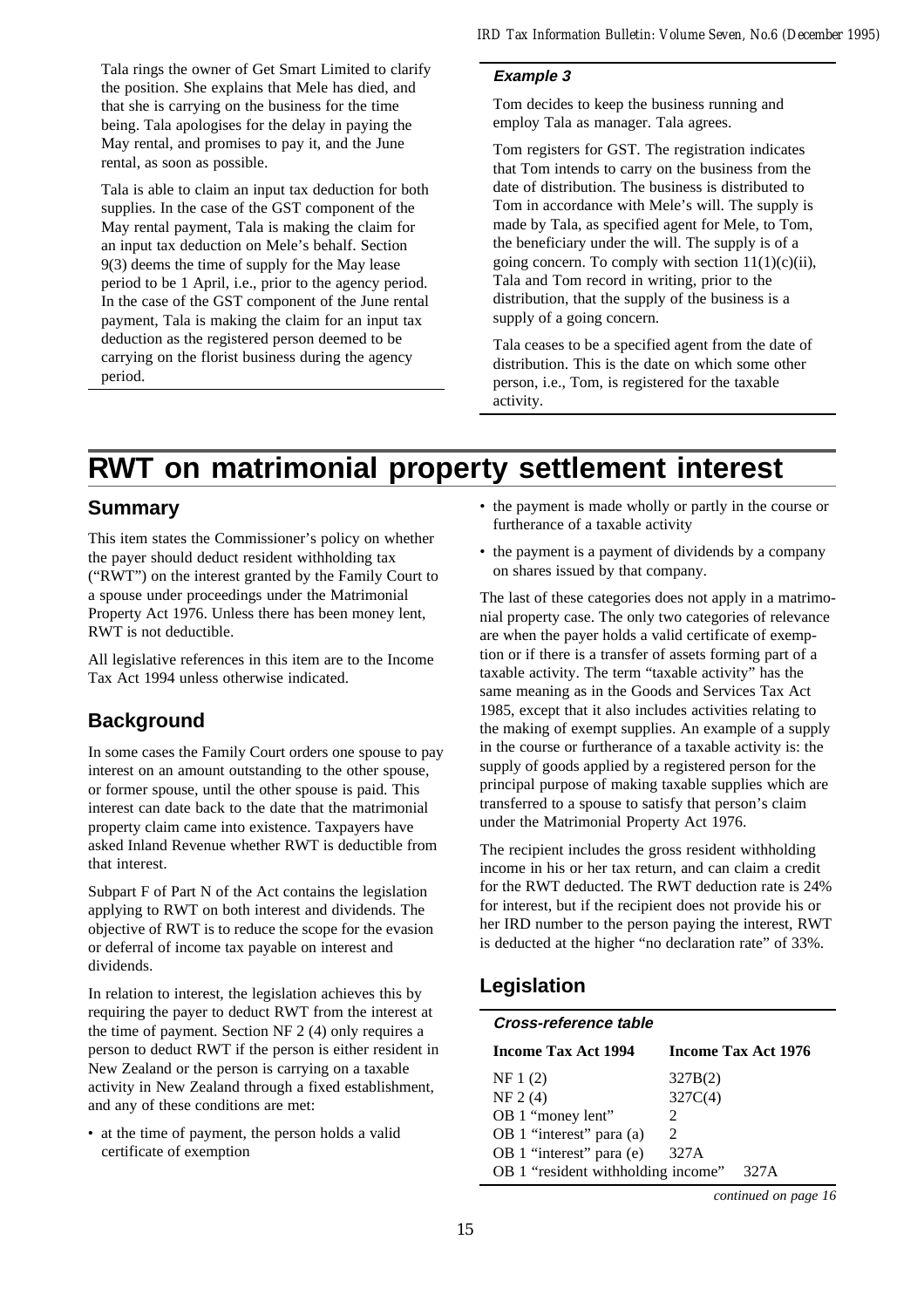#### *from page 15*

Section OB 1 states that "resident withholding income":

... has the meaning assigned by section NF 1; and, unless the context otherwise requires, in relation to any amount of resident withholding income, includes any amount of resident withholding tax required to be deducted from that income in accordance with the RWT rules:

#### Section NF 1 (2) states:

The RWT rules shall apply to any amount paid (referred to as "resident withholding income") that consists of -

#### (a) Interest, ...

The definition of "resident withholding income" excludes certain types of interest, but they are not relevant in this case.

Section OB 1 defines "interest" in paragraph (a) as:

In relation to the deriving of income, resident withholding income, or non-resident withholding income by any person (in this definition referred to as the "first person"), means every payment (not being a repayment of money lent and not being a redemption payment), whether periodical or not and however described or computed, made to the first person by any other person (in this definition referred to as the "second person") in respect of or in relation to *money lent* to the second person making the payment or to any other person: (emphasis added)

Section OB 1 further defines "interest" for the RWT rules in paragraph (e) as including "a redemption payment".

Section OB 1 also contains a definition of money lent. This states:

**"Money lent"**, in relation to any person, means-

- (a) Any amount of money advanced, deposited, or otherwise let out, whether on current account or otherwise, by the person:
- (b) Any amount of credit given (including the forbearance of any debt), whether on current account or otherwise, by the person:
- (c) Any amount advanced, deposited or let out, or for which credit is given, by the person under any obligation or arrangement that is similar to any advancing, depositing, letting out, or giving of credit, of any of the kinds referred to in paragraph (a) or paragraph (b):
- (d) Any amount paid to, or for the benefit of, or on behalf of, or dealt with in the interest of or on behalf of, any other person in consideration for an agreement to pay or a promise to pay by the other person, where that amount is exceeded by the amount payable to the person in accordance with the agreement or the promise, -

whether or not the advancing, depositing, or letting out, or the giving of credit, or the obligation or arrangement, or the agreement to pay or promise to pay, is secured or evidenced by writing; and, for the purposes of paragraph (d), the expression "other person", where it last appears in that paragraph, shall include any further person where the other person and the further person are associated persons:

## **Policy**

Subject to the requirements set out in section NF 2 (4), a payer must deduct RWT from any payment of resident

withholding income. However, the payment the Family Court describes as "interest", and which is payable by one spouse until payment is made to the other spouse, is not interest in terms of the definition of "interest" for RWT purposes. In other words, it is not resident withholding income.

Resident withholding income consists of interest and dividends, subject to certain exceptions listed in section NF 1. Section OB 1 defines "interest" in paragraph (e) for the purposes of the RWT rules as including a redemption payment. This has no relevance in the context of an interest payment ordered by the Family Court. It is necessary to consider the other paragraphs of the definition of "interest" in section OB 1. The only part of the definition relevant to this issue is the paragraph (a) definition of "interest". The paragraph (a) definition includes the requirement that the interest be in respect of or in relation to money lent. In order for the payment described as "interest" by the Family Court to be "interest" in terms of the RWT rules, there is a requirement that money has been lent.

Section OB 1 also contains a definition of "money lent". This is cited in the legislation section of this item. In most cases, the spouse receiving the payment under the Family Court order will not have lent money. The spouse will not have made an advance of that money or forborne the debt. The debt only comes into existence when the Family Court makes the order.

It is possible that a spouse or former spouse might agree not to enforce the judgment of the Court, and elect to receive further interest in return for a delay in payment. In this situation money would be lent. Provided the other requirements in section NF 4 (2) are met, RWT would be deductible on the further interest derived from that agreement or arrangement. Nevertheless, in most cases, there will be no forbearance of any debt nor any money lent. Therefore, any payment of interest made in accordance with the Family Court order will not be resident withholding income. RWT is not deductible if there is no resident withholding income.

Unless there is some agreement to forbear payment or advance money, no resident withholding tax is deductible on the "interest" awarded under a Family Court order. Even if there was forbearance, the payer would still have to be within the provisions of section NF 2 (4) before there was a liability to deduct RWT.

Occasionally, the High Court or some other court will make an order in relation to matrimonial property issues. In such cases the same principles apply as for the Family Court.

Although such payments are not "interest" for the purposes of the RWT rules, this does not mean that such payments are not assessable in the hands of the recipient. The issue as to whether the payments are assessable is a separate and different consideration and will depend on the facts of individual cases.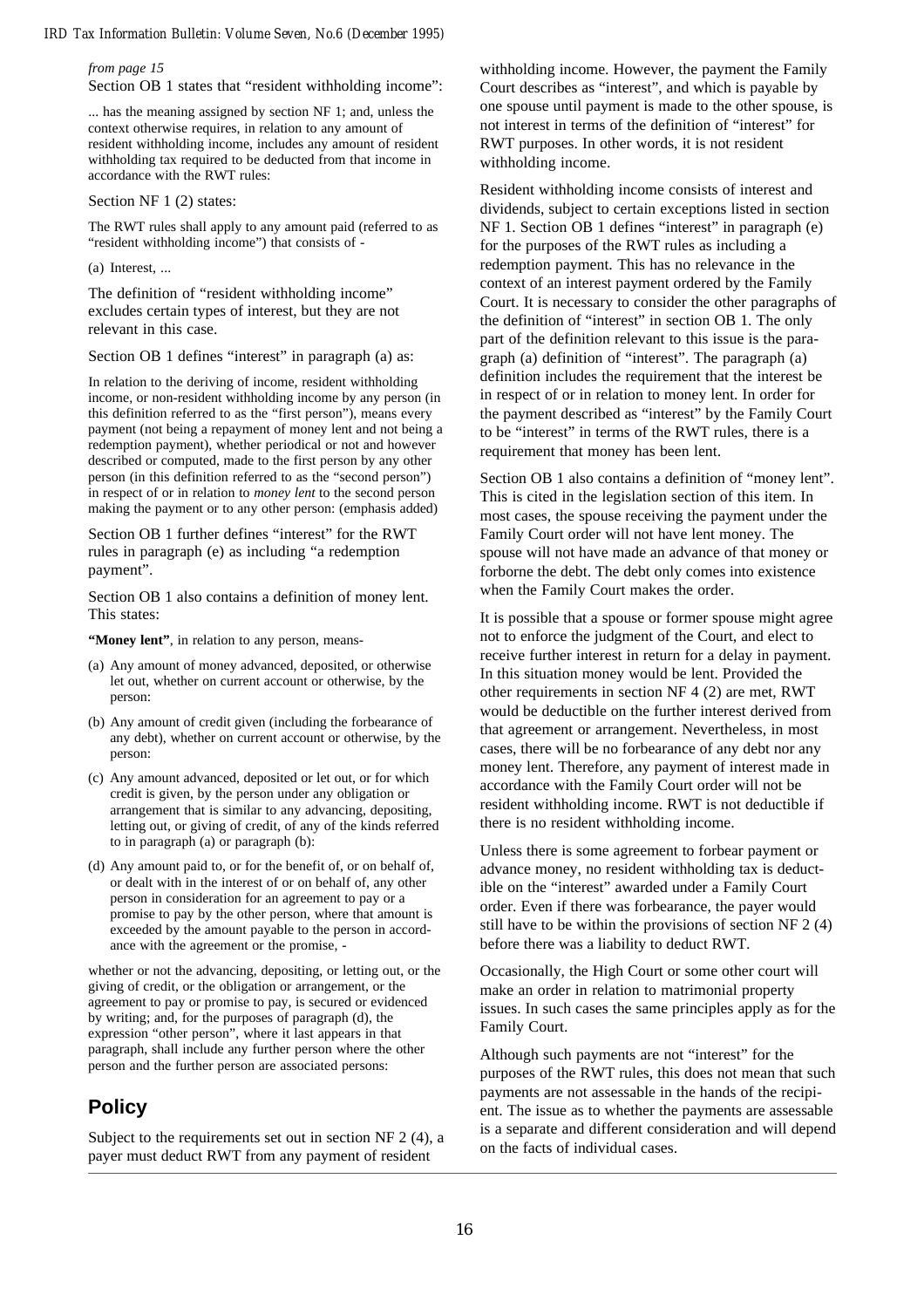## **Legislation and determinations**

This section of the TIB covers items such as recent tax legislation, accrual and depreciation determinations, livestock values and changes in FBT and GST interest rates.

## **Depreciation on yachts - draft determination**

## **Introduction**

Currently there is one asset class for all types of yachts, with a depreciation rate of 12% DV.

The Commissioner proposes to issue a general depreciation determination which will set two new asset classes for yachts. The draft determination is reproduced below. The determination will set a new depreciation rate of 15% diminishing value ("DV") for the asset class "Yachts (international ocean-going)". The other asset class will clarify that the existing rate of 12% DV continues to apply, but to "Yachts (other than international ocean-going)" rather than to all "Yachts".

The proposed new depreciation rate for "Yachts (international ocean-going)" of 15% DV is based on an estimated useful life ("EUL") of six years and a residual value of 40% of cost. The EUL of six years reflects that this type of yacht typically has a useful charter life of six years and after this period is not usually useful for charter (i.e., producing assessable income). The estimated residual market value of this type of yacht at the end of six years is typically 40% of cost.

## **Exposure draft - General Depreciation Determination DEPX**

This determination may be cited as "Determination DEPX: Tax Depreciation Rates General Determination Number X".

#### **1. Application**

This determination applies to taxpayers who own the asset classes listed below.

This determination applies to "depreciable property" other than "excluded depreciable property" for the 1995/96 and subsequent income years.

#### **2. Determination**

Pursuant to section EG 4 of the Income Tax Act 1994 I hereby amend Determination DEP1: Tax Depreciation Rates General Determination Number 1 (as previously amended) by:

• Inserting into the "Transport" asset category the general asset classes, estimated useful lives, and diminishing value and straight-line depreciation rates listed below:

| Transport                                     | <b>Estimated</b><br>useful life<br>(years) | DV banded<br>depn rate<br>(%) | SL equiv<br>banded depn<br>rate $(\%)$ |
|-----------------------------------------------|--------------------------------------------|-------------------------------|----------------------------------------|
| Yachts (international ocean-going)*           | 6                                          |                               | 10                                     |
| Yachts (other than international ocean-going) | 15.5                                       | 12                            | 8                                      |
| * Residual value has been estimated at 40%.   |                                            |                               |                                        |

• Deleting from the "Transport" asset category the general asset class, estimated useful life, and diminishing value and straight-line depreciation rates listed below:

| <b>Transport</b> | <b>Estimated</b><br>useful life<br>(years) | DV banded<br>depn rate<br>$(\%)$ | SL equiv<br>banded depn<br>rate (%) |
|------------------|--------------------------------------------|----------------------------------|-------------------------------------|
| Yachts           | 15.5                                       |                                  |                                     |
|                  |                                            |                                  |                                     |

*continued on page 18*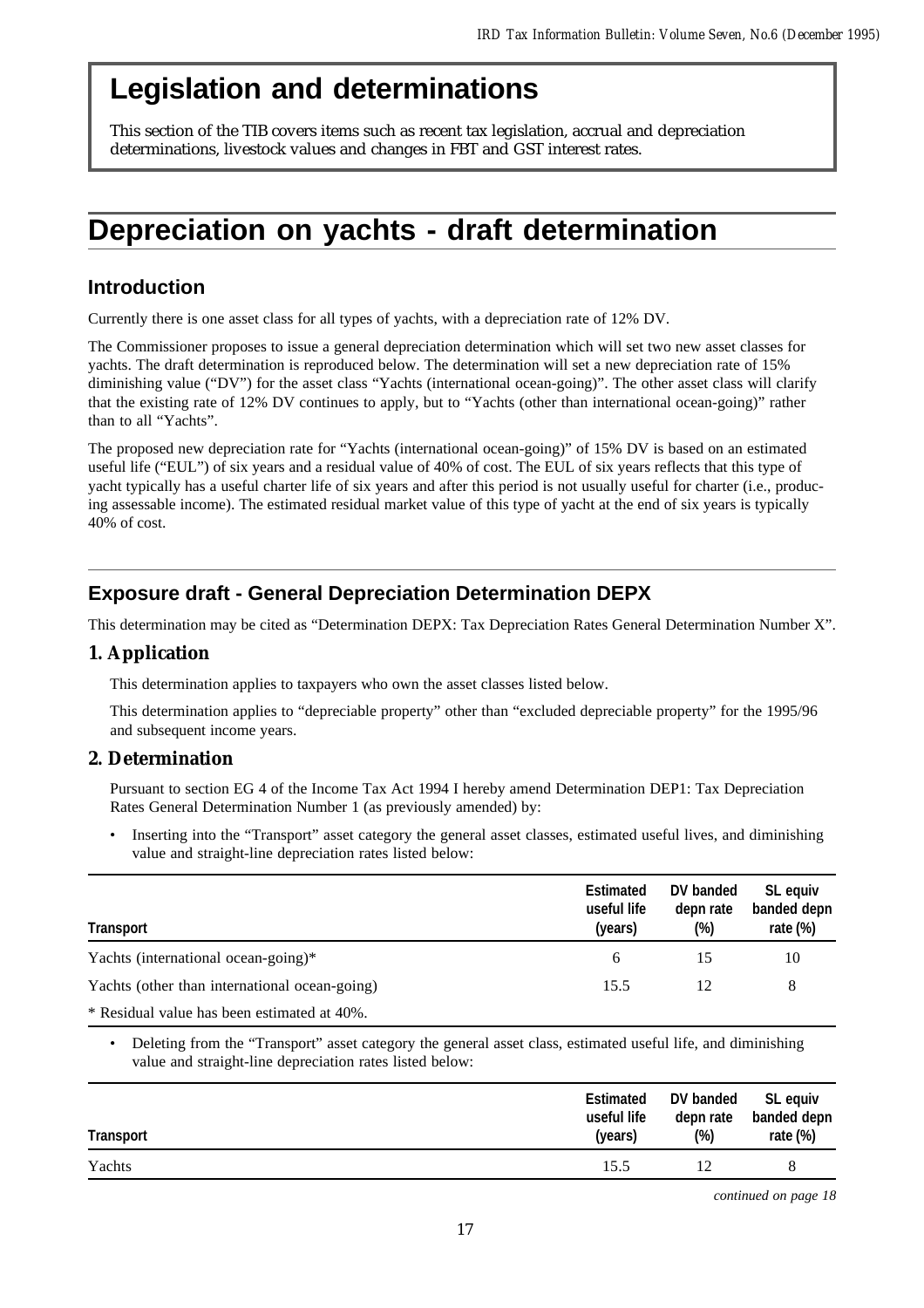*from page 17*

## **3. Interpretation**

In this determination, unless the context otherwise requires, expressions have the same meaning as in the Income Tax Act 1994.

If you wish to make a submission on these proposed changes you can write to:

Manager Rulings Directorate National Office Inland Revenue Department PO Box 2198 WELLINGTON

All submissions to be made by 16 February 1996.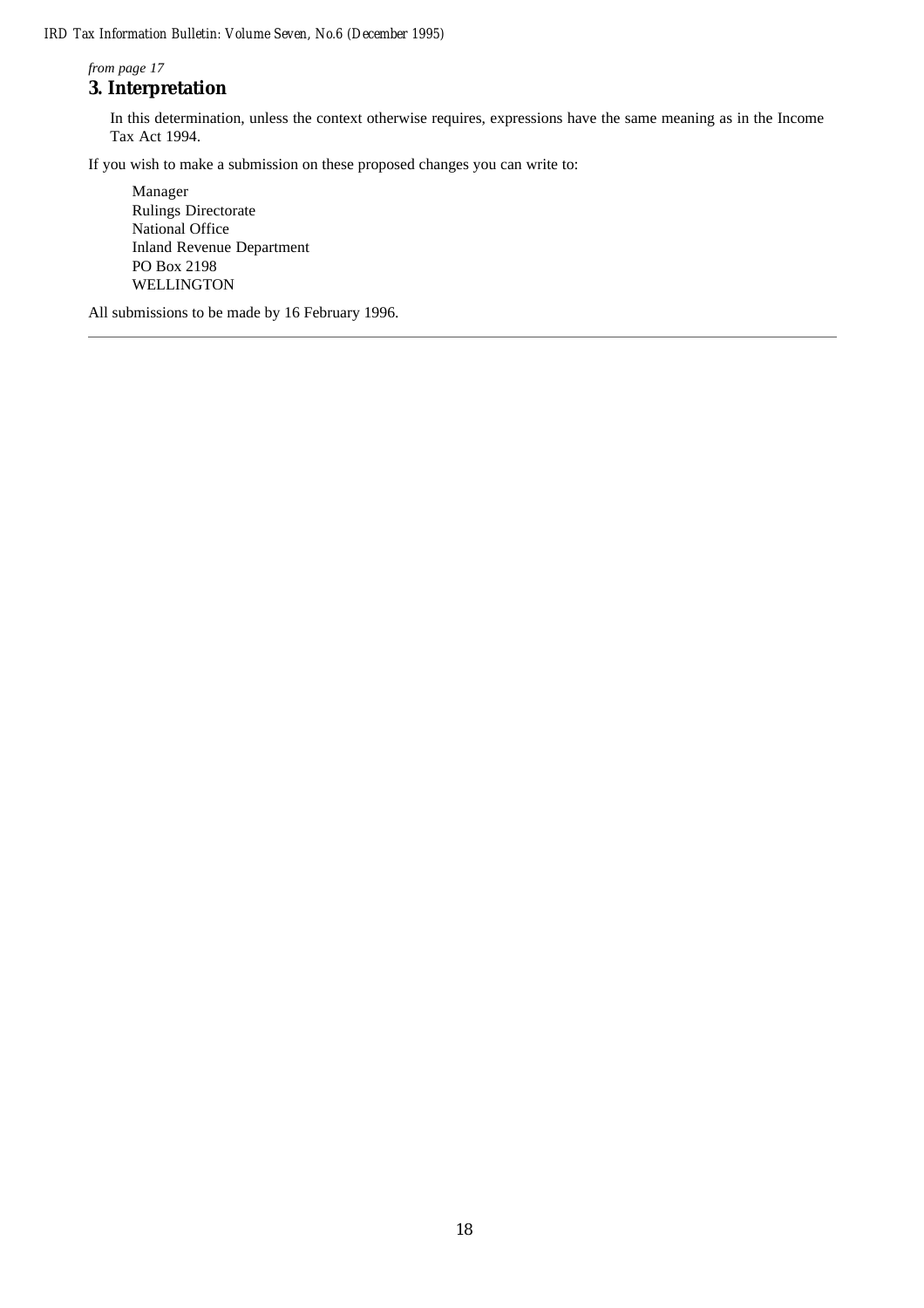## **Questions we've been asked**

This section of the TIB sets out the answers to some day-to-day questions that people have asked. We have published these as they may be of general interest to readers.

These items are based on letters we've received. A general similarity to items in this package will not necessarily lead to the same tax result. Each case will depend on its own facts.

## **Income Tax Act 1994**

### **Rental property - deducting maintenance expenses while property vacant**

**Section BB 7 (section 104, Income Tax Act 1976) - Expenditure or loss incurred in production of assessable income:** A taxpayer has asked whether the expenses involved in maintaining a vacant rental property are tax deductible.

Section BB 7 allows a tax deduction for expenditure that is:

- (a) ... incurred in gaining or producing the assessable income for any income year; or
- (b) Is necessarily incurred in carrying on a business for the purpose of gaining or producing the assessable income for any income year.

A landlord will generally incur a number of costs in respect of a rental property, regardless of whether it is tenanted at the time. For example, rates, insurance, electricity and interest costs will still be payable. If the property is available for rental, or temporarily unavailable for rental while maintenance work is being carried out, such costs will continue to be deductible.

#### **Example 1**

Albert has a flat that he rents to tenants. The tenant that was occupying the flat moved out, and Albert has been seeking a new tenant without success. Albert is still incurring ongoing expenses such as rates, insurance, mortgage interest, and some minor repairs and maintenance.

These expenses continue to be tax deductible.

If a rental property is temporarily taken off the market, any ongoing expenses that are incurred will still be tax deductible.

#### **Example 2**

Albert concludes that the reason for not finding a new tenant is that the flat is too run down. He decides to take it off the market so that he can fix it up. Once the flat has been repaired, cleaned and painted, he will look for a new tenant.

The ongoing expenses that Albert incurs will still be deductible. To the extent that they are making good fair wear and tear, the repairs and maintenance will also be deductible. Any expenses incurred in improving the property are of a capital nature and are not deductible.

When a taxpayer incurs a tax deductible loss, but has no other income against which the loss can be offset, it can be carried forward to be offset against income earned in later years.

## **Rental property - deductibility of renovation costs**

**Section BB 7 (section 104, Income Tax Act 1976) - Expenditure or loss incurred in production of assessable income:** A taxpayer who owns a number of domestic rental properties wants to renovate a kitchen that is outdated, dark, and a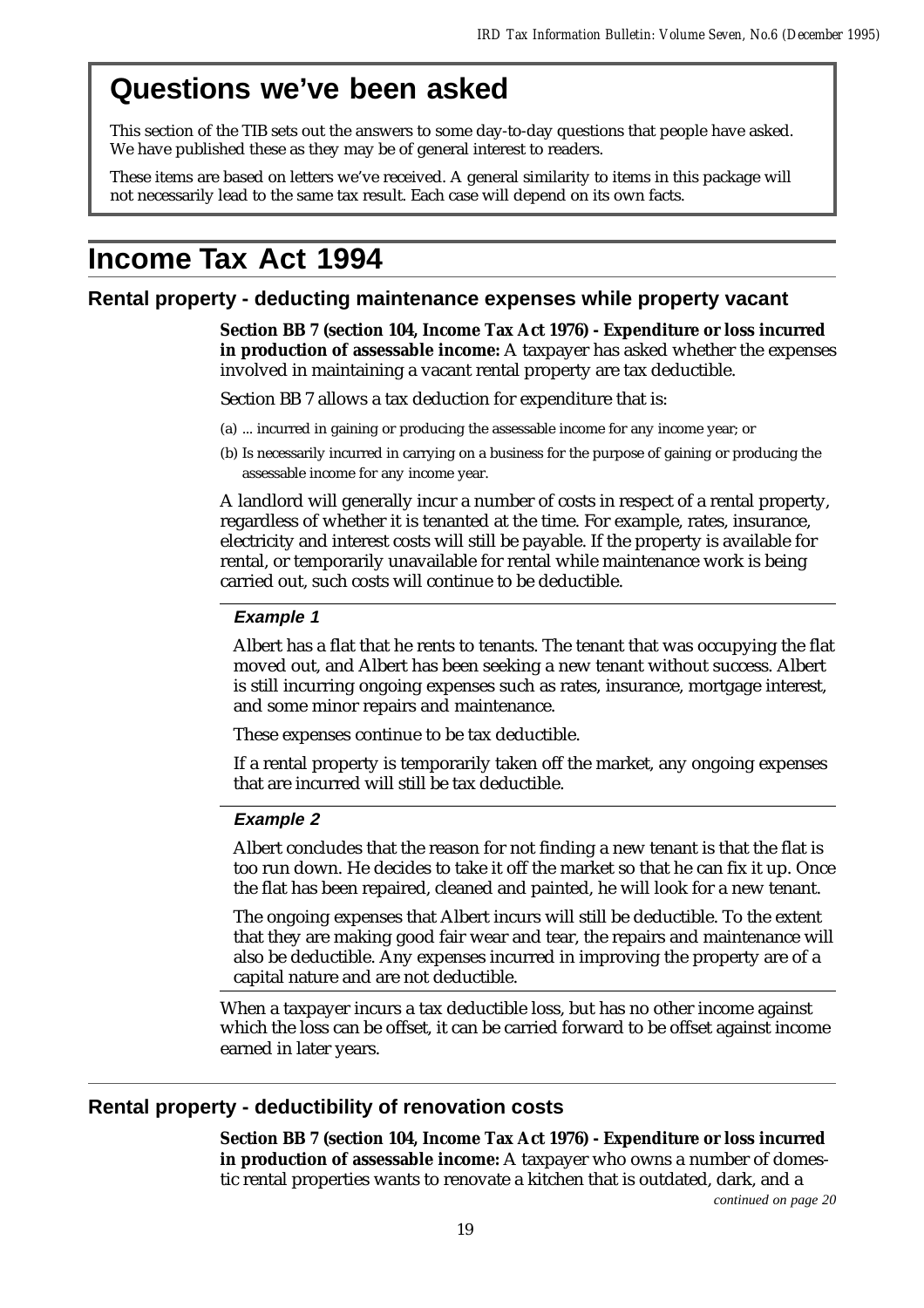*from page 19*

condensation trap. The taxpayer also intends to replace rotten wooden window frames with low maintenance aluminium ones. He has asked whether the costs incurred can be offset against rental income.

Generally, the cost of keeping an asset in a reasonable state of repair and efficiency is a revenue cost, allowed as a deduction by section BB 7. Before a deduction can be allowed as repairs and maintenance, the expenditure must have been incurred in making good fair wear and tear that occurred to the asset while it was producing assessable income. The deductibility of this type of expenditure will depend on the specific circumstances of each individual case.

Under section BB 8 (a) (section 106(1)(a), Income Tax Act 1976), no deduction is allowed for expenditure of a capital nature. Case law has produced several tests which Inland Revenue applies in deciding whether expenditure incurred is revenue or capital. These tests, which are not exhaustive or to be considered in isolation, consider the questions:

- Does the expenditure increase the useful life of the asset, its output, or efficiency?
- Is the expenditure a one-off expense?
- Does the expenditure create a new asset that did not exist before?
- Does the expenditure confer an enduring benefit to the taxpayer?
- Does the expenditure relate to the profit-earning structure, rather than the profit-making process, of the business?

If the answer to these questions is predominantly "yes", the expenditure is likely to be of a capital nature.

In this case, the renovations to the kitchen do not fall within the criteria for being repairs and maintenance as the value of the property will be substantially improved. The improvements are of a capital nature, and the costs cannot be offset against rental income. However, the cost of the replacement windows may be either revenue or capital. A decision on this cannot be made on the information provided.

The cost of the renovations that are capitalised can be added to the cost of the property, and depreciation claimed in the normal manner.

## **Rental property - deductibility of interior redecorations**

**Section BB 7 (section 104, Income Tax Act 1976) - Expenditure or loss incurred in production of assessable income:** An owner of a domestic rental property that has been rented out for 8 years plans to do some interior redecoration. Wear and tear over the years necessitates new paint and paper. Rather than inconvenience the tenants, she is considering completing the work on the expiry of the tenancy agreement when she will take over the occupancy of the house herself. She has asked if the timing of the redecorations affects the deductibility of their cost.

In any situation involving repairs and maintenance, it is necessary to consider the application of section BB 8 (a) (section  $106(1)(a)$ , Income Tax Act 1976) which denies a deduction for capital expenditure. On the facts here, the work is making good wear and tear, and so the section does not apply.

Under section BB 7, a deduction is permitted, unless the Act provides otherwise, when it: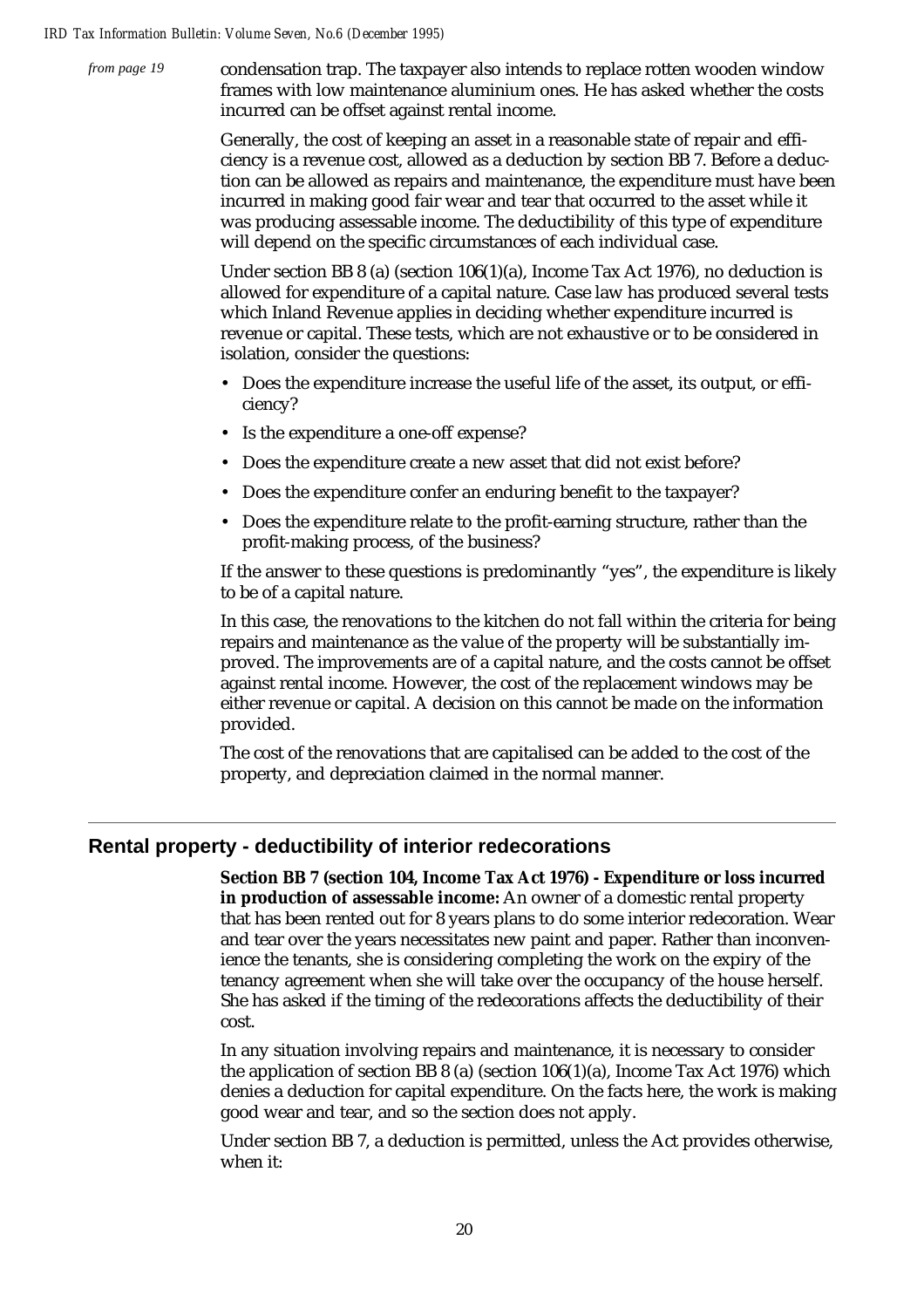- (a) Is incurred in gaining or producing the assessable income for any income year; or
- (b) Is necessarily incurred in carrying on a business for the purpose of gaining or producing the assessable income for any income year.

This means that for the expenditure to be deductible, it must be closely linked to the income producing process.

If the redecorating takes place when the property owner is living in the house, no deduction will be available as it will then be expenditure of a private or domestic nature under section BB 8 (b) (section 106(1)(j), Income Tax Act 1976), and will not come within section BB 7.

In the Taxation Review Authority decision *Case J97* (1987) 9 NZTC 1,552, it was held that expenditure incurred in one year to repair damage sustained in earlier years could not be related back, once the renting activity had ceased, to rent received in those years.

We advised the taxpayer that the timing of the redecorations was relevant, and that for a deduction to be claimed the work should be carried out whilst the renting activity was still carried on.

Inland Revenue's policy on repairs and maintenance is provided in TIB Volume Five, No.9 (February 1994) at page 1.

#### **Netting used to protect grapes from birds - deduction**

**Section BB 7 (section 104, Income Tax Act 1976) - Expenditure or loss incurred in production of assessable income:** A grape grower has resorted to using netting to keep birds off her grapes, at a cost of \$12,000. The netting is estimated to last for little more than a year. The grower has asked how she can claim the cost of the netting.

Section BB 7 allows a claim for expenditure or loss incurred in the production of assessable income. The netting is expenditure incurred in the production of income. However, section BB  $\bar{8}$  (a) (section 106(1)(a), Income Tax Act 1976) denies a deduction for expenditure of a capital nature.

Case law has produced several tests which Inland Revenue finds useful in deciding whether expenditure incurred is revenue or capital. These tests are set out in the item at the top of the previous page. If the answer to them is predominantly "yes", it is likely that the expenditure is of a capital nature.

In this case, the netting is not capital in nature for these reasons:

- It does not increase the useful life of an asset.
- It is recurrent, rather than one-off.
- It does not confer an enduring benefit on the taxpayer.

The taxpayer can therefore claim a deduction for the cost of the netting in the year she incurs the expenditure.

### **Employee home telephone costs - reimbursement by employer**

**Section CB 12 (section 73, Income Tax Act 1976) - Power to exempt employee's allowances:** A tax practitioner has asked if an employer needs to gain the Commissioner's approval before treating reimbursements of an employee's employment-related home telephone costs as not assessable in the hands of the employee. This situation arises when an employee uses a home telephone partially for employment purposes, pays the resulting employment-related expenses, and is specifically reimbursed for those expenses by the employer. *continued on page 22*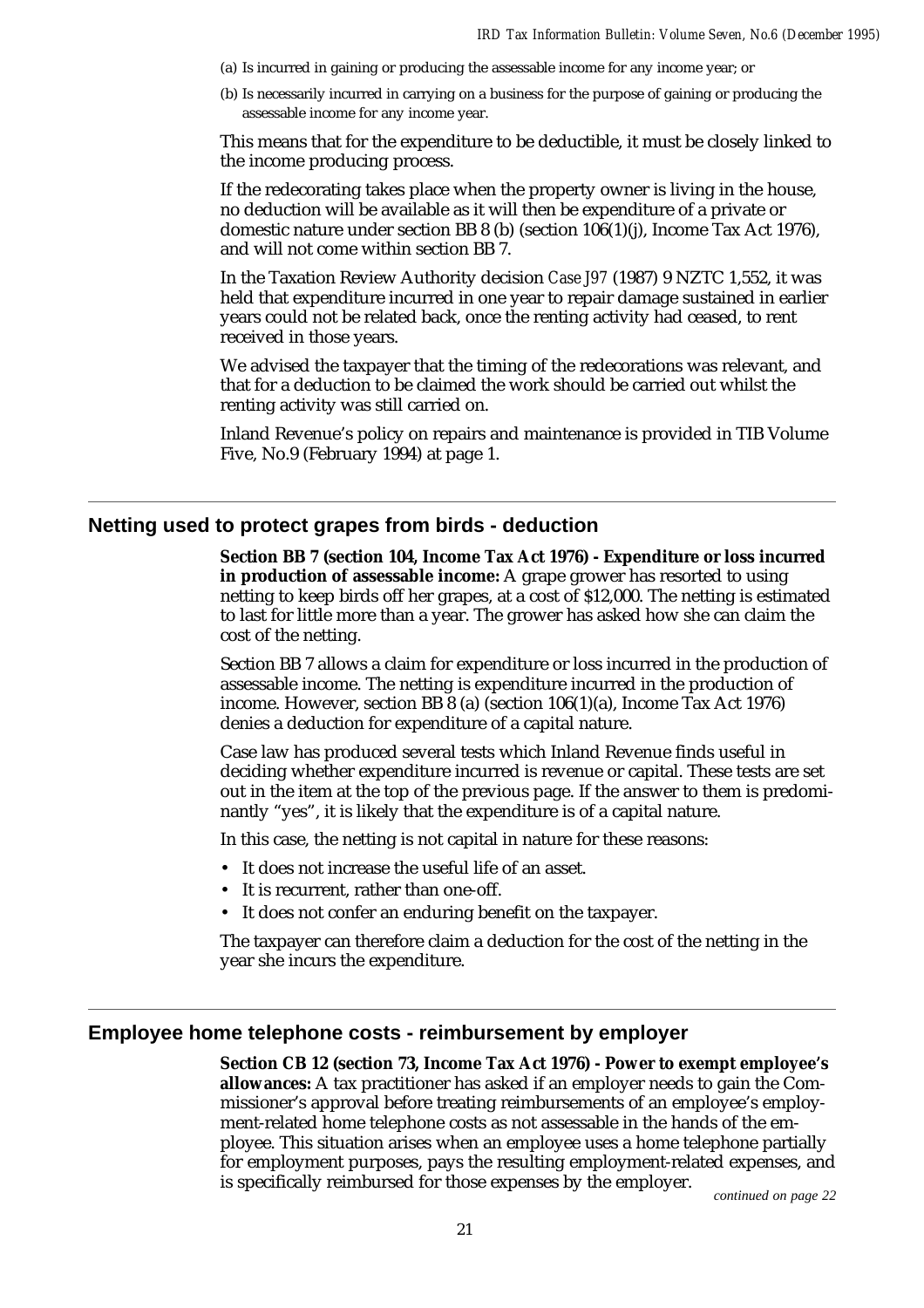The employer does not need to gain the Commissioner's prior approval before treating the reimbursements as not assessable in the employee's hands. The specific reimbursement payments are exempt under section CB 12 (1)(a). *from page 21*

> The application of section CB 12 is considered in detail in Tax Information Bulletin Volume Six, No.12 (May 1995). Section CB 12 sets out the amended rules regarding reimbursing allowances and payments on account of employees that were formerly contained in sections 73 and 73A of the Income Tax Act 1976.

The Commissioner's policy on the tax treatment of employee home telephone costs is set out more fully on page 4 of TIB Volume Four, No. 8 (April 1993).

### **Motor vehicle dealers - valuation of trade-in stock**

**Section EE 1 (section 85, Income Tax Act 1976) - Valuation of trading stock, including livestock:** Motor vehicle dealers are able to use a formula method to value trade-in vehicles for the purposes of section EE 1. A dealer in motorcycles has asked whether she can use the same method to value trade-in motorcycles.

Section EE 1 (1) states:

Where any taxpayer owns or carries on any business, the value of the taxpayer's trading stock at the beginning and at the end of every income year shall be taken into account in ascertaining whether or not the taxpayer has derived assessable income during that year.

Under section EE 1 (3), the taxpayer can choose to value trading stock at its cost price, its market selling value, or the price at which it can be replaced.

Inland Revenue has approved the following formula for use by motor vehicle dealers who are master agents or sub-agents (i.e. the franchise holder or an agent of the franchise holder), for valuing trade-in vehicles:

| If on the floor less than 1 month | at the basic (trade-in) value |
|-----------------------------------|-------------------------------|
| After 1 month                     | basic value less 10 percent   |
| After 2 months                    | basic value less 20 percent   |
| After 3 months                    | basic value less 30 percent   |
| After 4 months or longer          | basic value less 40 percent   |

We recognise that turnover is the only principle for determining values of tradein vehicles in the used car market. If a car remains on the floor for any length of time, it must be assumed that the price is wrong or there is something wrong with the car, i.e., the purchase price or trade-in allowance is in excess of true value.

The formula for write-down of the basic value applies to all secondhand vehicles, including tractors, whether purchased outright or as a trade-in for a new vehicle. The cost of reconditioning a trade-in vehicle is capitalised in all cases.

Demonstration vehicles (vehicles purchased new but used for demonstration) are written down on the same basis.

The approval to use the formula method does not apply to secondhand car dealers who are not master agents or sub-agents.

A dealer in motorcycles must register as a motor vehicle dealer with the MVDI. As long as the dealer in this case meets the required criteria, she is able to value trade-in motorcycles using the above formula.

Using this formula method is not mandatory. A dealer can value stock at the lower of cost, market value, or replacement cost.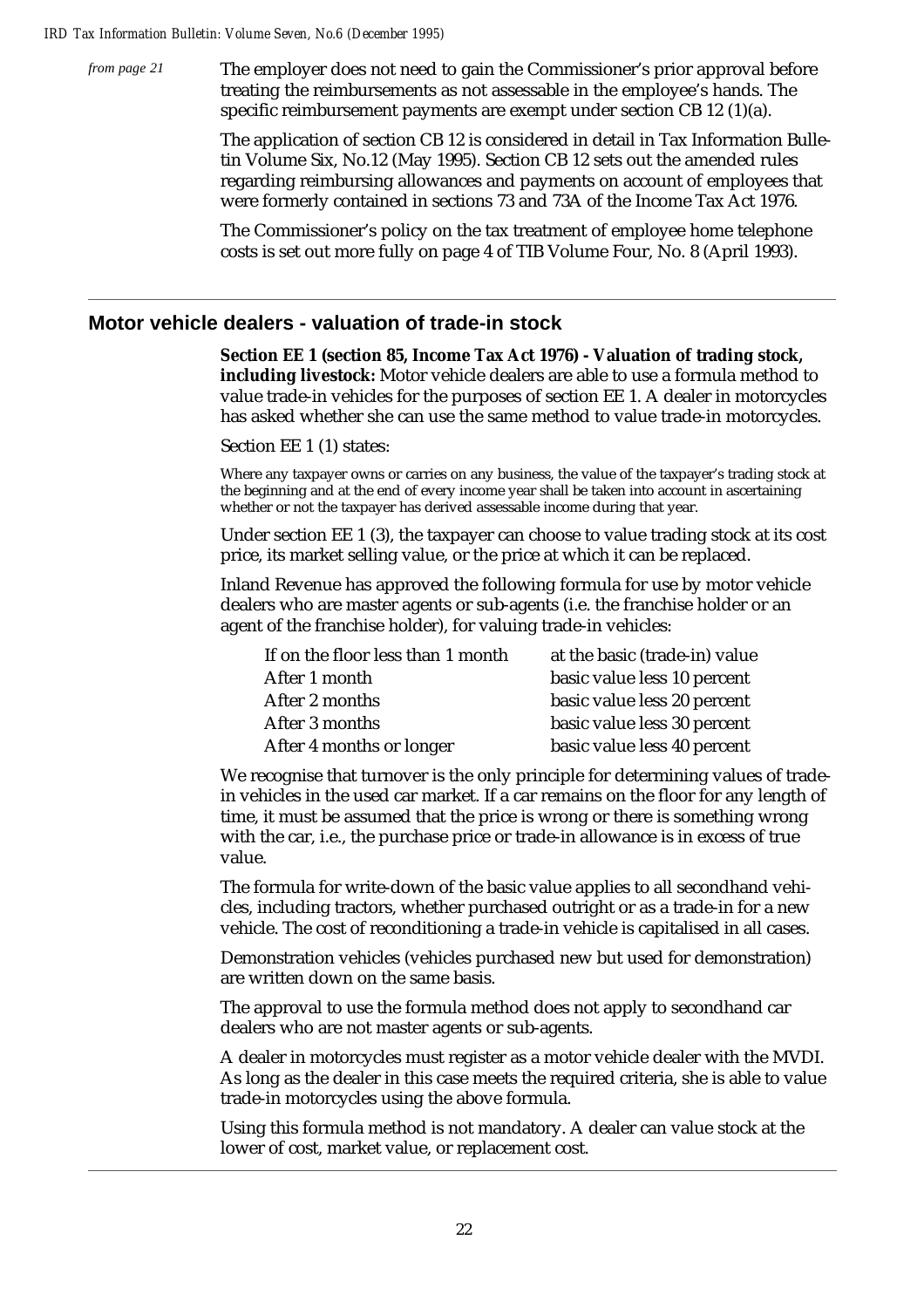## **Goods and Services Tax Act 1985**

### **Distributorship contract is a chose in action**

**Section 2(1) - Definitions of "Goods" and "Input tax":** A GST registered person has acquired a business consisting of a vehicle and a distributorship contract from a non-registered person. The contract, amongst other things, grants her exclusive rights to distribute and sell a company's products within a defined territory. She has asked if, for the purposes of obtaining an input tax deduction under paragraph  $(c)$  of the section  $2(1)$  definition of "Input tax", the contract is considered to be goods or a chose in action, and seeks more information on identifying choses in action.

In order for a GST registered person to claim an input tax deduction for secondhand goods acquired from a non-registered person, or from a registered person when the goods are outside that person's taxable activity, the definitions of "Input tax" and "Secondhand goods" must be satisfied. However, before considering the criteria within those definitions, the registered person must first determine that what has been acquired meets the definition of "goods". Section 2(1) defines "goods":

**"Goods"** means all kinds of personal or real property; but does not include choses in action or money.

A chose in action is a thing recoverable by action e.g., a lawsuit, as opposed to a chose in possession which is a thing that a person not only owns but also has actual physical possession of, e.g., clothes, a dog, a television set. The term "chose in action" is used for both corporeal (tangible, having a material existence) and incorporeal (intangible, not having a material existence) personal property which is not in possession.

The distributorship contract is a chose in action because it grants rights which someone else (the company whose products are being sold) owns. The taxpayer is unable to take physical possession of those rights, and would need to sue for them if they were withheld.

As choses in action are not goods, they cannot be secondhand goods and, therefore, cannot come within paragraph (c) of the Input tax definition. No deduction is available under section 20(3), as no GST is chargeable by the non-registered vendor of the business.

Other examples of things considered by the courts to be choses in action are:

Debts: bills of exchange: debenture stock: an option to purchase land or shares: rights under a hire purchase agreement: a ticket in a sweepstake: the benefit of a contract: shares in a company: copyrights: a share in a partnership: a share in a racehorse: bills of lading: policies of insurance: a right to rent.

"Services" as defined in section 2 are anything which is not goods or money, so choses in action are services.

## **Multi-draw lottery - time of supply for GST**

**Section 9(2) - Time of supply in certain circumstances:** A company is running a large lottery, and will make three prize draws over a six-week period. The company has a one month GST taxable period. A company representative has asked when GST on the proceeds of the lottery must be accounted for.

Under section 5(10), a supply occurs when a person pays money to participate in a lottery. The amount paid is deemed to be for a supply of services by the person, society, licensed promoter, or organiser who conducts the lottery.

*continued on page 24*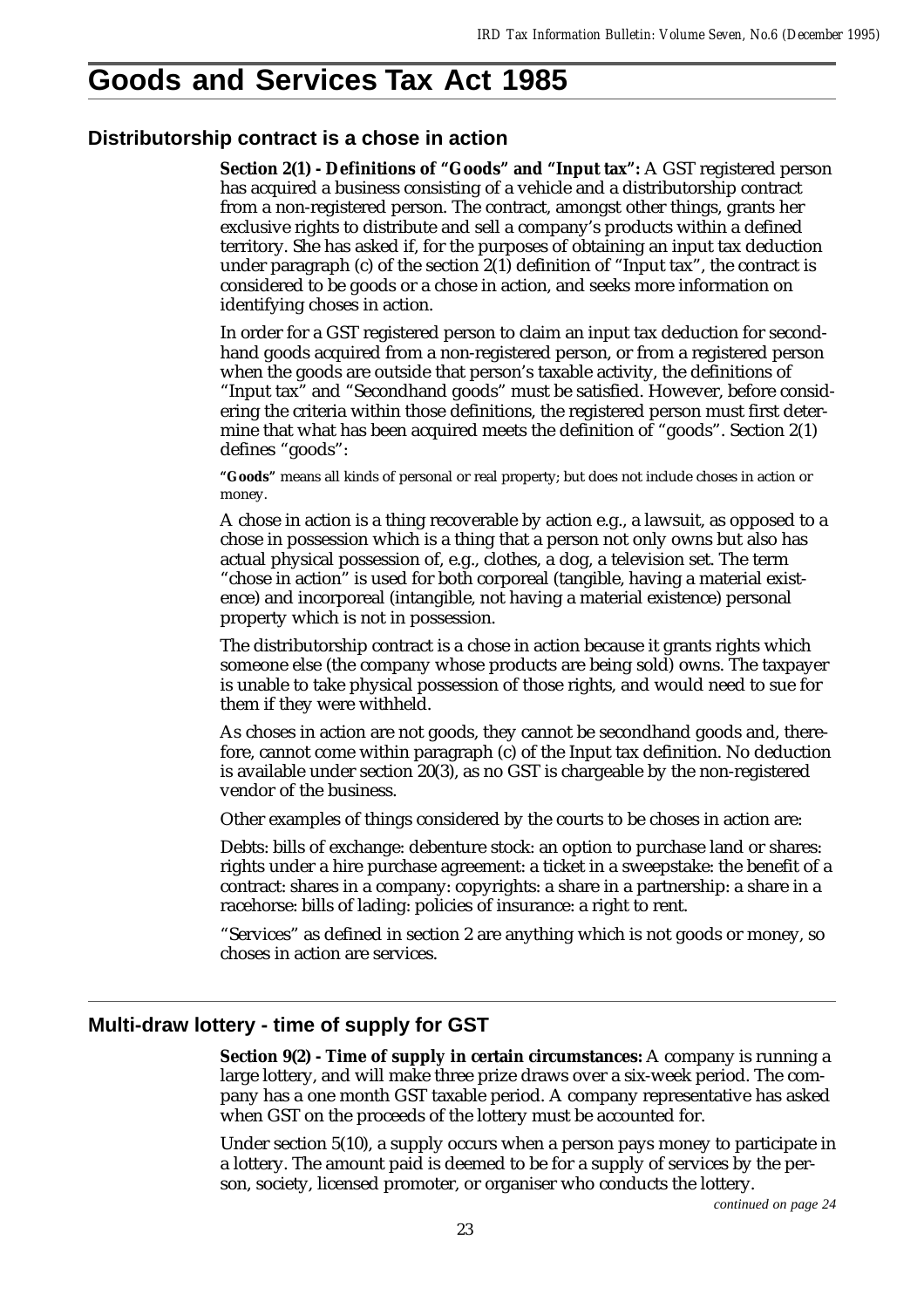Section 9(2) and (3) give time of supply rules that are exceptions to the general rule under section 9(1). Under section 9(2)(e), a supply of goods and services is deemed to take place: *from page 23*

> Where that supply is deemed to be made pursuant to section 5(10) of this Act, on the date on which the first drawing or determination of a result of the ...lottery...commences...

This ensures that when there is more than one drawing or determination of prizes in any lottery or other competition, the GST liability arises on the date of the first draw or determination.

Under section 10(14), the consideration for a supply deemed to be made under section 5(10) is the total proceeds of the lottery, less any cash prizes. The company must account for one-ninth of the net amount as GST in its return period that includes the date of the first draw. The company may deduct the GST content of any non-cash prizes it has purchased, using the general time of supply rule under section 9(1), provided the tax invoice requirements of section 24 have been met.

## **Accident Rehabilitation and Compensation Insurance Act 1992**

## **ACC employer premiums not payable by employees**

**Section 101 - Premiums payable by employers:** The employees of a small company have been asked by their employer to agree to reimburse the company for the amounts of the employer premiums paid on their behalf. One of the employees has asked Inland Revenue for details of the premiums, so she can be sure that she is paying no more than her employer has paid.

Section 101(1) requires a basic premium to be paid by every employer, at a prescribed rate, on the amount of employees' earnings paid by the employer. Section 101(2) states:

No employer shall charge to any employee any premium payable by that employer or deduct from any payment to any employee any amount representing the amount of premium payable by that employer in respect of that employee under this Act; whether or not such charging or deduction is authorised by any contract between the employer and the employee.

Section 101(3) goes on to say that an employer who breaches section 101(2) commits an offence, and is liable on summary conviction to a fine not exceeding \$5,000.

Section 101(2) reflects the fundamental intention of the legislation to place liability for the employer premium solely with the employer: the premium is to fund the cost of work-related accidents.

We told the employee that she should not make payment of the employer premium to her employer. Inland Revenue has contacted the employer's manager and made him aware of the illegality of seeking reimbursement, or making a deduction, of the employer premium from employees. Even if the employees had agreed to reimburse the employer, the actions of the employer would still have been in breach of section 101(2).

## **The Double Taxation Relief (China) Order 1986**

## **Extension of New Zealand/China Double Taxation Agreement to Hong Kong**

A tax practitioner has asked if the double taxation agreement (DTA) between New Zealand and China will extend to Hong Kong when it is handed over to China in 1997.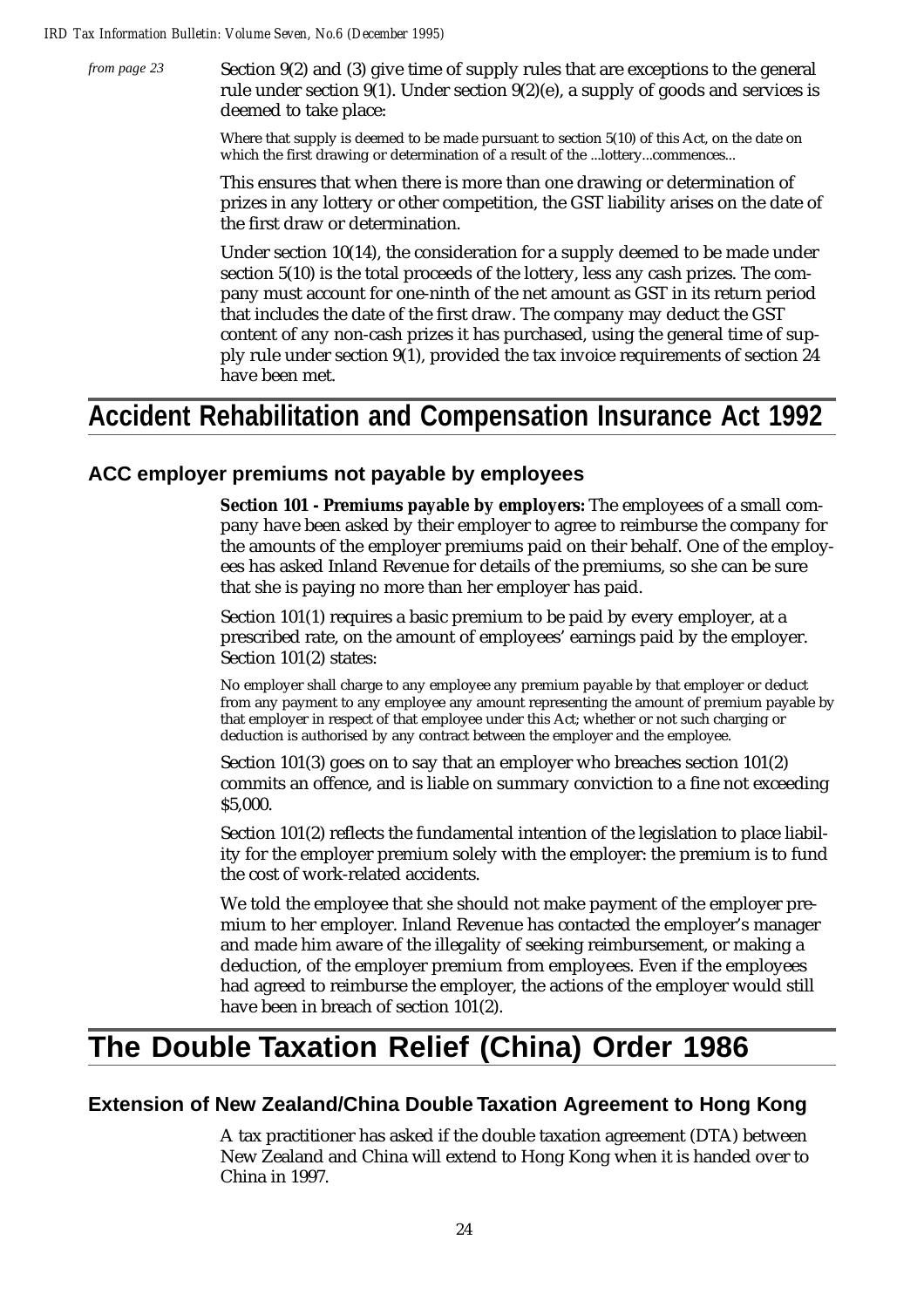On 1 July 1997 Hong Kong will be handed back to the People's Republic of China (PRC). The relations between the PRC and Hong Kong after the handover are framed by the 1984 Sino-British Joint Declaration and by the Basic Law on Hong Kong, the latter being legislation promulgated by the PRC which becomes effective on 1 July 1997.

The Joint Declaration established the concept of "one country, two systems", and guarantees maintenance of local rule for 50 years after the hand-over.

Under the Basic Law on Hong Kong, Hong Kong will be a "special administrative district" of the PRC, and the laws of the PRC will not apply to Hong Kong for a period of 50 years following the 1997 hand-over.

The DTA defines "China" as meaning the People's Republic of China and includes the territory of the PRC in which the Chinese laws relating to taxation apply. Under the Basic Law on Hong Kong the Chinese taxation laws will not apply to Hong Kong, so the DTA between New Zealand and China will not be extended to include Hong Kong.

## **Tax Administration Act 1994**

The binding rulings provisions have been in effect since 1 April 1995, and a number of technical issues have been encountered in connection with their operation. In this and subsequent editions of the Tax Information Bulletin, we will publish a series of questions and answers on the binding rulings process. These will include questions raised at the 1995 Tax Conference of the New Zealand Society of Accountants, and other questions and issues referred to us.

## **"Taxation law" covered by a binding ruling**

**Section 91E - Commissioner to make private rulings on request:** A taxpayer wants to know whether a sale of shares is taxable as a sale of personal property under section BB 4 (c) of the Income Tax Act 1994 (section  $65(2)$ (e), Income Tax Act 1976). She drafts a private ruling to the effect that the sale is not taxable under that section, and forwards it to Inland Revenue to obtain a private binding ruling. Inland Revenue issues the ruling as drafted. The taxpayer follows it, and the Commissioner is, therefore, bound by it. Two years later Inland Revenue audits the taxpayer and issues an assessment taxing the profits on the transaction under section BB 4 (a) (section  $65(2)(a)$ ). The taxpayer has asked if Inland Revenue can do this.

Section 91E requires the Commissioner, on application by a person, to make a private ruling on how a taxation law applies to that person. "Taxation law" is defined in section 91B as a "provision" contained in the various revenue Acts specified in section 91C (1). These Acts include the Income Tax Act 1994.

Inland Revenue's view is that a "provision" is any operative section, subsection, paragraph or subparagraph (as the case may be) of the relevant Act, as referred to in the ruling. In this case the taxation law on which the Commissioner has ruled is paragraph (c) of section BB 4. He can therefore assess under section BB 4 (a) as this provision is not the taxation law on which he gave his ruling. Inland Revenue will ensure that the information provided in a ruling it gives will be as clear as possible as to the specific taxation law to which the ruling relates. In some cases, Inland Revenue may seek to raise with an applicant taxation laws (or provisions) relevant to an arrangement that are not identified in an application. However, the scope of a ruling is the concern of the applicant and Inland Revenue cannot guarantee to point out potentially relevant provisions in any particular case. Applicants should therefore identify carefully which provisions they wish the ruling to cover.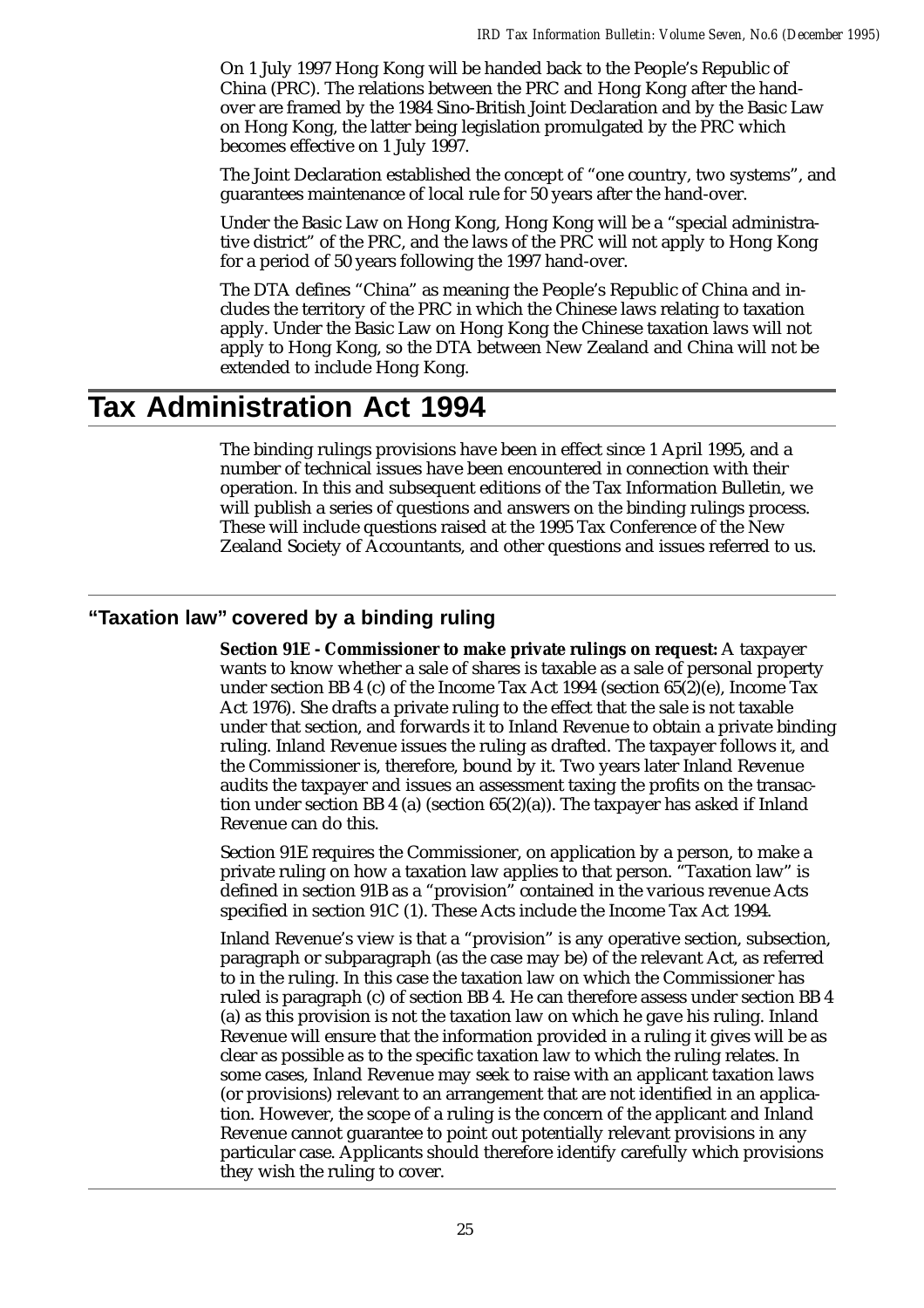## **Application for a private ruling by a company whose taxation affairs are handled by Inland Revenue's Corporates Unit**

**Section 91EC - Applying for a private ruling:** A company is a "client" of Inland Revenue's Corporates Unit, and wishes to apply for a private ruling. Its representative has asked whether it should apply directly to the Rulings Directorate or liaise through its account manager at the Corporates Unit.

On page 3 of TIB Volume Seven, No.2 (August 1995), in an item Binding rulings series, we stated that taxpayers who are clients of Inland Revenue's Corporates Unit should deal with their account manager who will liaise with Rulings. After seeking comments from companies and tax practitioners, we have reviewed this statement. As Rulings Directorate handles all applications for binding rulings, the Corporates' client should send its application direct to Rulings, who will liaise with the Corporates Unit, and send them a copy of the application.

## **Estimates of fees to be charged for binding rulings**

**Section 91I - Regulations:** Inland Revenue charges \$105 per hour (GST inclusive) for providing private and product rulings. A company has applied for a ruling and is meeting with Rulings' staff to discuss the matter. Inland Revenue is represented at the meeting by three Rulings' staff and two staff from the Corporates Unit. The company assumes that it is paying \$525 per hour (i.e., \$105 per hour for each of the five staff members) for the service and wonders whether that represents value for money.

Inland Revenue must provide an applicant for a binding ruling with an estimate of the fees payable. If Inland Revenue later considers that an original estimate is incorrect, it must provide another estimate as soon as practicable. Additionally, Inland Revenue is required to ensure that every effort is made, within reason, to minimise the fees payable. These requirements are set out in regulations 3 and 4 of the Tax Administration (Binding Rulings) Regulations 1995.

In the above case, the taxpayer should have been provided with an estimate of the fees payable and of any subsequent revised estimate prior to the meeting. The attendance of Corporates' staff at such a meeting would not ordinarily be charged for by Inland Revenue, unless they were involved in providing specialist input (as distinct from keeping Corporates informed on the progress of the ruling application). Furthermore, if any Rulings' staff are attending for training or experience purposes, their time would not be charged to the applicant. Inland Revenue is always mindful of the requirement to keep fees to a minimum when deciding on the number of staff to use in producing a ruling.

## **When expenditure falls within the period specified in the ruling**

**Section 91DC - Application of a public ruling:** A public ruling is issued that states:

"This ruling applies to any person who incurs the (specified) expenditure from 1 April 1995 to 31 March 1998".

In January 1998, a company acquires goods and incurs expenditure of the type referred to in the ruling. However, under the accrual expenditure provisions of section EF 1 of the Income Tax Act 1994 (section 104A, Income Tax Act 1976), the company is required to defer the deduction for a portion of that expenditure until the year ended March 1999. Also, in February 1998, the company signs a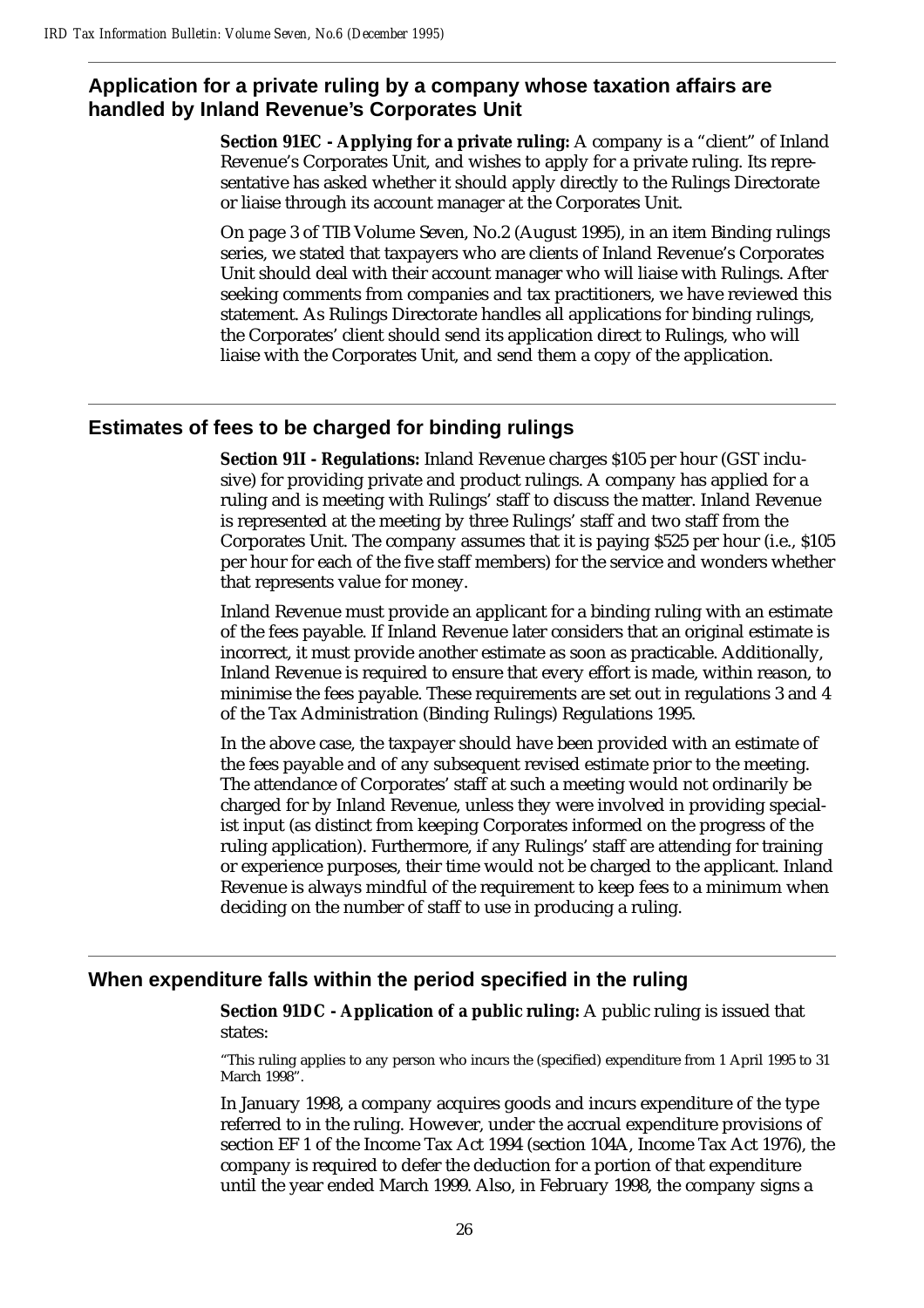contract to purchase a certain quantity of goods over the next two years. The company's manager has asked whether the public ruling applies to expenditure the company will be required to defer (for deduction purposes) until after 31 March 1998.

The expenditure incurred by the company in January 1998 falls within the period covered by the public ruling as the ruling refers to the time the person "incurs" the expenditure. The expenditure is "initially" deductible in the 1998 year. The accrual expenditure provision requires the unexpired portion of the accrual expenditure to be added back as assessable income in that year, but the effect of the ruling will apply to the deduction of that unexpired portion in the subsequent income year.

The same principle applies to the 1998 contract, subject to Inland Revenue being satisfied as to when the expenditure in relation to the contract is originally "incurred" for income tax purposes.

#### **When income derived progressively falls within the period specified in a ruling**

**Section 91DC - Application of a public ruling:** A public ruling is issued that states:

"This ruling applies to arrangements entered into between 1 April 1995 and 31 March 1998 and to income derived during the period 1 April 1995 to 31 March 1998 from such arrangements".

In December 1995, a company enters into an arrangement of the type specified in the ruling. The income derived from the arrangement will arise progressively over five years. A company representative has asked whether the ruling applies to the entire income flow.

The ruling applies only to income derived up until 31 March 1998. Income derived after this date, even though it results from an arrangement entered into before 31 March, is not covered by the ruling.

#### **When goods purchased fall within the period specified in a GST public binding ruling**

**Section 91DC - Application of a public ruling:** A public ruling that deals with GST input tax deduction claims on the purchase of goods states:

"This ruling applies to purchases of the (specified) goods made during the period 1 April 1996 to 31 March 1998."

In March 1998, a GST registered company enters into a conditional contract for the purchase of such goods. A non-refundable deposit is paid on that day. The contract becomes unconditional on 1 April 1998 and settlement takes place in May of that year. The company's manager has asked whether, in line with the ruling, the company can claim an input tax deduction for the goods acquired under the contract.

The company is entitled to an input tax deduction for goods under this contract in accordance with the terms of the ruling. The ruling is in respect of a GST matter and the time of supply rules will apply to the transaction. Under section 9(1) of the GST Act 1985, the time of supply will be triggered by the payment of the deposit, i.e., March 1998. If the company is on the invoice basis of accounting for GST, it will be entitled to an input tax deduction for the total contract price in the taxable period in which the deposit was paid. If the company is on the payments basis of accounting, the input tax deduction available in the taxable period in which the deposit was paid is in respect of that deposit only (section 20(3) of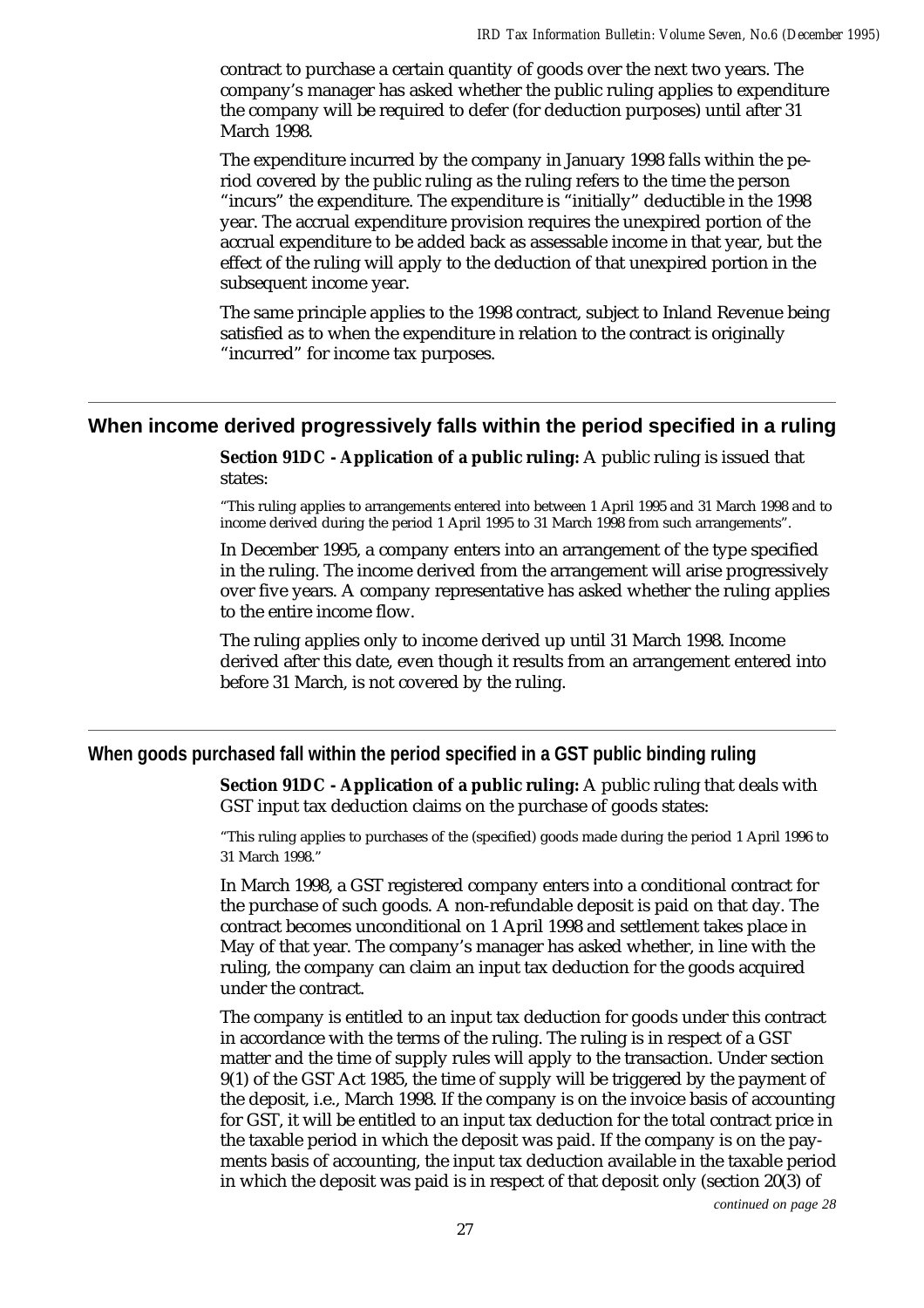*from page 27*

the GST Act 1985). In the latter case, payments made after the expiry of the application period are also covered by the ruling, as it is considered (for the purposes of the public ruling) that the purchase of the relevant goods occurred before 1 April 1998. In the normal course, however, a ruling pertaining to GST would be likely to refer to the time of supply rather than purchase.

### **Product ruling sought by person who does not intend to be a party to the arrangement**

**Section 91FC - Applying for a product ruling:** A professional adviser wants to obtain a product ruling for a generic type of arrangement that may be entered into by, or recommended to, his clients or potential clients. He has requested a ruling, and included a form of document with his application.

The Commissioner will decline to rule on such an application. In the context of the binding rulings provisions, an "arrangement" is any contract, agreement, plan, or understanding (whether enforceable or unenforceable), including all steps and transactions by which it is carried out. ("Arrangement" is defined in section OB 1 of the Income Tax Act 1994, as incorporated into the Tax Administration Act 1994 through section 3(2) of that Act.) Each of these notions requires the involvement of a party to it - either an existing party, or one who is considering entering into such an arrangement.

Further, under section 91F (4)(b) the Commissioner may decline to issue a product ruling where the arrangement is "not seriously contemplated by the applicant". The words of this paragraph mean that a ruling may be declined when an applicant is not genuinely considering becoming a party to the "arrangement" referred to: a conclusion that is supported by the use of the word "seriously" and particularly reinforced by the fact that identical words are used in section 91E (4)(b) in the context of private rulings. (Section 91E clearly anticipates that the applicant for a private ruling will or may be "entering into" the relevant arrangement).

These conclusions are consistent with the purpose of the binding rulings provisions, stated in section 91A, to provide taxpayers (rather than advisers or uninvolved promoters) with certainty about the way the Commissioner will apply the taxation laws so as to help them meet their taxation obligations.

Accordingly, Inland Revenue will only consider requests for private or product rulings when the applicant is a party, or is seriously contemplating becoming a party, to the actual or proposed "arrangement". Thus, a taxpayer company intending to market an "arrangement" to its customers (when it will enter into the same arrangement with a range of persons whose identity would not affect the operation of the taxation law upon the arrangement) may seek and obtain a product ruling regarding its position under such "arrangements".

Of course, a taxpayer's application for a binding ruling may be made directly, or through a professional adviser who is acting as agent for that applicant.

## **When an arrangement is "entered into"**

**Section 91E (5) - Commissioner to make private rulings on request:** A taxpayer executed a conditional contract with a development company for the sale of one of her commercial properties. She then made an application for a binding ruling on whether the profit from the proposed sale would be assessable income under section CD 1 (2) of the Income Tax Act 1994 (section 67(4), Income Tax Act 1976).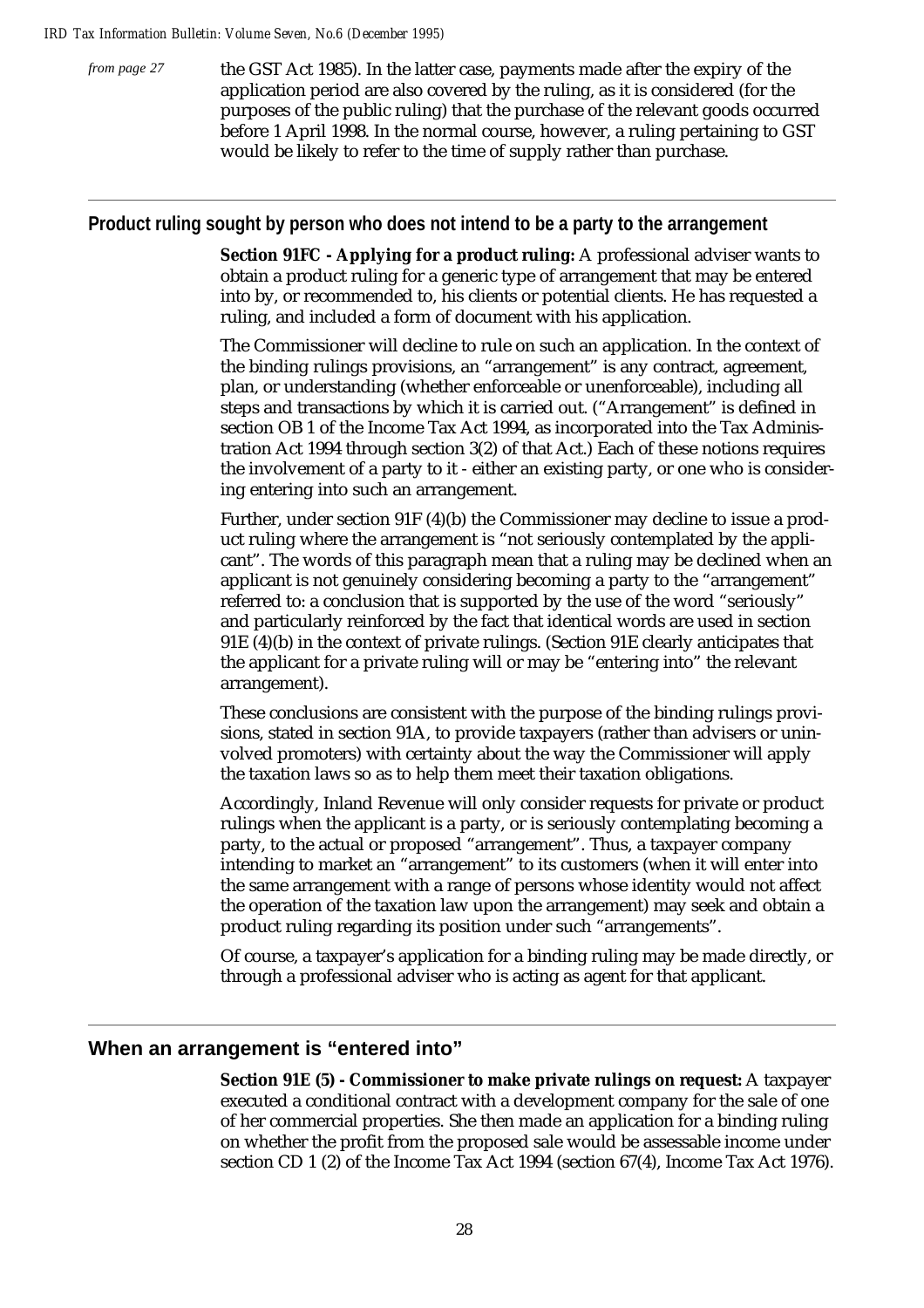The Commissioner declined to give a ruling under section 91E (5) of the Tax Administration Act 1994 on the grounds that this was an arrangement "entered into" before he received the application for the ruling.

Under section 91E (5), the Commissioner is precluded from making a private ruling before 1 April 1996 on an arrangement entered into before he received the ruling application. It is the Commissioner's view that a conditional contract is an "arrangement" and is "entered into" when executed.

The definition of an "arrangement" includes:

any contract, agreement, plan, or understanding (whether enforceable or unenforceable), including all steps and transactions by which it is carried into effect.

The wide definition means that there need not be a legally enforceable commitment before an arrangement is seen to have come into existence. This reasoning is reinforced by the definition referring to "all steps and transactions", which means that the existence of an "arrangement" does not require a completed transaction. A conditional contract is a "contract" nevertheless, and this approach is consistent with one of the initial purposes of the binding rulings system - namely, to provide tax certainty that would facilitate taxpayers' decisions to embark upon commercial transactions and undertakings. Therefore, the Commissioner is currently unable to rule on conditional contracts as they are considered to be arrangements "entered into" by the taxpayer. The same criteria apply to the withdrawal provisions contained in section 91EI. Under these provisions, if the Commissioner withdraws a private ruling, the ruling does not apply if the arrangement was "entered into" after the date of withdrawal. Therefore, an unconditional contract/arrangement entered into before the Commissioner withdraws a private ruling, will be binding on him.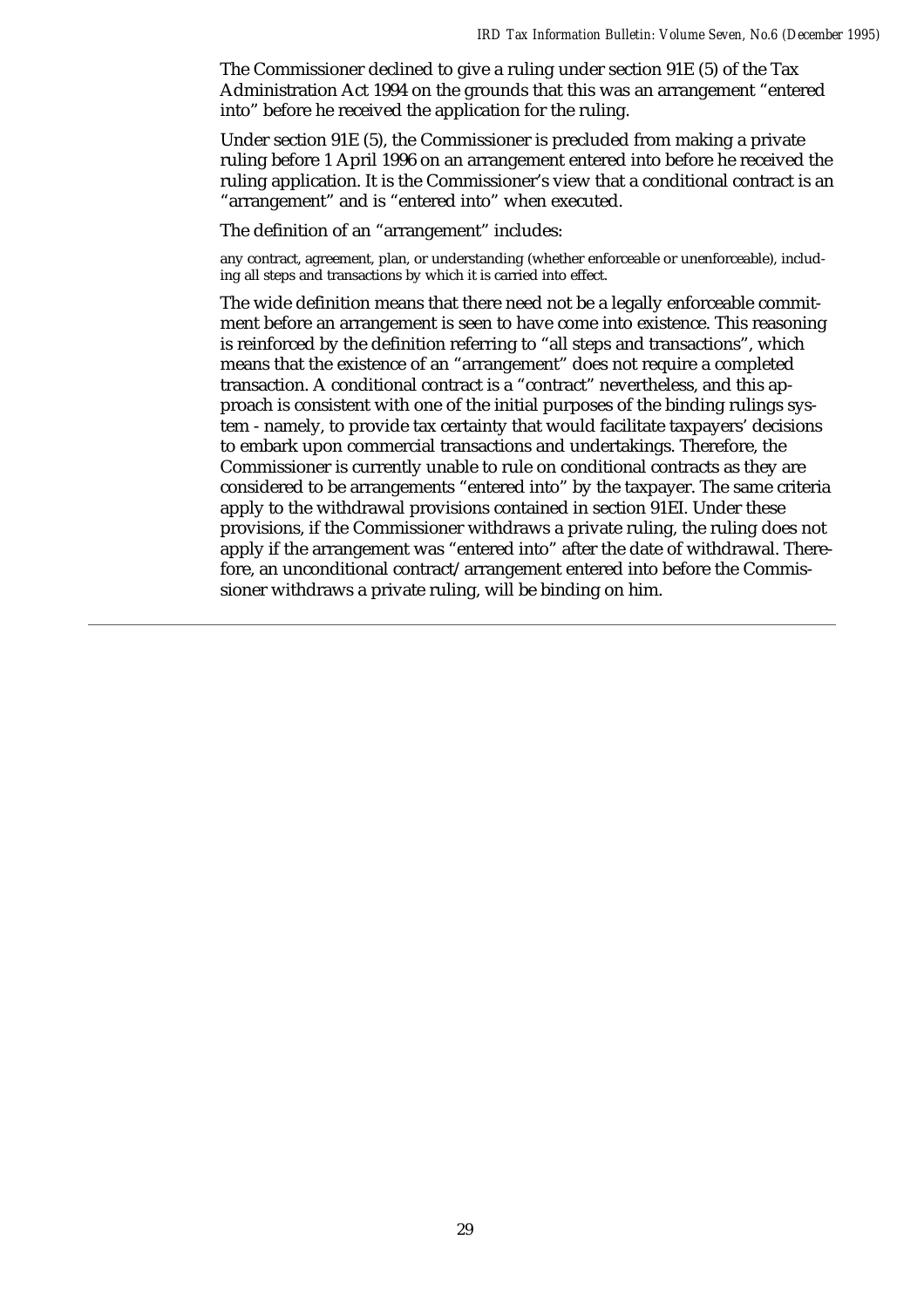## **Legal decisions - case notes**

This section of the TIB sets out brief notes of recent tax decisions made by the Taxation Review Authority, the High Court, the Court of Appeal and the Privy Council.

We have given each case a rating as a reader guide to its potential importance.

- ••• Important decision
- •••• Interesting issues considered
- ••• Application of existing law
- •• Routine
- Limited interest

We've given full references to each case, including the citation details where it has already been reported. Details of the relevant Act and section will help you to quickly identify the legislation at issue. Short case summaries and keywords deliver the bare essentials for busy readers. The notes also outline the principal facts and grounds for the decision. Where possible, we have indicated if an appeal will be forthcoming.

These case reviews do not set out Inland Revenue policy, nor do they represent our attitude to the decision. These are purely brief factual reviews of decisions for the general interest of our readers.

## **GST - supply of a going concern**

| Rating:          | $\bullet\bullet$                                                                                                                                                                                                                                                                                                                                                                                                                                                                                                                                                                                                                                                                        |
|------------------|-----------------------------------------------------------------------------------------------------------------------------------------------------------------------------------------------------------------------------------------------------------------------------------------------------------------------------------------------------------------------------------------------------------------------------------------------------------------------------------------------------------------------------------------------------------------------------------------------------------------------------------------------------------------------------------------|
| Case:            | Pine v Commissioner of Inland Revenue HC No. 32/94 (Auckland Registry)                                                                                                                                                                                                                                                                                                                                                                                                                                                                                                                                                                                                                  |
| Act:             | Goods and Services Tax Act 1985 - section $11(1)(c)$                                                                                                                                                                                                                                                                                                                                                                                                                                                                                                                                                                                                                                    |
| Keywords:        | going concern, supply of a taxable activity, output tax                                                                                                                                                                                                                                                                                                                                                                                                                                                                                                                                                                                                                                 |
| <b>Summary:</b>  | The High Court held that the taxable activity supplied, commercial leasing,<br>ceased at the point either when the agreement for sale and purchase became<br>unconditional or on settlement. As a consequence, there was no supply of a<br>taxable activity as a going concern.                                                                                                                                                                                                                                                                                                                                                                                                         |
| Facts:           | A vendor entered into an agreement to sell a commercial property. A partner-<br>ship between the purchaser and his father had leased that property for some<br>years. The partnership lapsed during the term of the lease, and the purchaser<br>had taken responsibility for the lease, holding it on trust for his father. The<br>vendor was not aware of the termination of the partnership. The agreement<br>provided that the purchase price was "inclusive of GST if any", and subject to<br>the existing tenancy. The purchaser requested, and the vendor had permitted,<br>the alteration of the settlement statement to show a breakdown between the<br>purchase price and GST. |
|                  | The purchaser believed he was entitled to an input tax deduction, while the<br>vendor believed and intended that the transaction was zero-rated.                                                                                                                                                                                                                                                                                                                                                                                                                                                                                                                                        |
|                  | The purchaser claimed and received an input tax deduction. Following an audit,<br>the deduction was disallowed. The purchaser objected, and a case was stated to<br>the Taxation Review Authority. The TRA held that the sale and purchase was<br>not of a going concern, and the purchaser was entitled to the input tax deduc-<br>tion. The Commissioner then stated a case to the High Court, requesting the<br>Court to decide whether the Commissioner had acted correctly in assessing the<br>vendor for output tax on the sale of the property.                                                                                                                                  |
| <b>Decision:</b> | The issue was whether there was supply of a taxable activity as a going concern.<br>The difficulty arose because the purchaser and the tenant were one and the same<br>person. Consequently, the landlord/tenant relationship ceased as soon as the                                                                                                                                                                                                                                                                                                                                                                                                                                     |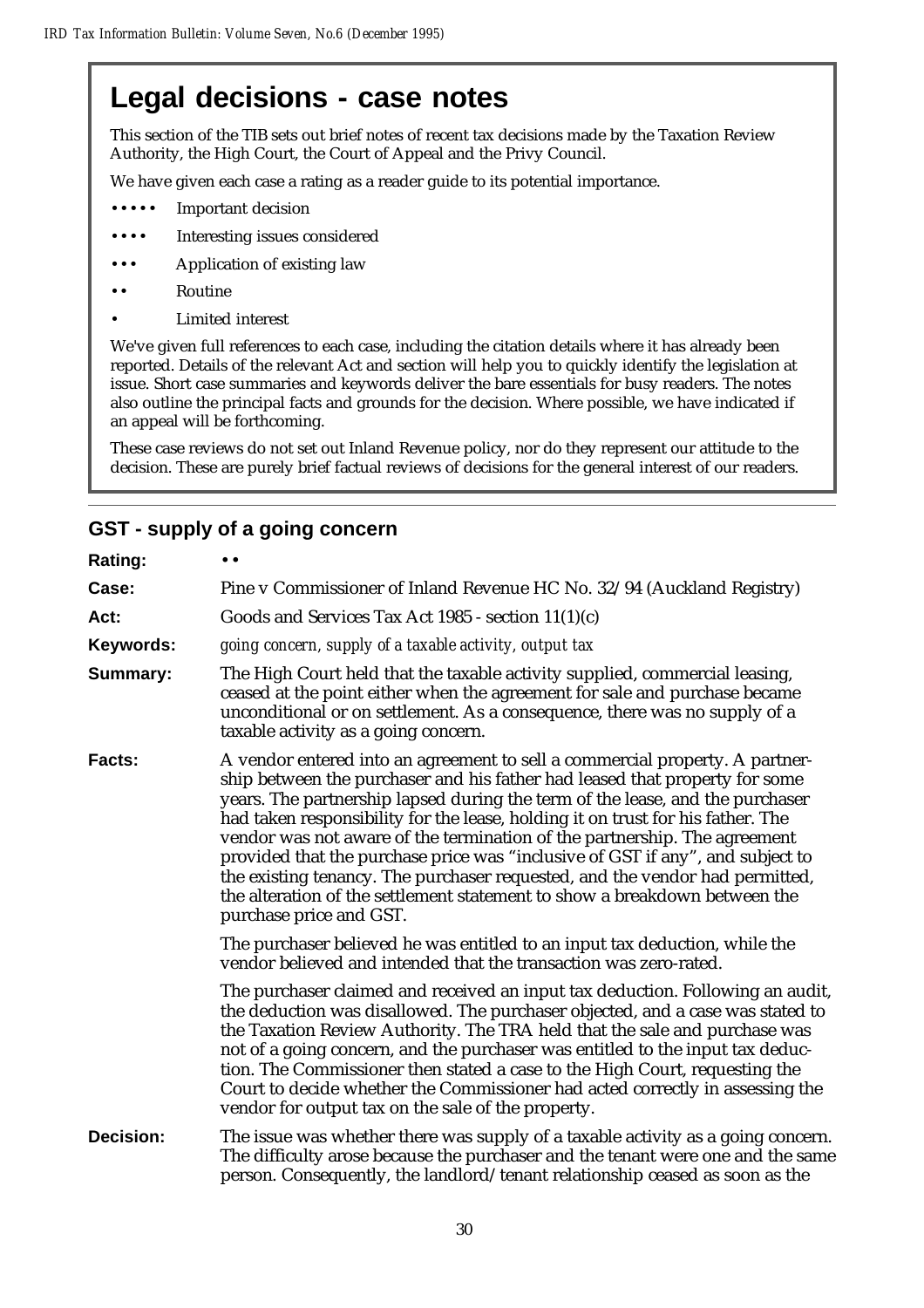purchaser acquired the property. If the purchaser had been someone else, the supply would have been zero-rated.

The taxable activity supplied (as a going concern) ceased at the point either when the purchaser obtained an equitable interest in the fee simple (when the agreement for sale and purchase became unconditional), or when he obtained the estate in fee simple on settlement. At that point, there was no longer a going concern.

The Court said that, in general, the test for whether there has been a supply of a going concern will be applied at the date of takeover, but there may be occasions when an earlier test date is appropriate

The High Court agreed with the approach taken in *Allen Yacht Charters Limited* (1994) 16 NZTC 11,270 that the business or undertaking must be "going" in the sense of actively operating at the time of its transfer to the new owner.

**Comment:** We do not know whether the taxpayer will be appealing this decision.

### **Whether value of land at end of year to be taken into account for tax purposes**

| Rating:          |                                                                                                                                                                                                                                                                                                                                                                                                                                                                                                                                                                                                                                                                                                                                                                                                                                                                                                                                                                                                                                                                                                                                            |
|------------------|--------------------------------------------------------------------------------------------------------------------------------------------------------------------------------------------------------------------------------------------------------------------------------------------------------------------------------------------------------------------------------------------------------------------------------------------------------------------------------------------------------------------------------------------------------------------------------------------------------------------------------------------------------------------------------------------------------------------------------------------------------------------------------------------------------------------------------------------------------------------------------------------------------------------------------------------------------------------------------------------------------------------------------------------------------------------------------------------------------------------------------------------|
| Case:            | Garwen Holding Limited v CIR (1995) 17 NZTC 12,396                                                                                                                                                                                                                                                                                                                                                                                                                                                                                                                                                                                                                                                                                                                                                                                                                                                                                                                                                                                                                                                                                         |
| Act:             | Income Tax Act 1976 - sections 85, 104 (Income Tax Act 1994 - section OB 1)                                                                                                                                                                                                                                                                                                                                                                                                                                                                                                                                                                                                                                                                                                                                                                                                                                                                                                                                                                                                                                                                |
| Keywords:        | land, trading stock, accounting practice                                                                                                                                                                                                                                                                                                                                                                                                                                                                                                                                                                                                                                                                                                                                                                                                                                                                                                                                                                                                                                                                                                   |
| Summary:         | A dealer in land was entitled to a deduction under section 104 for the cost price<br>of each parcel of land in the year of purchase. However, in calculating its assess-<br>able income, it had to bring back into its accounts the value of any land that was<br>unsold at the end of the income year.                                                                                                                                                                                                                                                                                                                                                                                                                                                                                                                                                                                                                                                                                                                                                                                                                                    |
| Facts:           | The Commissioner and the taxpayer company agreed that the taxpayer com-<br>pany was a dealer in land for the purposes of section 67(4) and was entitled to a<br>deduction under section 104 for the cost price of the land. The Commissioner<br>contended that although the cost price of each parcel of land was deductible as<br>expenditure in the year of purchase under section 104, the value of any land that<br>was unsold at the end of an income year had to be brought back into the taxpay-<br>er's accounts for that year in calculating its assessable income. The Commis-<br>sioner contended that although the legislation was silent on the precise formula<br>for calculating profits or gains from the sale of land by a dealer in land, the<br>Commissioner was entitled to use ordinary commercial methods of calculating<br>profits or gains. The taxpayer maintained that in the case of trading stock falling<br>outside section 85 it was entitled to a deduction and there was nothing else-<br>where in the Act requiring an accounting for tax purposes on a basis analogous<br>to that set out in section 85. |
| <b>Decision:</b> | Justice Blanchard held that the scheme of the Act had to be viewed against the<br>general accounting background. He noted that section 85 (which deals with the<br>valuation of trading stock) excluded land only for the purposes of that section.<br>His Honour stated that he could see no general intention to prevent recognition<br>of a dealer's land as stock-in-trade. He pointed out that an existing practice may<br>co-exist with a statutory provision consistent with that practice. To read section<br>85 as altering the long-standing practice regarding the accounting treatment of<br>land as trading stock would be to create a glaring accounting anomaly. Justice<br>Blanchard held that, where land of the taxpayer was purchased for the purpose<br>of resale and was left unsold by the taxpayer at the end of the income year, the<br>Commissioner was entitled to require that its value (equivalent to cost price) be<br>brought back into its profit and loss account for that income year.                                                                                                                   |
| <b>Comment:</b>  | We do not know whether the taxpayer will be appealing this decision.                                                                                                                                                                                                                                                                                                                                                                                                                                                                                                                                                                                                                                                                                                                                                                                                                                                                                                                                                                                                                                                                       |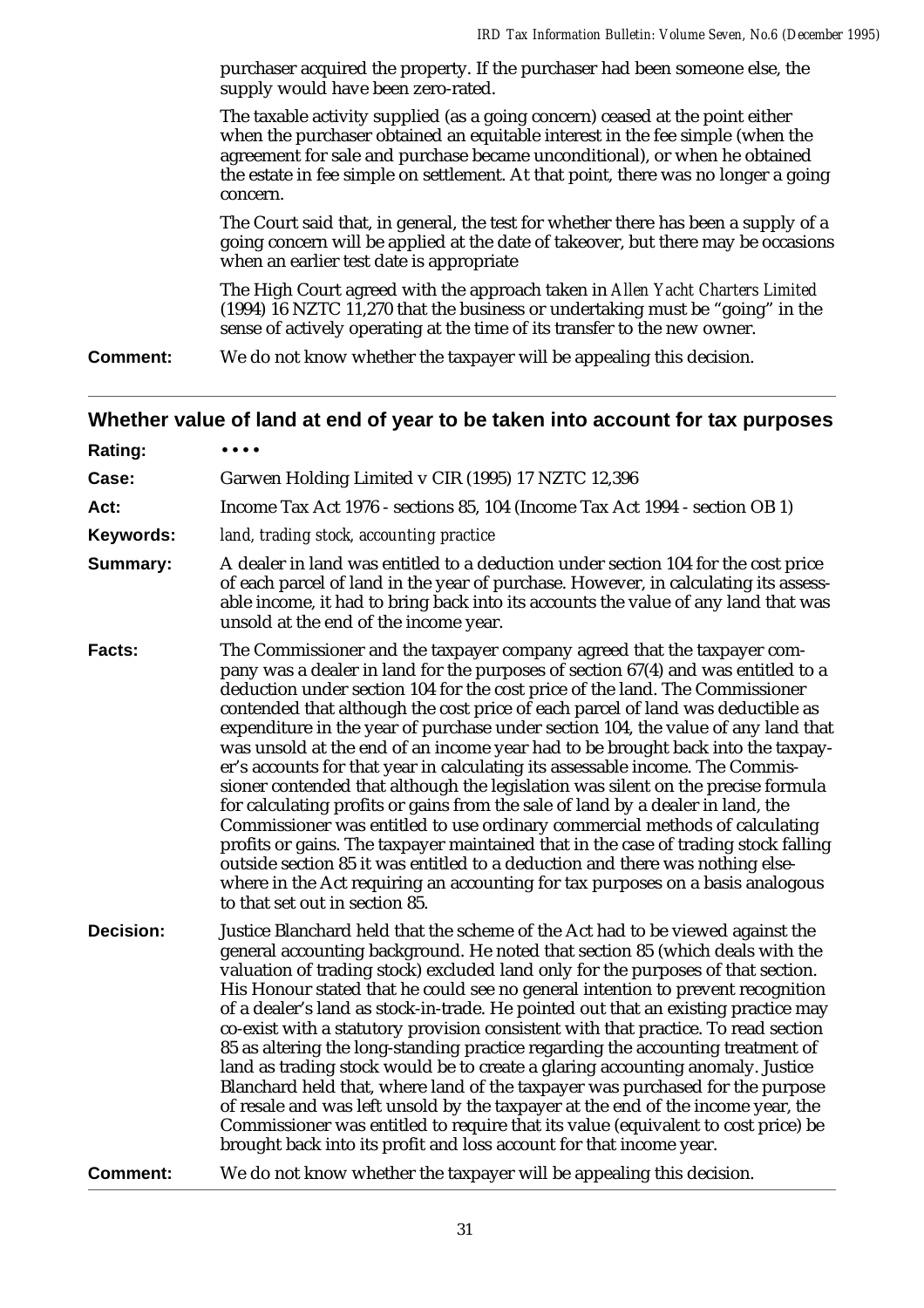## **Booklets available from Inland Revenue**

This list shows all of Inland Revenue's information booklets as at the date of this Tax Information Bulletin. There is also a brief explanation of what each booklet is about.

Some booklets could fall into more than one category, so you may wish to skim through the entire list and pick out the booklets that you need. You can get these booklets from any IRD office.

For production reasons, the TIB is always printed in a multiple of eight pages. We will include an update of this list at the back of the TIB whenever we have enough free pages.

## **General information**

**Binding rulings (IR 115G) - May 1995:** *Explains binding rulings, which commit Inland Revenue to a particular interpretation of the tax law once given.*

**Dealing with Inland Revenue (IR 256) - Apr 1993:** *Introduction to Inland Revenue, written mainly for individual taxpayers. It sets out who to ask for in some common situations, and lists taxpayers' basic rights and obligations when dealing with Inland Revenue.*

**Inland Revenue audits (IR 297) - May 1995:** *For business people and investors. It explains what is involved if you are audited by Inland Revenue; who is likely to be audited; your rights during and after the audit, and what happens once an audit is completed.*

**Koha (IR 278) - Aug 1991:** *A guide to payments in the Maori community - income tax and GST consequences.*

**New Zealand tax residence (IR 292) - Apr 1994:** *An explanation of who is a New Zealand resident for tax purposes.*

**Objection procedures (IR 266) - Mar 1994:** *Explains how to make a formal objection to a tax assessment, and what further options are available if you disagree with Inland Revenue.*

**Overseas Social Security Pensions (IR 258) - Sep 1995:** *Explains how to account for income tax in New Zealand if you receive a social security pension from overseas.*

**Problem Resolution Service (IR 287) - Nov 1993:** *An introduction to Inland Revenue's Problem Resolution Service. You can use this service if you've already used Inland Revenue's usual services to sort out a problem, without success.*

**Provisional tax (IR 289) - Jun 1995:** *People whose end-of-year tax bill is over \$2,500 must generally pay provisional tax for the following year. This booklet explains what provisional tax is, and how and when it must be paid.*

**Putting your tax affairs right (IR 282) - May 1994:** *Explains the advantages of telling Inland Revenue if your tax affairs are not in order, before we find out in some other way. This book also sets out what will happen if someone knowingly evades tax, and gets caught.*

**Rental income (IR 264) - Apr 1995:** *An explanation of taxable income and deductible expenses for people who own rental property. This booklet is for people who own one or two rental properties, rather than larger property investors.*

**Reordered Tax Acts (IR 299) - Apr 1995:** *In 1994 the Income Tax Act 1976 and the Inland Revenue Department Act 1974 were restructured, and became the Income Tax Act 1994, the Tax Administration Act 1994 and the Taxation Review Authorities Act 1994. This leaflet explains the structure of the three new Acts.*

**Self-employed or an employee? (IR 186) - Apr 1993:** *Sets out Inland Revenue's tests for determining whether a person is a selfemployed contractor or an employee. This determines what expenses the person can claim, and whether s/he must pay ACC premiums.*

**Special tax codes (IR 23G) - Jan 1995:** *Information about getting a special "flat rate" of tax deducted from your income, if the regular deduction rates don't suit your particular circumstances.*

**Stamp duty and gift duty (IR 665) - Mar 1995:** *Explains what duty is payable on transfers of real estate and some other transactions, and on gifts. Written for individual people rather than solicitors and legal firms.*

**Student Loans (SL 5) - 1996:** *Published jointly by Inland Revenue and the Ministry of Education. Explains how to get a Student Loan and how to repay it.*

**Superannuitants and surcharge (IR 259) - Jan 1995:** *A guide to the surcharge for national superannuitants who also have other income.*

**Tax facts for income-tested beneficiaries (IR 40C) - Sep 1992:** *Vital information for anyone who receives an income-tested benefit and also has some other income.*

**Taxes and Duties (IR 295) - May 1995:** *A brief introduction to the various taxes and duties payable in New Zealand.*

**Taxpayer Audit - (IR 298):** *An outline of Inland Revenue's Taxpayer Audit programme. It explains the units that make up this programme, and what type of work each of these units does.*

**Trusts and Estates - (IR 288) - May 1995:** *An explanation of how estates and different types of trusts are taxed in New Zealand.*

**Visitors Tax Guide - (IR 294) - Nov 1995:** *An explanation of how New Zealand taxes apply to visitors to this country.*

## **Business and employers**

**ACC premium rates - Mar 1995:** *There are two separate booklets, one for employer premium rates and one for self-employed premium rates. Each booklet covers the year ended 31 March 1995.*

**Depreciation (IR 260) - Apr 1994:** *Explains how to calculate tax deductions for depreciation on assets used to earn assessable income.*

**Employers' guide (IR 184) - 1995:** *Explains the tax obligations of anyone who is employing staff, and explains how to meet these obligations. Anyone who registers as an employer with Inland Revenue will receive a copy of this booklet.*

**Entertainment Expenses (IR 268) - May 1995:** *When businesses spend money on entertaining clients, they can generally only claim part of this expenditure as a tax deduction. This booklet fully explains the entertainment deduction rules.*

**Fringe benefit tax guide (IR 409) - Nov 1994:** *Explains fringe benefit tax obligations of anyone who is employing staff, or companies which have shareholder-employees. Anyone who registers as an employer with Inland Revenue will receive a copy of this booklet.*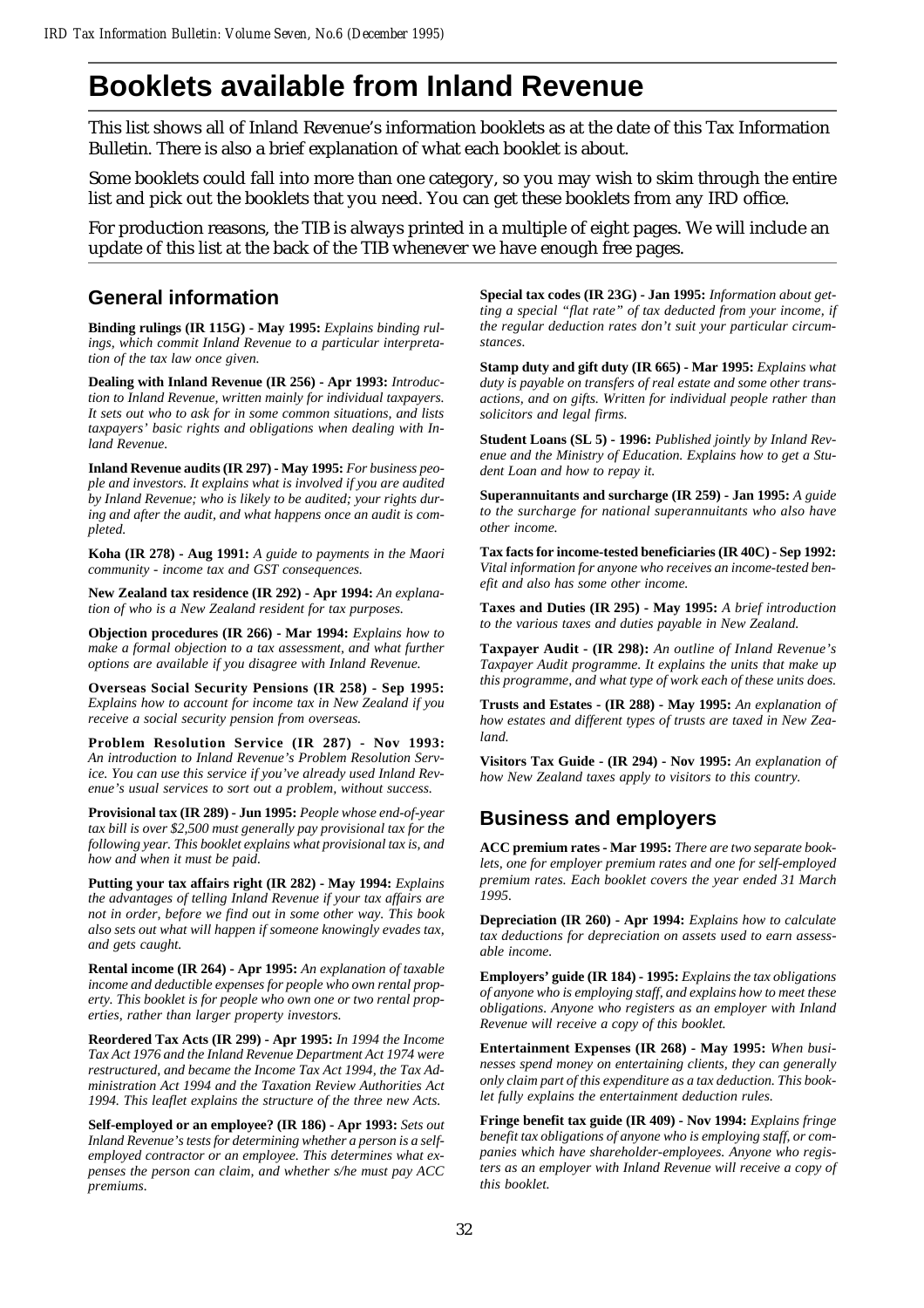**GST - do you need to register? (GST 605) - May 1994** *A basic introduction to goods and services tax, which will also tell you if you have to register for GST.*

**GST guide (GST 600) - 1994 Edition:** *An in-depth guide which covers almost every aspect of GST. Everyone who registers for GST gets a copy of this booklet. It is quite expensive for us to print, so we ask that if you are only considering GST registration, you get the booklet "GST - do you need to register?" instead.*

**IR 56 taxpayer handbook (IR 56B) - Apr 1995:** *A booklet for part-time private domestic workers, embassy staff, nannies, overseas company reps and Deep Freeze base workers who make their own PAYE payments.*

#### **PAYE deduction tables - 1996 - Weekly and fortnightly (IR 184X)**

**- Four-weekly and monthly (IR 184Y)**

*Tables that tell employers the correct amount of PAYE to deduct from their employees' wages.*

**Record keeping (IR 263) - Mar 1995:** *A guide to record-keeping methods and requirements for anyone who has just started a business.*

**Retiring allowances and redundancy payments (IR 277) - Jun 1994:** *An explanation of the tax treatment of these types of payments.*

**Running a small business? (IR 257) Jan 1994:** *An introduction to the tax obligations involved in running your own business.*

**Surcharge deduction tables (IR 184NS) - 1994:** *PAYE deduction tables for employers whose employees are having national super surcharge deducted from their wages.*

## **Resident withholding tax and NRWT**

**Approved issuer levy (IR 291A) - May 1995:** *For taxpayers who pay interest to overseas lenders. Explains how you can pay interest to overseas lenders without having to deduct NRWT.*

**Interest earnings and your IRD number (IR 283L) - Sep 1991:** *Explains the requirement for giving to your IRD number to your bank or anyone else who pays you interest.*

**Non-resident withholding tax guide (IR 291) - Mar 1995:** *A guide for people or institutions who pay interest, dividends or royalties to people who are not resident in New Zealand.*

**Resident withholding tax on dividends (IR 284) - Oct 1993:** *A guide for companies, telling them how to deduct RWT from the dividends that they pay to their shareholders.*

**Resident withholding tax on interest (IR 283) - Mar 1993:** *A guide to RWT for people and institutions which pay interest.*

**Resident withholding tax on investments (IR 279) - Apr 1993:** *An explanation of RWT for people who receive interest or dividends.*

## **Non-profit bodies**

**Charitable organisations (IR 255) - May 1993:** *Explains what tax exemptions are available to approved charities and donee organisations, and the criteria which an organisation must meet to get an exemption.*

**Clubs and societies (IR 254) - Jun 1993:** *Explains the tax obligations which a club, society or other non-profit group must meet.*

**Education centres (IR 253) - Jun 1994:** *Explains the tax obligations of schools and other education centres. Covers everything from kindergartens and kohanga reo to universities and polytechnics.*

**Gaming machine duty (IR 680A) - Feb 1992:** *An explanation of the duty which must be paid by groups which operate gaming machines.*

**Grants and subsidies (IR 249) - Jun 1994:** *An guide to the tax obligations of groups which receive a subsidy, either to help pay staff wages, or for some other purpose.*

## **Company and international issues**

**Consolidation (IR 4E) - Mar 1993:** *An explanation of the consolidation regime, which allows a group of companies to be treated as a single entity for tax purposes.*

**Controlled foreign companies (IR 275) - Nov 1994:** *Information for NZ residents with interests in overseas companies. (More for larger investors, rather than those with minimal overseas investments)*

**Foreign dividend withholding payments (IR 274A) - Mar 1995:** *Information for NZ residents with interests in overseas companies. This booklet also deals with the attributed repatriation and underlying foreign tax credit rules. (More for larger investors, rather than those with minimal overseas investments)*

**Foreign investment funds (IR 275B) - Oct 1994:** *Information for taxpayers who have overseas investments. (More for larger investors, rather than those with minimal overseas investments).*

**Imputation (IR 274) - Feb 1990:** *A guide to dividend imputation for New Zealand companies.*

**Qualifying companies (IR 4PB) Oct 1992:** *An explanation of the qualifying company regime, under which a small company with few shareholders can have special tax treatment of dividends, losses and capital gains.*

## **Child Support booklets**

**Child Support - a guide for bankers (CS 66) - Aug 1992:** *An explanation of the obligations that banks may have to deal with for Child Support.*

**Child Support - a parent's guide (CS 1) - Mar 1992:** *An indepth explanation of Child Support, both for custodial parents and parents who don't have custody of their children.*

**Child Support - an introduction (CS 3) - Mar 1992:** *A brief introduction to Child Support.*

**Child Support - does it affect you? (CS 50):** *A brief introduction to Child Support in Maori, Cook Island Maori, Samoan, Tongan and Chinese.*

**Child Support - how to approach the Family Court (CS 51) - July 1994:** *Explains what steps people need to take if they want to go to the Family Court about their Child Support.*

**Child Support - the basics - a guide for students:** *A basic explanation of how Child Support works, written for mainly for students. This is part of the school resource kit "What about the kids?"*

**Your guide to the Child Support formula (CS 68):** *Explains the components of the formula and gives up-to-date rates.*

**Child Support administrative reviews (CS 69A):** *Explains how the administrative review process works, and contains an application form.*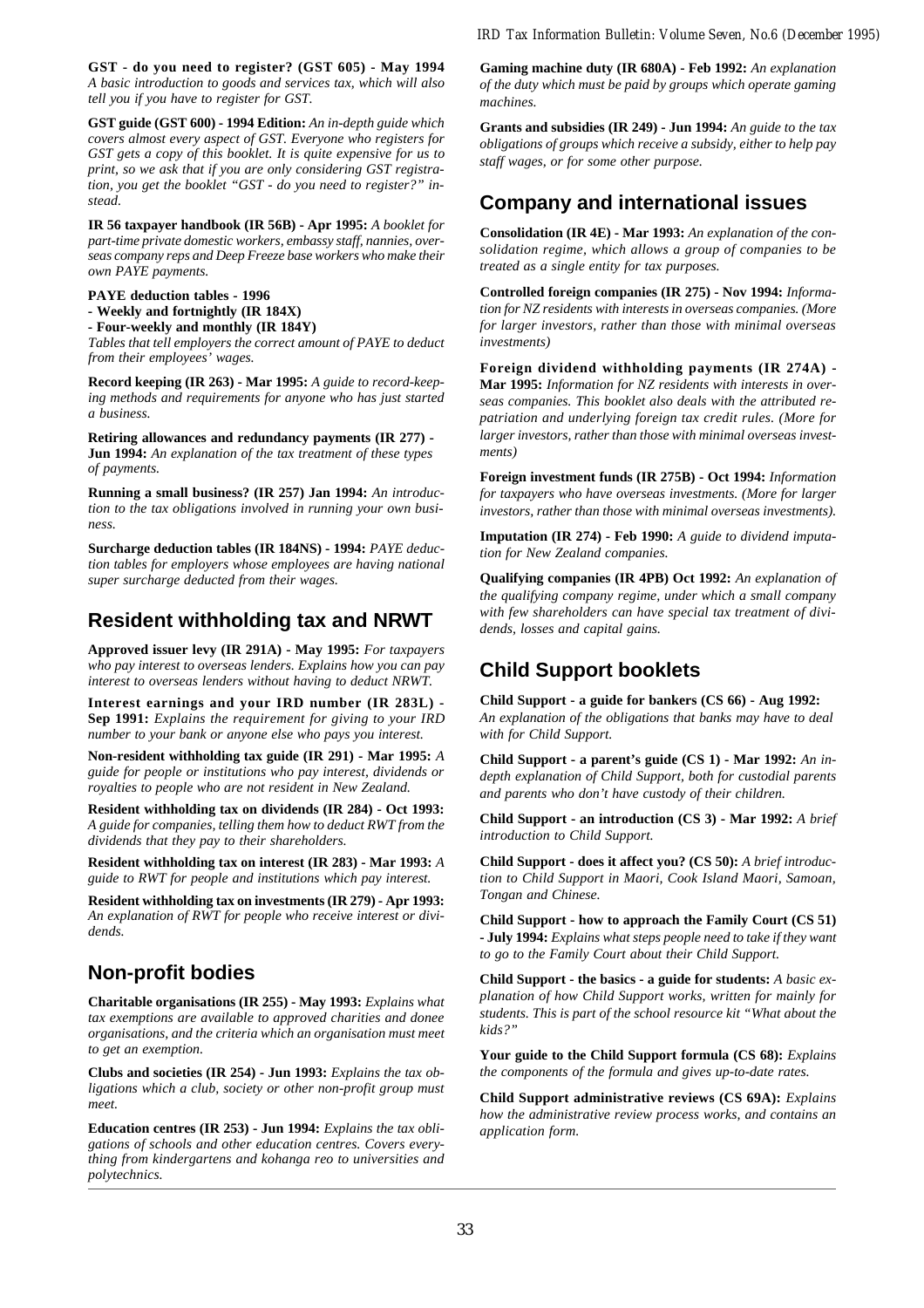## **Due dates reminder**

## **January 1996**

- 5 Large employers: PAYE deductions and deduction schedules for period ended 31 December 1995 due.
- 7 Provisional tax and/or Student Loan interim repayments: first 1996 instalment due for taxpayers with September balance dates.

Second 1996 instalment due for taxpayers with May balance dates.

Third 1996 instalment due for taxpayers with January balance dates.

Income tax, Student Loans and earner/employer premium - 1995 end-of-year payment due for taxpayers with February balance dates.

Tax returns due for all non-IR 5 taxpayers with September balance dates.

QCET payments due for companies with February balance dates with elections effective from the 1996 income year.

*(For all amounts due on 7 January 1996, we will accept payments received on Monday 8 January 1996 as on time.)*

15 GST return and payment for period ended 30 November 1995 due.

20 Large employers: PAYE deductions and deduction schedules for period ended 15 January 1996 due.

Small employers: PAYE deductions and deduction schedules for period ended 31 December 1995 due.

FBT return and payment for quarter ended 31 December 1995 due.

Gaming machine duty return and payment for month ended 31 December 1995 due.

RWT on interest deducted during December 1995 due for monthly payers.

RWT on dividends deducted during December 1995 due.

Non-resident withholding tax (or approved issuer levy) deducted during December 1995 due.

*(For all amounts due on 20 January 1996, we will accept payments received on Monday 22 January 1996 as on time.)*

31 GST return and payment for period ended 31 December 1995 due.

## **February 1996**

- Large employers: PAYE deductions and deduction schedules for period ended 31 January 1996 due.
- 7 Provisional tax and/or Student Loan interim repayments: first 1997 instalment due for taxpayers with October balance dates.

Second 1996 instalment due for taxpayers with June balance dates.

Third 1996 instalment due for taxpayers with February balance dates.

Income tax, Student Loans and earner/employer premium - 1995 end-of-year payment due for taxpayers with March-September balance dates.

QCET payments due for companies with March-September balance dates with elections effective from the 1996 income year.

20 Large employers: PAYE deductions and deduction schedules for period ended 15 February 1996 due.

Small employers: PAYE deductions and deduction schedules for period ended 31 January 1996 due.

Gaming machine duty return and payment for month ended 31 January 1996 due.

RWT on interest deducted during January 1996 due for monthly payers.

RWT on dividends deducted during January 1996 due.

Non-resident withholding tax (or approved issuer levy) deducted during January 1996 due.

28 GST return and payment for period ended 31 January 1996 due.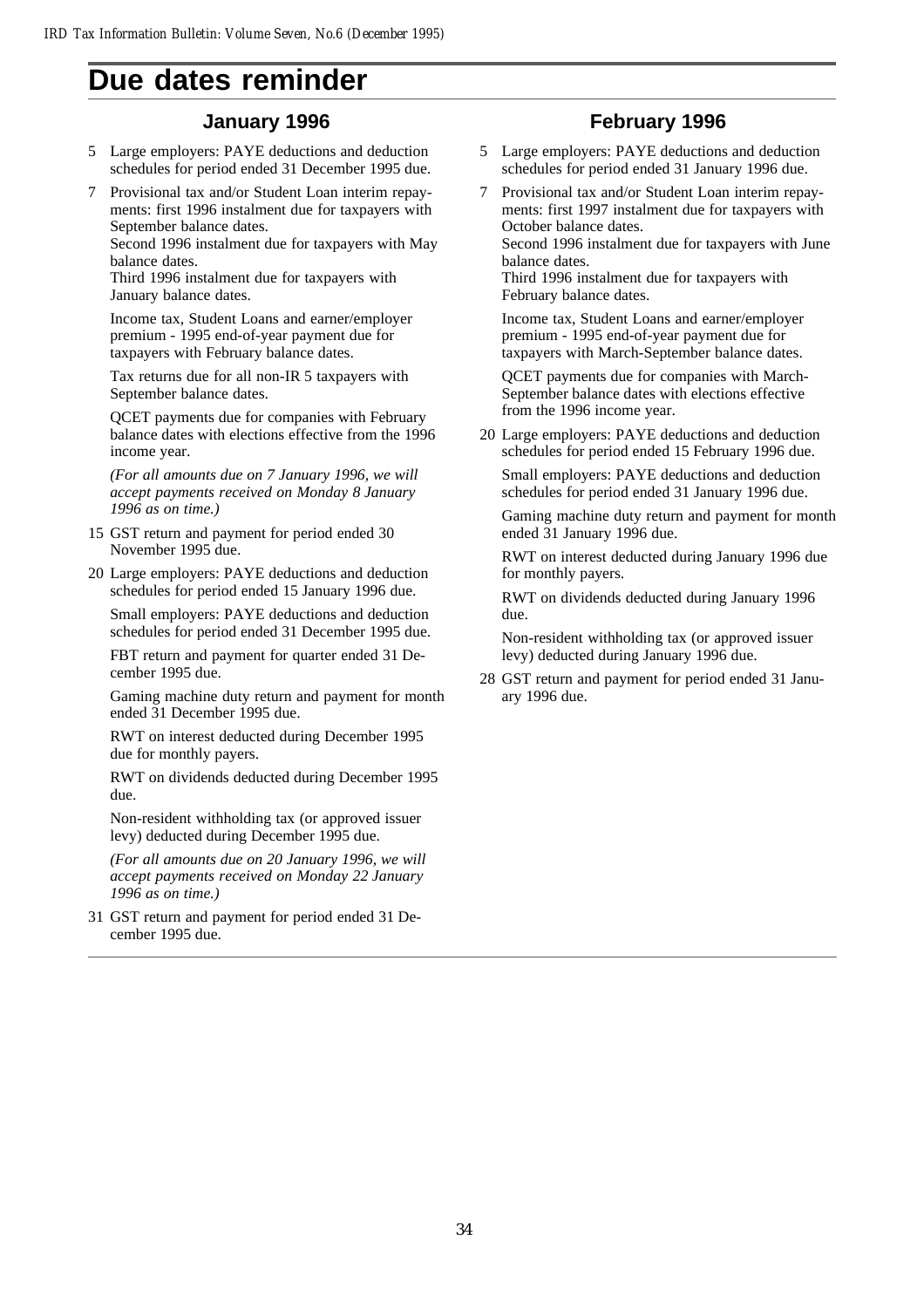## Volume Seven, No.6 December 1995

## **Contents**

| Binding rulings                                                                                                                                                                                      |  |
|------------------------------------------------------------------------------------------------------------------------------------------------------------------------------------------------------|--|
|                                                                                                                                                                                                      |  |
|                                                                                                                                                                                                      |  |
| Policy statements                                                                                                                                                                                    |  |
|                                                                                                                                                                                                      |  |
|                                                                                                                                                                                                      |  |
|                                                                                                                                                                                                      |  |
| Legislation and determinations                                                                                                                                                                       |  |
|                                                                                                                                                                                                      |  |
| Questions we've been asked                                                                                                                                                                           |  |
| Answers to enquiries we've received at Inland Revenue, which could have a wider application.<br>See the inside front cover for a list of topics covered in this bulletin.                            |  |
| Legal decisions - case notes                                                                                                                                                                         |  |
| Notes on recent cases heard by the Taxation Review Authority, the High Court, the Court of Appeal<br>and the Privy Council. See the inside front cover for a list of cases covered in this bulletin. |  |
| General interest items                                                                                                                                                                               |  |
|                                                                                                                                                                                                      |  |
|                                                                                                                                                                                                      |  |

*This TIB has no appendix*